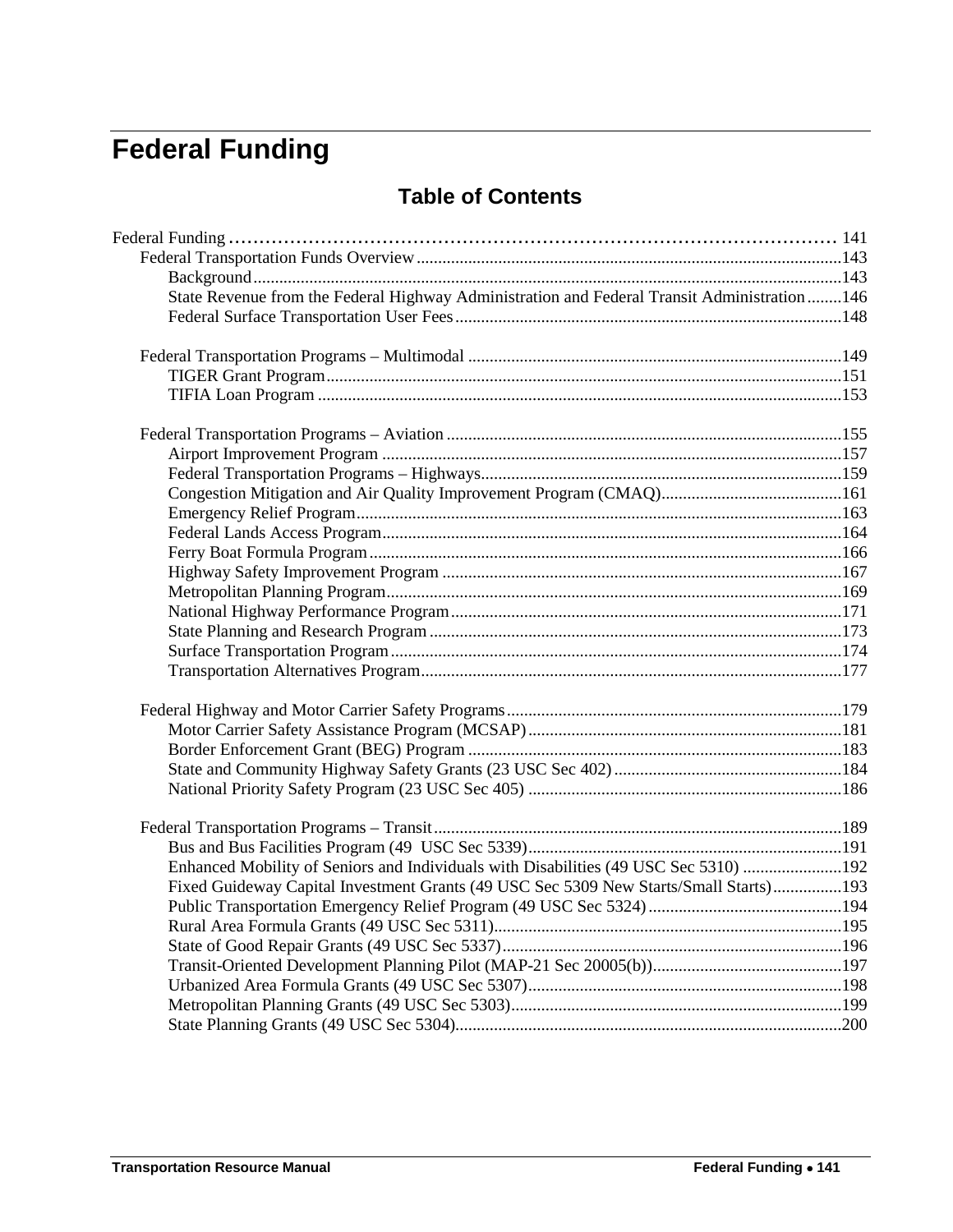| Railway-Highway Crossing Hazard Elimination in High-Speed Rail Corridors Program203 |  |
|-------------------------------------------------------------------------------------|--|
|                                                                                     |  |
|                                                                                     |  |
|                                                                                     |  |
|                                                                                     |  |
|                                                                                     |  |
|                                                                                     |  |
|                                                                                     |  |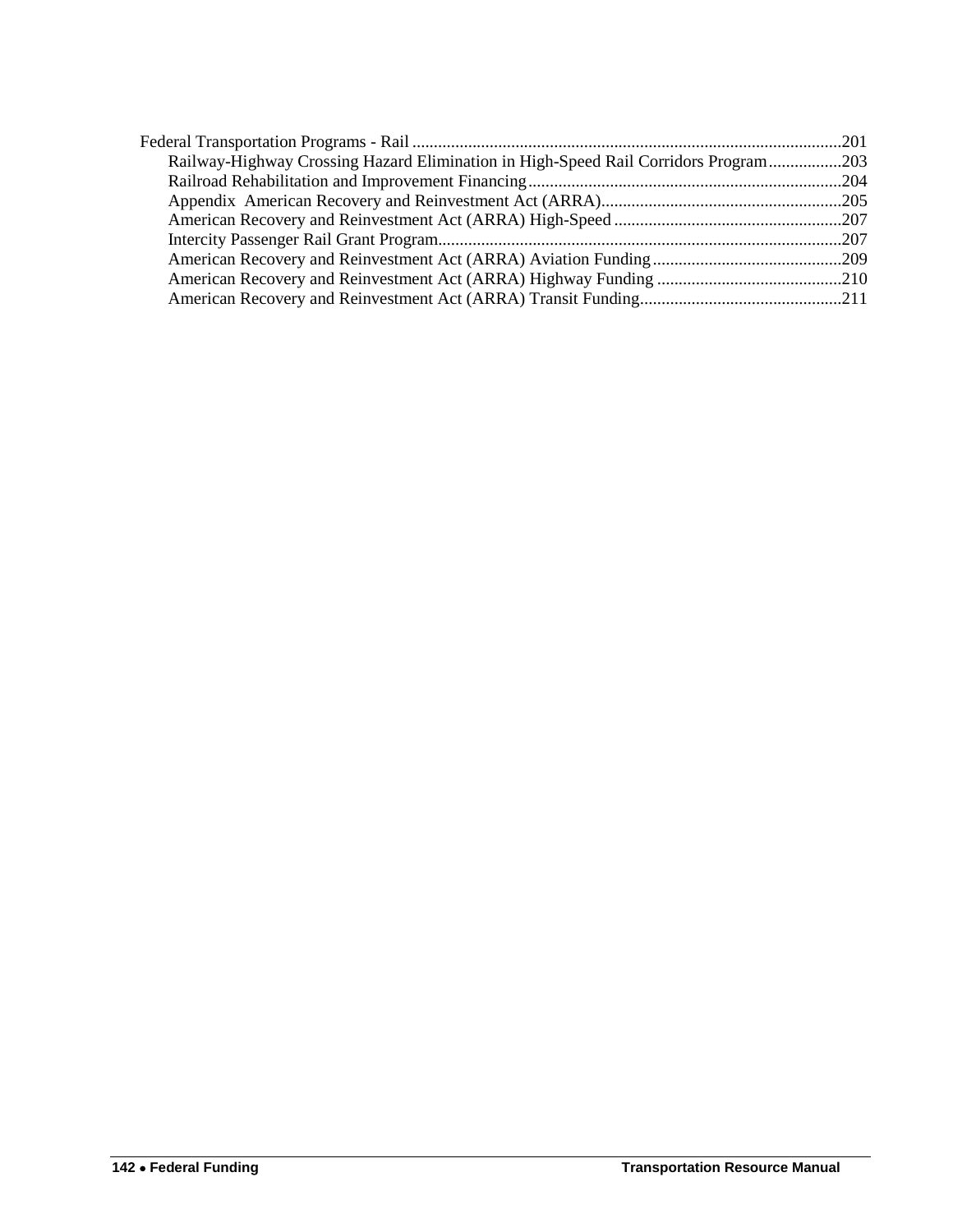# **Federal Transportation Funds Overview**

# <span id="page-2-1"></span><span id="page-2-0"></span>**Background**

How does the federal government impact transportation in Washington State?

Federal transportation law:

- determines the rates of federal transportation taxes and fees (how much money)
- sets the distribution of federal funds among states and local agencies (who gets the money)
- creates programs (e.g., for highways, transit, ferries, research, aviation) and establishes eligibility, criteria, budgets, and spending rules (what you can spend money on)
- details safety and environmental regulations that guide the design, construction and operation of transportation projects receiving federal funds (the rules for spending)

Federal transportation funds are distributed back to states through formula, earmarks, and grants, though Congress eliminated earmarks in 2011. WSDOT administers most federal highway transportation funds, subject to federal and state criteria, including funds that go to local agencies. WSDOT acts as a fiscal agent for the federal government, ensuring that local agencies comply with the multitude of federal transportation and environmental laws and regulations. MPOs/RTPOs and transit agencies make many local funding decisions, and directly receive the majority of federal transit funds. For federal aviation funding, WSDOT receives funding for projects at one eligible state-owned airport while the majority of aviation funds in Washington go directly to eligible locally-owned airports.

For more information on financing federal aid highways, see [FHWA's 2007 Primer.](http://www.fhwa.dot.gov/policy/olsp/financingfederalaid/)

# **Congressional Authorization Process**

There are two primary legislative vehicles for federal transportation funding: authorization bills that authorize policy, programs and funding ceilings over multiple years, such as the Moving Ahead for Progress in the 21<sup>st</sup> Century Act (MAP-21), and annual appropriations bills that set annual spending levels for transportation programs.

The federal transportation financing cycle begins with Congressional authorization of a transportation act. Unlike many other federal programs, which require appropriations for states to begin spending funds, an authorization act for the federal-aid highway program permits states to commence programming funds beginning on the first day of the federal fiscal period. Called "contract authority," this feature of transportation funding recognizes the need for predictability by state transportation departments in order to plan and finance programs.

Once authorized, states receive a notice of their apportioned share of federal funds. The shares are established by programmatic statutory formulas, adjusted by penalties. States may then begin obligating funds to activities and projects in their approved transportation improvement plan. An "obligation" is a commitment by the federal government to pay for its share of an approved project's eligible costs. This commitment occurs when the project is approved and the project agreement is executed. Obligated funds are considered used even though no cash has been transferred.

Federal transportation programs work as a reimbursement program; cash is not distributed to the states. Rather, after states pay expenses, the federal government will reimburse them, typically for 80 percent of project costs, though the federal share varies between programs. The maximum federal share is specified in the federal legislation authorizing the program. Most projects have an 80 percent federal share, while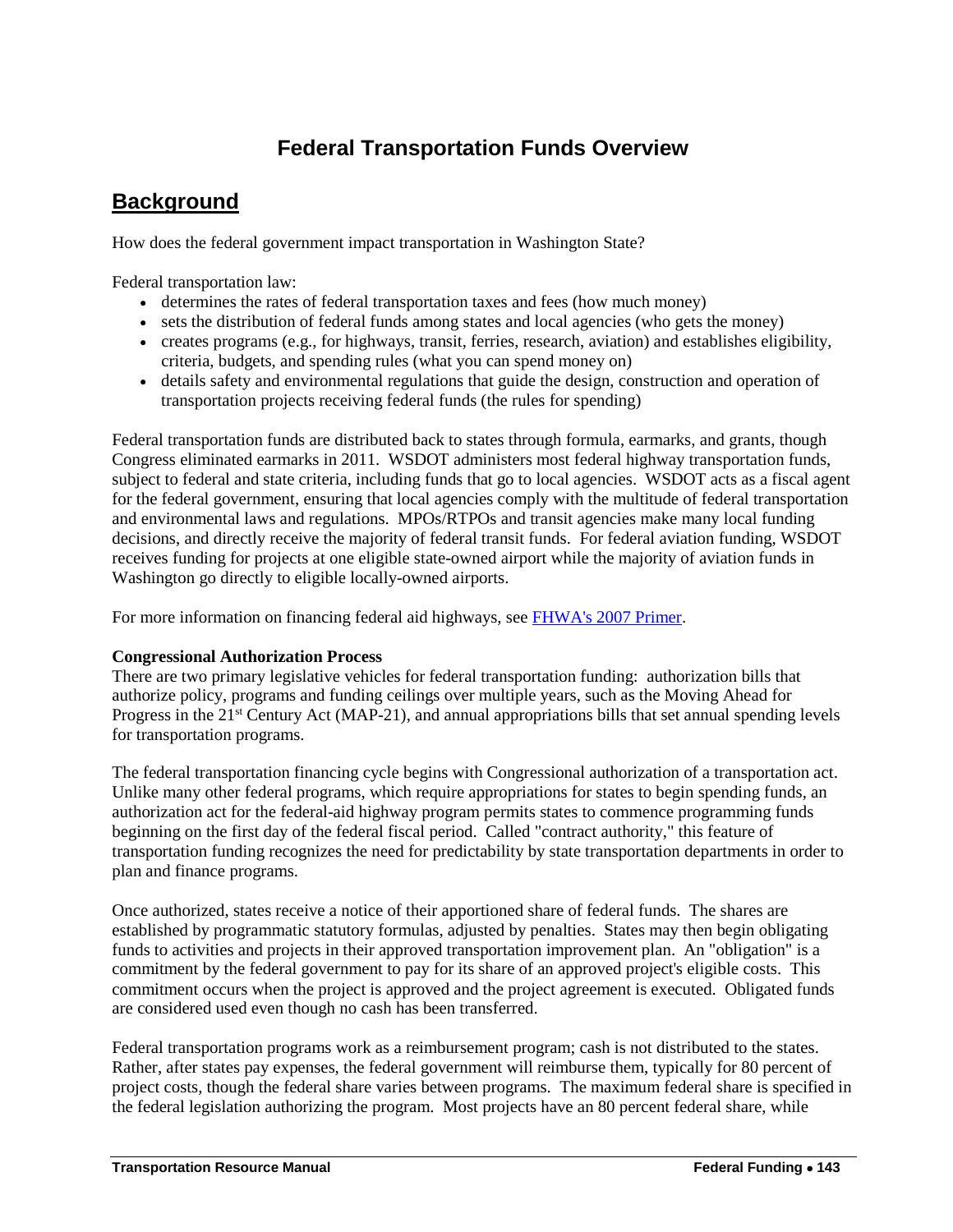Interstate rehabilitation and maintenance projects have typically been funded with a 90 percent federal share.

While states do not need to depend on appropriations to proceed with projects, Congress continues to be responsible for balancing federal transportation revenues and outlays and uses the annual appropriations process to achieve that balance. As such, states may not be permitted to use their full amount of apportionment. To control outlays, Congress sets obligation limitations on state apportionments. Each state receives a single, overall limitation that covers most programs, and they have flexibility in how to allocate the limitation among programs. At times Congress exerts further control over outlays by rescinding unused balances of previously authorized funds.

Not all programs are subject to apportionment. Distributions of funds when there are no formulas in law are called "allocated" or "discretionary" funds. Examples of past discretionary programs include the Ferry Boat Discretionary, the Interstate Maintenance Discretionary, and the National Scenic Byways programs. The TIGER grant program created by the American Recovery and Reinvestment Act of 2009 is also a discretionary program, created outside of the general transportation authorization legislation, and is funded by the General Fund rather than the Highway Trust Fund. Typically, states and localities must compete for discretionary funds, either through earmarks, before earmarks were banned by Congress, and more recently through competitive grants.

Annual appropriations bills are usually drafted in late spring, and debated during the summer and early fall. While the federal fiscal year runs from October  $1<sup>st</sup>$  through September  $30<sup>th</sup>$ , in recent years Congress has been unable to pass appropriations bills by the October 1<sup>st</sup> deadline and therefore bills are typically passed anywhere from several weeks to several months late.

The current surface transportation authorization bill is MAP-21. Unlike previous authorization bills that lasted four to six years, MAP-21 was only a two-year bill. It expired on September 30, 2014, but Congress extended it until May 31, 2015.

# **Federal Highway Trust Fund**

The Highway Trust Fund (HTF) was established by the Highway Revenue Act of 1956 as a mechanism to fund construction of the Interstate Highway System. Taxes dedicated to the HTF are extended periodically by Congress—most recently as part of MAP-21.

Like other federal trust funds, such as the Social Security Trust Fund, the HTF is a financing mechanism established by law to account for receipts that are collected by the federal government and designated for a specific purpose. The Federal-Aid Highway Act of 1956 provided that revenues from certain highway user taxes, primarily the federal gasoline tax and a variety of tire and truck sales taxes, would be credited to the HTF to finance the highway program that the legislation created.

Originally, the HTF focused solely on highways. In the early 1980's, Congress decided that some revenues should be used to fund transit needs. As a result, two separate accounts were created within the HTF—one for highways and the other for mass transit. Today the federal gasoline and diesel taxes are the primary source of revenue to the HTF accounts. The federal gasoline tax is 18.4¢ per gallon while the federal diesel tax is 24.4¢. Of each tax, 2.86¢ flows to the Mass Transit Account and 15.44¢ flows to the Highway Account. Other taxes and fees flowing into the HTF are displayed on the next page (see *[Federal Surface](#page-7-0)  [Transportation User Fees](#page-7-0)* on page 148).

Each penny of federal motor fuel tax generates about \$1.75 billion annually. Under current law, all but 0.1¢ of the federal gasoline and diesel tax revenues goes into the HTF and is directed to transportation (the remaining  $0.1\psi$  per gallon of gasoline and  $0.1\psi$  per gallon of diesel is deposited into the Leaking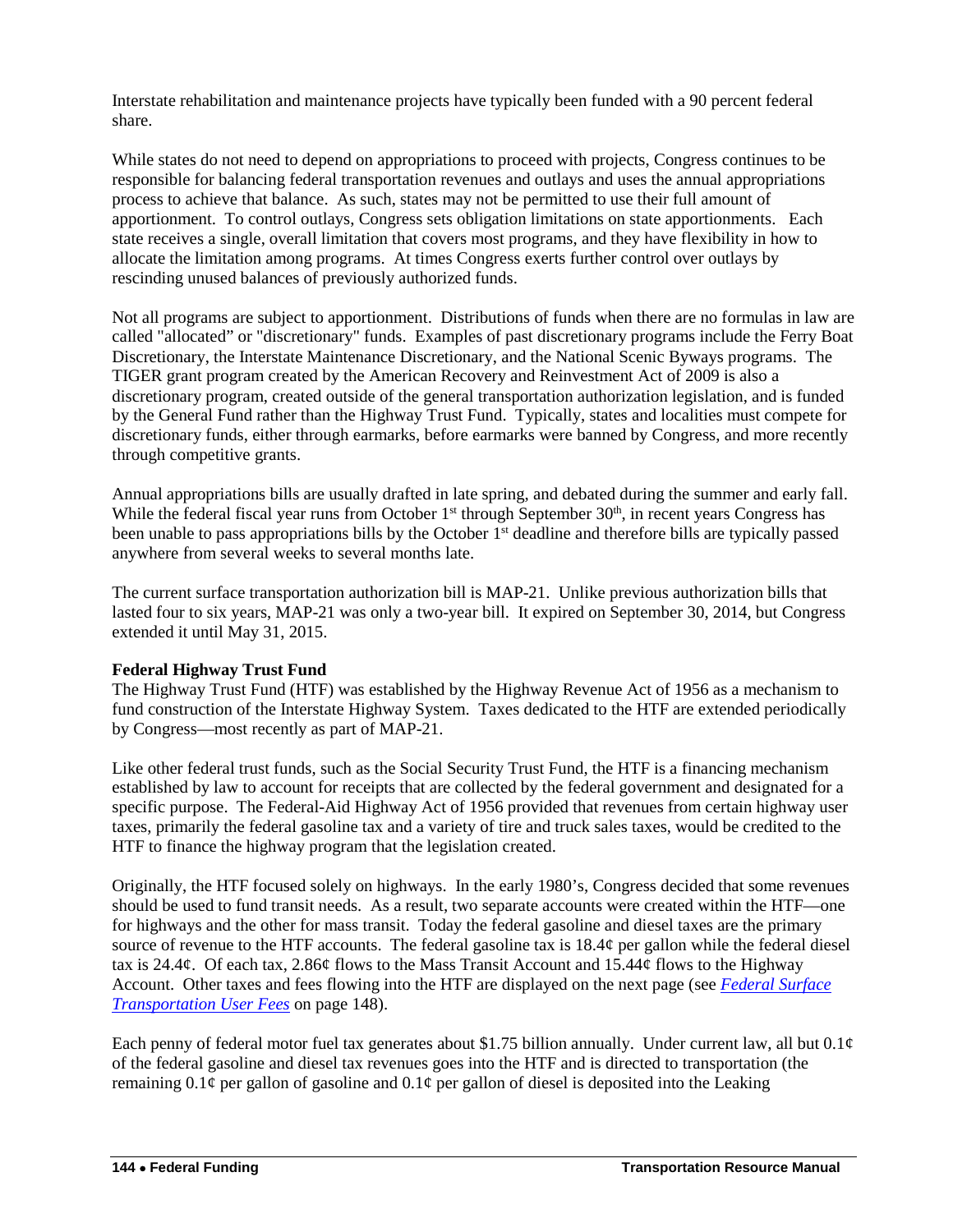Underground Storage Tank Trust Fund). The federal gas tax was last raised in 1993 and is not indexed to inflation.

From FFY 2010 to 2014, Congress has transferred \$42.1 billion from the federal General Fund and the Leaking Underground Storage Tank fund into the HTF to keep it afloat.



#### **Monthly Federal Highway Trust Fund Account Balance 2010-2014** *billions of dollars*

For FY 2013 includes \$6.2 billion transferred from the GF in November pursuant to P.L. 112-141, of which \$316.2 million was sequestered in August. For FY 2014 includes \$10.4 billion tranferred from the GF in October pursuant to P.L. 112-121 less sequester of \$748.8 million. Also includes \$7.765 billion tranferred from the GF and \$1 billion tranferred from the LUST Trust Fund in August pursuant to P.L. 113-159

On August 8, 2014, the Highway and Transportation Funding Act of 2014 was signed into law providing \$10.8 billion in temporary funding for highway and transit construction. At the time of enactment the Congressional Budget Office projected that by September 30, 2015, the HTF will have a negative balance of \$2 billion.

A shortfall in HTF revenues does not mean the Trust Fund has no funds. Revenues still flow into the Trust Fund from the gas tax and truck taxes. The amounts, however, will not be sufficient to pay all bills that state and local governments are expected submit for construction work performed on highway and transit improvement projects. Once that happens, the FHWA will only be able to pay bills as new revenues come into the HTF.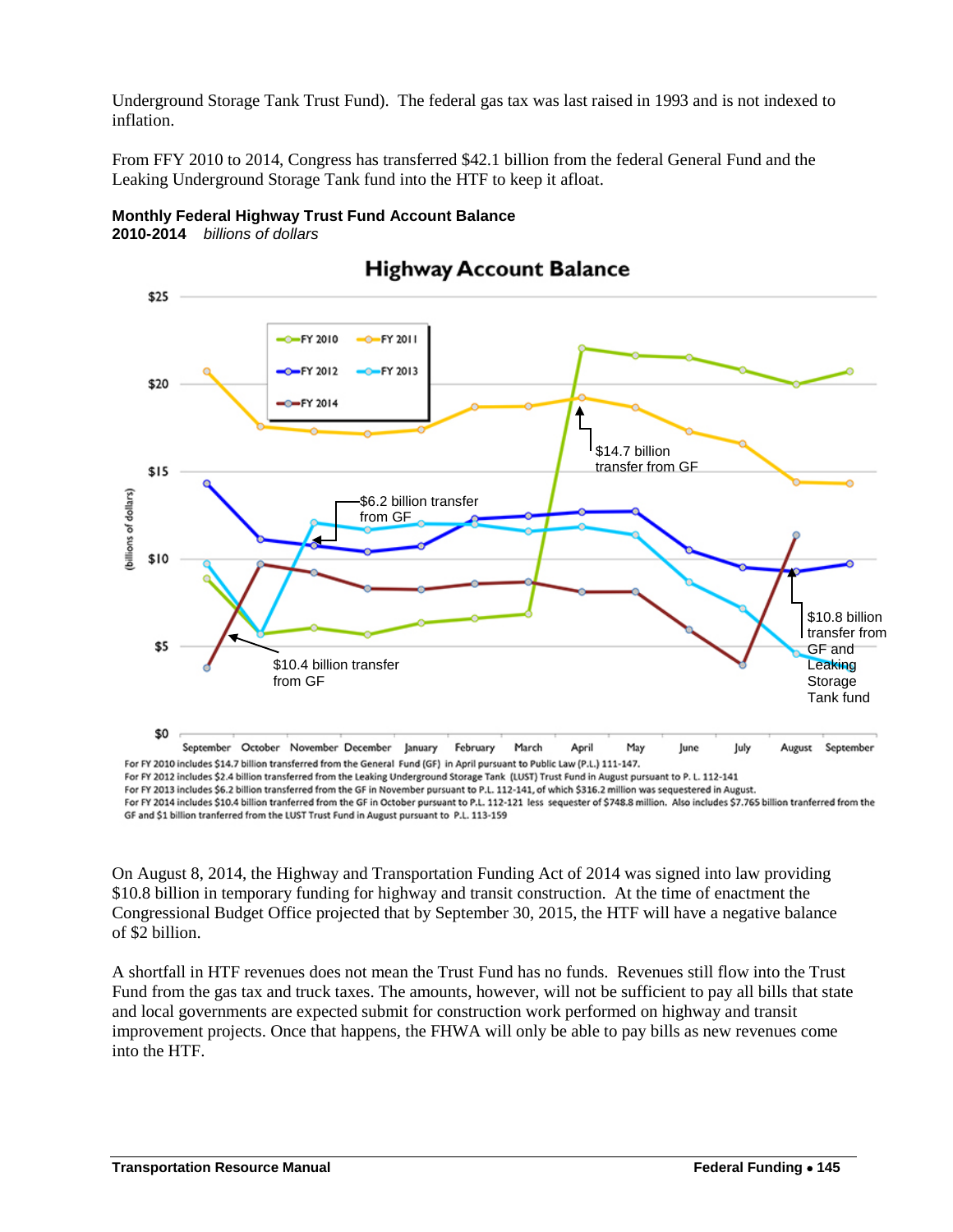# <span id="page-5-0"></span>**State Revenue from the Federal Highway Administration and Federal Transit Administration**

The state receives federal apportionments and allocations from a variety of Federal Highway Administration (FHWA) and Federal Transit Administration (FTA) programs. Federal funding is an important supplement and complement to state transportation funding. Over the past 10 years, federal funds on average have made up 27% of Washington's highway budget. They provided 21.48% of WSDOT's 2011-13 budget and are projected to provide 25.90% of WSDOT's 2013-15 budget.

# **Federal Aid Highway Funds/MAP-21 Forecast**

MAP-21 provides the majority of Federal-aid highway funds to the states through apportionment to core programs. The MAP-21 core programs are the following: National Highway Performance Program, Surface Transportation Program, Congestion Mitigation & Air Quality Improvement Program, Highway Safety Improvement Program and Metropolitan Planning. MAP-21 has authorized another program, Transportation Alternatives, which is a set-aside program from each state's apportionment level.

MAP-21 requires FHWA to divide the total federal apportionment among the states using an allocation process specified in law. The federal apportionment is then distributed between the state's core programs using formula calculation set in MAP-21.

The following table provides Washington State's federal apportionment funds under the MAP-21 authorization bill for FFY 2013 through 2015 by type of federal program. The September 2014 forecast shows actual apportionment distributions from FHWA for FFY 2013 totaling \$728.1 million dollars. This includes all the discretionary and allocated programs apportionment of \$62.12 million. Washington's apportionment for FFY 2014 is \$666.1 million based on FHWA Notice N4510.777 dated August 22, 2014.

|                                                      | <b>MAP - 21</b>                                              |               |               |               |
|------------------------------------------------------|--------------------------------------------------------------|---------------|---------------|---------------|
|                                                      |                                                              | 2013          | 2014          | 2015          |
|                                                      | <b>State Apportionment and Obligation Authority Forecast</b> |               |               |               |
|                                                      | <b>Federal Aid Highway Core Programs Apportionment</b>       |               |               |               |
|                                                      | National Highway Performance Program (NHPP)                  | \$363,030,307 | \$359,315,130 | \$373,504,000 |
|                                                      | Surface Transportation Program (STP)                         | 168,610,051   | 171,800,292   | 171,800,000   |
|                                                      | Highway Safety Improvement Program (HSIP)                    | 41,178,651    | 41,203,842    | 41,204,000    |
|                                                      | Congestion Mitigation and Air Quality Program (CMAQ)         | 35,448,943    | 35,469,204    | 35,469,000    |
|                                                      | Metropolitan Planning (MPO)                                  | 6,956,355     | 6,960,373     | 6,961,000     |
|                                                      | <b>Subtotal Core Programs</b>                                | \$615,224,307 | \$614,748,841 | \$628,938,000 |
|                                                      | State Planning and Research (SPR)                            | 12,852,433    | 12,862,896    | 12,862,000    |
|                                                      | <b>Transportation Alternatives</b>                           | 12,309,447    | 12,503,968    | 12,504,000    |
|                                                      | Redistribution of section 164 Penalty                        | 14, 177, 525  | 14,189,258    |               |
|                                                      | Ferry Boats and Terminal Facilities Apportionment            | 11,399,180    | 11,799,180    | 11,799,000    |
|                                                      | Discretionary and Allocated Programs                         | 62,115,211    |               |               |
|                                                      | Total Washington State MAP - 21 Apportionment                | \$728,078,103 | \$666,104,143 | \$666,103,000 |
| Total Washington State MAP - 21 Obligation Authority |                                                              | \$717,862,540 | 664,075,000   | \$664,074,000 |

As noted on the above table, MAP-21 also establishes an annual obligation authority (OA) for the purpose of limiting highway spending each year (about \$40 billion nationally for FFY 2014 divided among the states). Obligation authority is a mechanism for controlling spending by limiting Federal-aid highway and highway safety construction program obligations.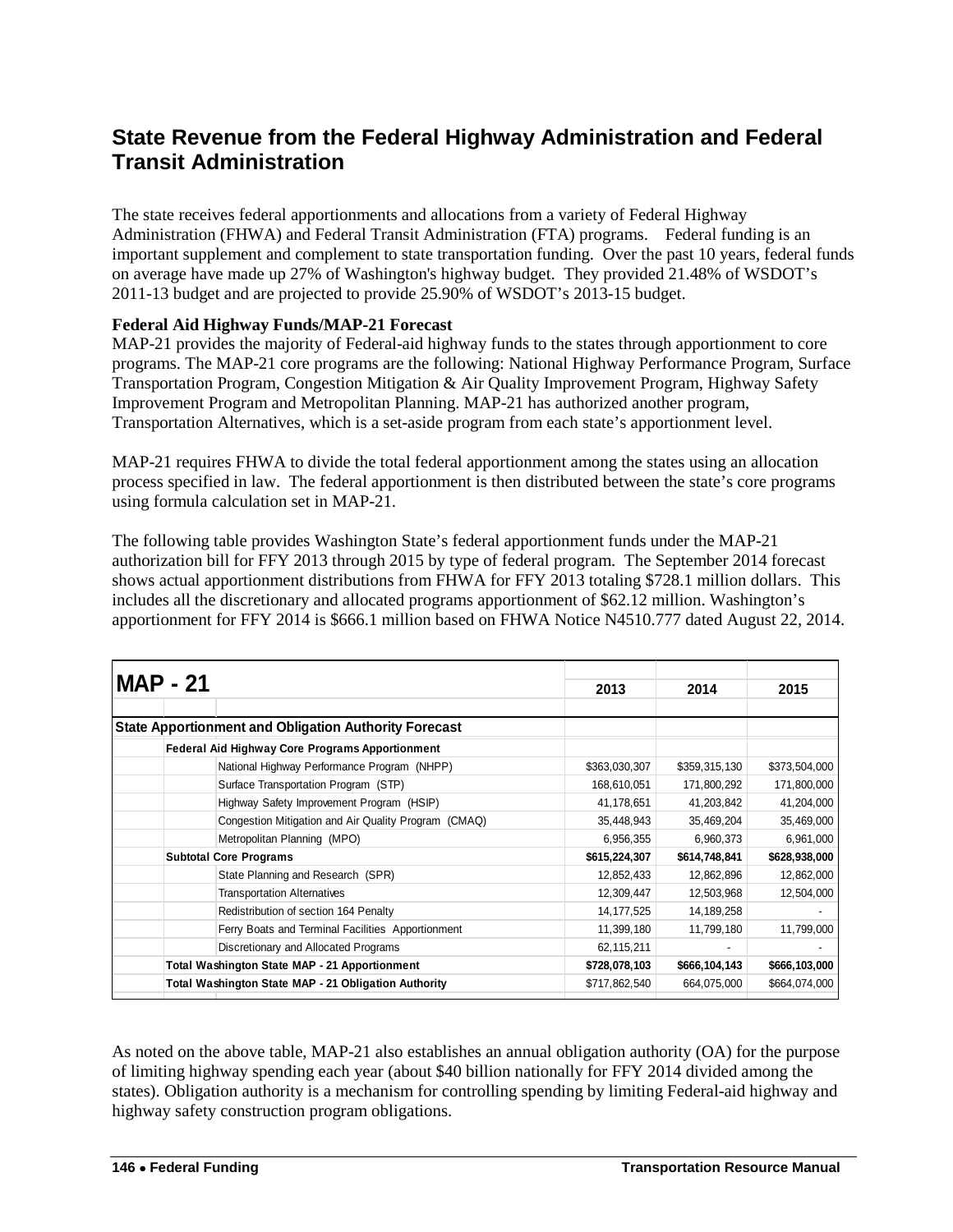The forecasts for 2015 through 2020 shown in the next table assume a continuation of Washington State's historical 1.7% of national apportionment each year. In addition, to reflect Congressional Budget Office assumptions regarding reductions to the Highway Trust Fund needed to maintain solvency, the state's federal funds forecast for FFY 2016 is reduced 26.7% from FFY 2015 levels. After FFY 2016, Washington's federal funding level is assumed to grow at the same rates as state motor fuel consumption (same methodology as applied in prior forecasts).

|                                                        | Forecast      | Forecast      | Forecast      | Forecast      | Forecast      | Forecast      |
|--------------------------------------------------------|---------------|---------------|---------------|---------------|---------------|---------------|
| <b>MAP-21 Programs</b>                                 | 2015          | 2016          | 2017          | 2018          | 2019          | 2020          |
| <b>WSDOT Apportionment</b>                             |               |               |               |               |               |               |
| <b>Federal Aid Highway Core Programs Apportionment</b> |               |               |               |               |               |               |
| National Highway Performance Program (NHPP)            | \$373,504,000 | \$273,779,000 | \$274,481,000 | \$275,328,000 | \$276,186,000 | \$277,126,000 |
| Surface Transportation Program (STP)                   | 171.800.000   | 125.930.000   | 126,253,000   | 126.642.000   | 127.037.000   | 127,470,000   |
| Highway Safety Improvement Program (HSIP)              | 41,204,000    | 30,202,000    | 30,281,000    | 30,374,000    | 30,468,000    | 30,571,000    |
| Congestion Mitigation and Air Quality Program (CMAQ)   | 35,469,000    | 25,999,000    | 26,065,000    | 26,147,000    | 26,228,000    | 26,317,000    |
| Metropolitan Planning (MPO)                            | 6.961.000     | 5,102,000     | 5.115.000     | 5,130,000     | 5.146.000     | 5,164,000     |
| <b>Subtotal Core Programs</b>                          | \$628,938,000 | \$461,012,000 | \$462,195,000 | \$463,621,000 | \$465,065,000 | \$466,648,000 |
| State Planning and Research (SPR)                      | 12.862.000    | 9.428.000     | 9,453,000     | 9,481,000     | 9.511.000     | 9,544,000     |
| <b>Transportation Alternatives</b>                     | 12.504.000    | 9.165.000     | 9.189.000     | 9.217.000     | 9.246.000     | 9.277.000     |
| Redistribution of section 164 Penalty                  |               |               |               |               |               |               |
| Ferry Boats and Terminal Facilities Apportionment      | 21,759,000    | 15.949.000    | 15,990,000    | 16,039,000    | 16,089,000    | 16,144,000    |
| Discretionary and Allocated Programs                   |               |               |               |               |               |               |
| Total Washington State MAP - 21 Apportionment          | \$676,063,000 | \$495,554,000 | \$496,827,000 | \$498,358,000 | \$499,911,000 | \$501,613,000 |

# **Federal Public Transportation Funding**

In addition to the FHWA formula and non-formula programs governed by MAP-21, the Federal Transit Administration also provides program allocations to Washington for a variety of transit projects. The following table provides those actual allocations from FTA to Washington State for FFY 2012 through 2014.

| <b>FTA Program Allocaitons to WSDOT</b>                      |                                                                                                      |                 |              |                |
|--------------------------------------------------------------|------------------------------------------------------------------------------------------------------|-----------------|--------------|----------------|
| <b>FTA Codification</b>                                      | <b>Current Program Name</b>                                                                          | 2012            | 2013         | 2014           |
| 5303                                                         | <b>MPO Planning</b>                                                                                  | 1,996,004<br>Ś. | \$2,335,942  | 2,385,871<br>S |
| 5304                                                         | <b>Statewide Planning</b><br>413,561<br>479,306<br>S<br>S                                            |                 |              | 494,874<br>S   |
| 5309                                                         | <b>Bus and Bus Facilities Discretionary</b>                                                          |                 |              |                |
| 5310                                                         | Enhanced Transportation for Elderly & Persons with Disabilities<br>\$2,650,897<br>\$2,536,376<br>\$. |                 | 2,671,358    |                |
| 5311<br>9,600,022<br>Rural Area Formula Apportionments<br>Ś. |                                                                                                      | \$12,205,458    | \$12,443,767 |                |
| 3311(b)                                                      | 199,166<br>148,727<br>Rural Transit Assistance Program                                               |                 | 201,796      |                |
| 5316                                                         | 1,575,936<br>Job Access Reverse Commute Formula<br>Ś.                                                |                 |              |                |
| 5317                                                         | New Freedom Formula                                                                                  | 978,192<br>Ś    |              |                |
| 5329 e                                                       | <b>State Safety Oversight</b>                                                                        |                 | 540,094      | 548,124<br>Ś   |
| 5339                                                         | Bus and Bus Facilities Formula (2012 & Prior 5309 discretionary)<br>Ś<br>1,247,500<br>S.             |                 | \$1,250,000  |                |
| 5337                                                         | State of Good Repair Formula (2012 is discretionary)                                                 | \$2,248,298     | S            |                |
|                                                              | Totals                                                                                               | \$19,497,116    | \$19,658,363 | \$19,995,790   |
|                                                              | * This chart does not include discretionary or formula funds awarded to the Ferry System             |                 |              |                |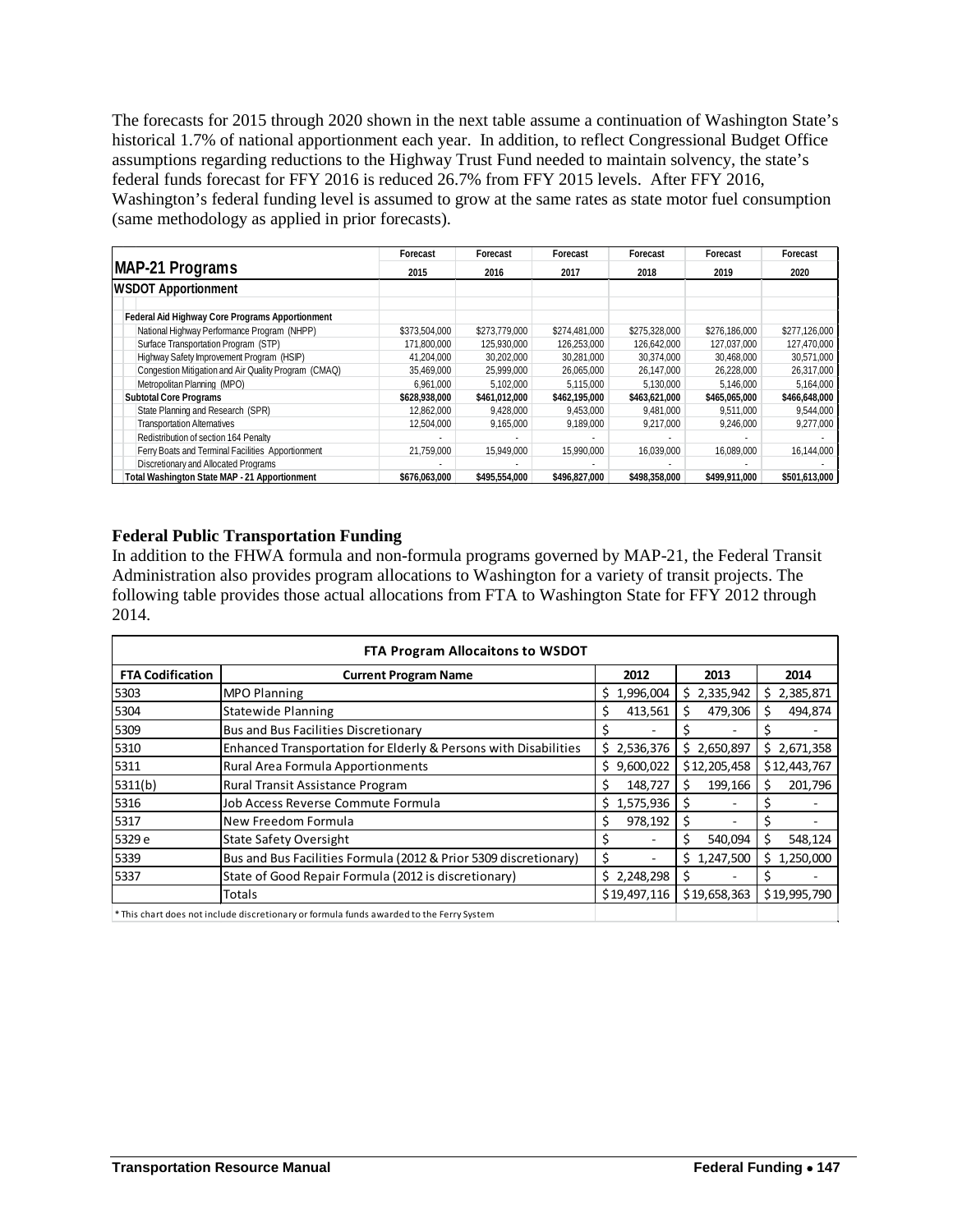# <span id="page-7-0"></span>**Federal Surface Transportation User Fees**

# **Motor Fuel**

Gasoline:  $18.4\phi$  per gallon

- 15.44¢ for Highway Account
- 2.86¢ for Mass Transit Account
- 0.1¢ for Leaking Underground Storage Tank Trust Fund

Diesel Fuel: 24.4¢ per gallon

- 21.44¢ for Highway Account
- 2.86¢ for Mass Transit Account
- 0.1¢ for Leaking Underground Storage Tank Trust Fund

Special Fuels: 18.4¢ per gallon

- 15.44¢ for Highway Account
- 2.86¢ for Mass Transit Account
- 0.1¢ for Leaking Underground Storage Tank Trust Fund

Gasohol (10% Gasohol made with Ethanol): 18.44¢ per gallon

- 15.44¢ for Highway Account
- 2.86¢ for Mass Transit Account
- 0.1¢ for Leaking Underground Storage Tank Trust Fund

# **Other Highway User Fees (Dedicated To Highway Account)**

# Tires

• 9.45 $\phi$  for each 10 lbs. of the maximum rated load capacity over 3,500 lbs.

Truck and Trailer Sales

• 12% of retailer's sales price for all tractors and trucks over 33,000 lbs. gross vehicle weight (GVW) and trailers over 26,000 lbs. GVW.

Heavy Vehicle Use (Annual Tax)

- Trucks 55,000–75,000 lbs. GVW, \$100 plus \$22 for each 1,000 lbs. over 55,000 lbs.
- Trucks over 75,000 lbs. GVW, \$550.
- Trucks 55,000–75,000 lbs. GVW, \$100 plus \$22 for each 1,000 lbs. over 55,000 lbs.
- Trucks over 75,000 lbs. GVW, \$550.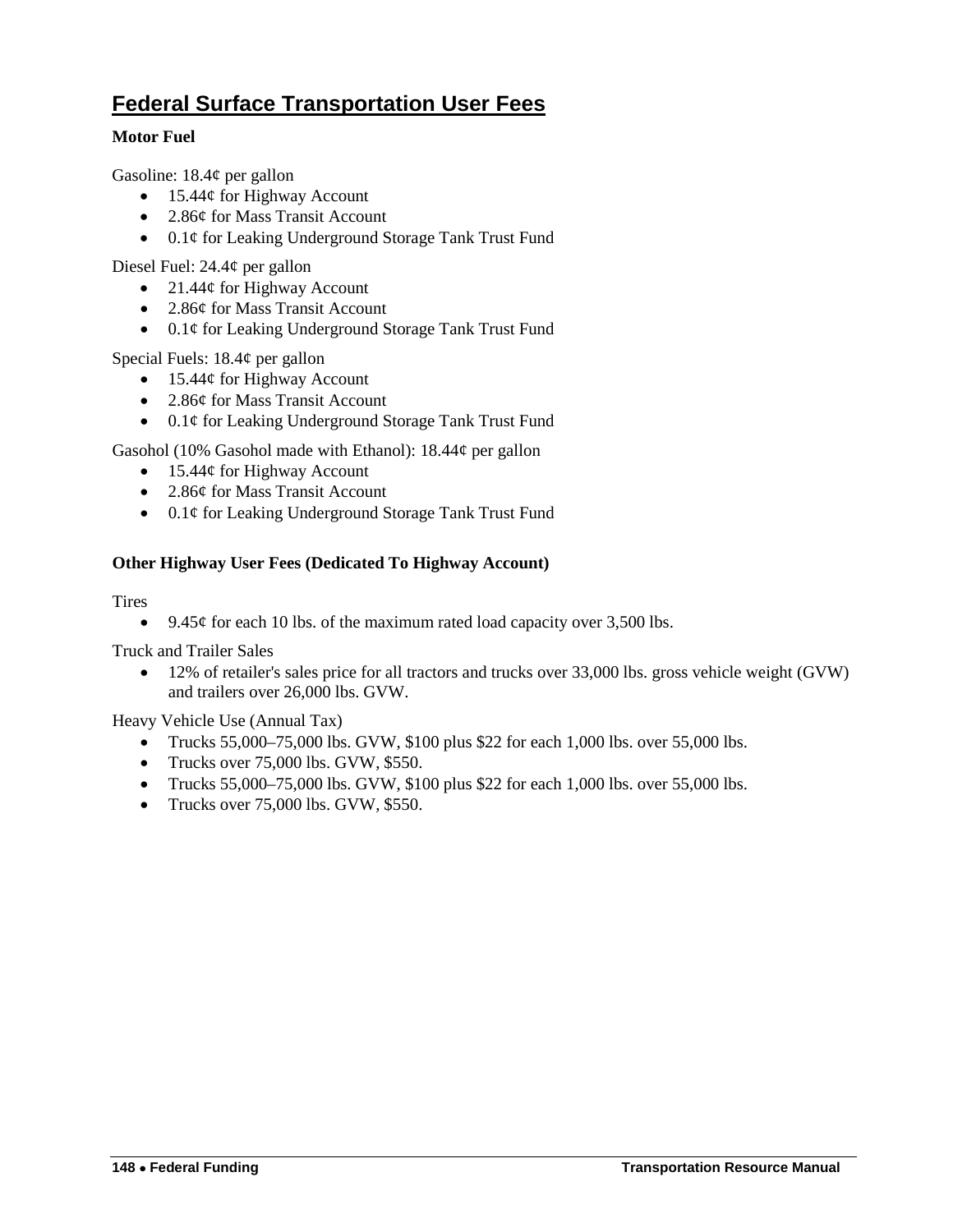<span id="page-8-0"></span>**Federal Transportation Programs – Multimodal**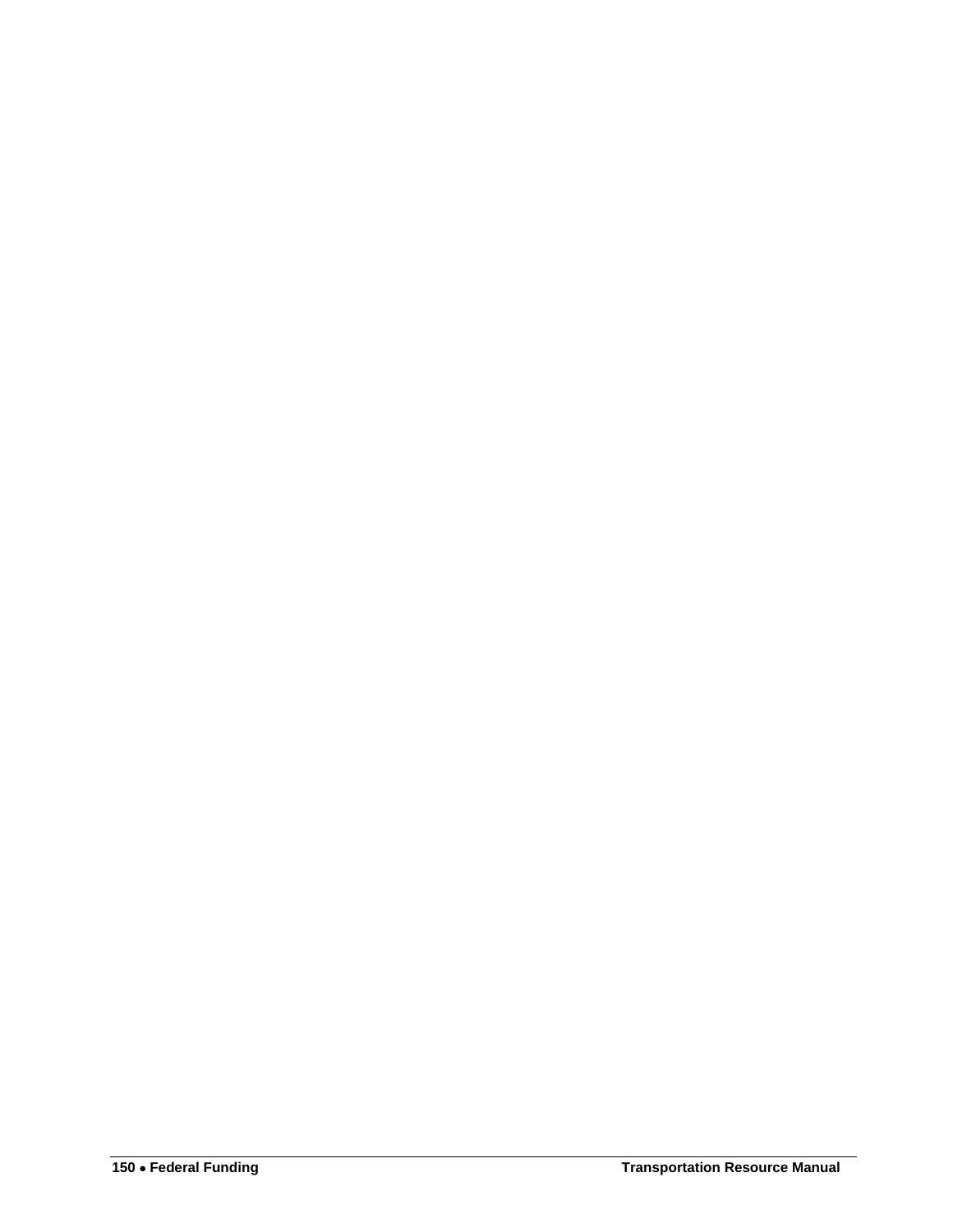# <span id="page-10-0"></span>FEDERAL PROGRAM: **TIGER Grant Program**

FEDERAL AGENCY: U.S. Department of Transportation

# PROGRAM DESCRIPTION

Originally created by the American Recovery and Reinvestment Act of 2009 (ARRA), the Transportation Investment Generating Economic Recovery (TIGER) Grant Program is a competitive program for "projects that have a significant impact on the nation, a metro area, or a region." It is a multimodal, competitive program that invests in road, rail, transit and port projects that promise to achieve critical national objectives.

Subsequent TIGER Discretionary Grant opportunities are similar, but not identical to the appropriation for the "TIGER" program authorized and implemented pursuant to the American Recovery and Reinvestment Act (ARRA). Because of the similarity in program structure, USDOT has continued to refer to the program as ''TIGER Discretionary Grants.''

Eligible applicants are state, local, and tribal governments, including transit agencies, port authorities, metropolitan planning organizations (MPOs), other political subdivisions of State or local governments, and multi-State or multijurisdictional groups applying through a single lead applicant.

ARRA provided \$1.5 billion nationwide for the TIGER grant program (TIGER I). Since ARRA, Congress has funded the TIGER program through the annual appropriations process: \$600 million was provided in FFY2010 (TIGER II), \$526.944 million was provided in FFY2011 (TIGER III), \$500 million was provided in FFY2012 (TIGER IV), and \$474 million was provided in FFY2013 (TIGER V). The program is oversubscribed and very competitive. For instance, for the TIGER VI competition in 2014, USDOT received 794 applications worth \$9 billion and was only able to award 72 grants worth nearly \$600 million.

# RECIPIENTS, Washington State

TIGER I: \$35 million for the construction of additional lanes on the North Spokane Corridor Project (WSDOT); \$30 million for the Mercer Corridor Project (City of Seattle)

TIGER II: \$34 million for the South Park Bridge Replacement Project (City of Seattle); \$10 million for the West Vancouver Freight Access Project (Port of Vancouver); \$1.010 million for the East Foster Wells Road Extension Project (Franklin County)

TIGER III: \$15 million for the I-5 Joint Base Lewis-McChord Area Congestion Management Project (WSDOT); \$10 million for the South Link: Sea-Tac Airport to South 200th Street Project (Sound Transit)

TIGER IV: \$10 million for the North Spokane Corridor North Spokane Corridor – BNSF Railroad Structures/Realignment Project (WSDOT); \$14 million for the Mercer Corridor West Reconstruction Project (City of Seattle)

TIGER V: \$14 million for the I-90 Two Way Transit and HOV Project, Stage 3 (Sound Transit); \$10 million for the Tacoma Trestle Replacement (Sound Transit)

TIGER VI: \$20 million for the Terminal 46 Rehabilitation Project (Port of Seattle); \$1.1 million for the Oil Spill Response Access Dock Plan (Makah Tribe) administered through MARAD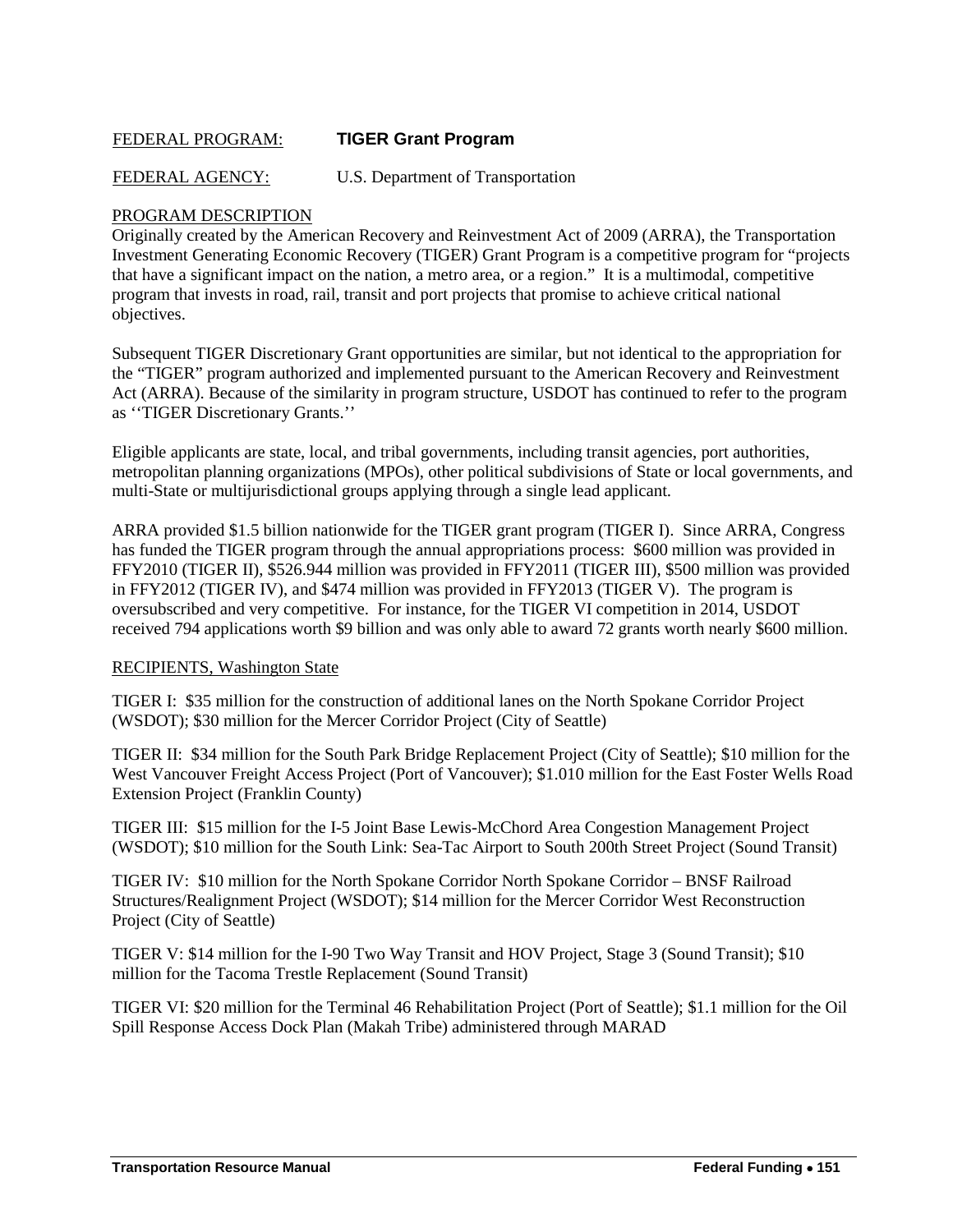# **DISTRIBUTIONS**

TIGER grants are competitively awarded by USDOT.

# MATCHING REQUIREMENTS

ARRA-funded TIGER I grants did not have a matching requirement, though the presence of matching funds was a factor in USDOT selection of TIGER grant awards. For subsequent rounds of TIGER grants, projects in urban areas have been required to provide at least a 20 percent match from non-federal funds, while projects in rural areas may receive up to 100 percent federal funding. Projects can increase their competitiveness by demonstrating significant non-federal contributions.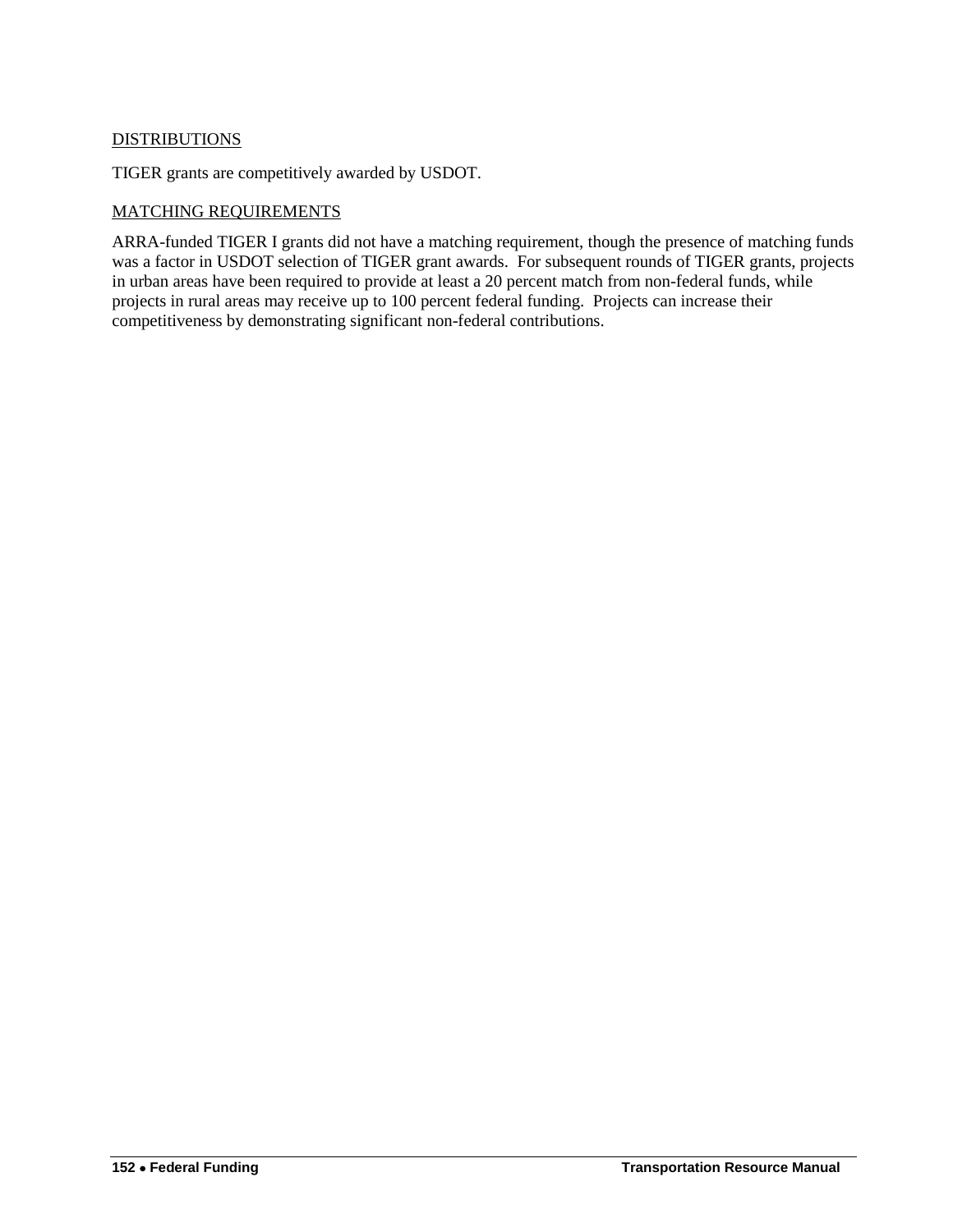# <span id="page-12-0"></span>FEDERAL PROGRAM: **TIFIA Loan Program**

FEDERAL AGENCY: Federal Highway Administration

# PROGRAM DESCRIPTION

The Transportation Infrastructure Finance and Innovation Act (TIFIA) Program was originally authorized through the Transportation Equity Act for the 21st Century (TEA-21) in 1998. It provides federal credit assistance in the form of direct loans, loan guarantees, and standby lines of credit to finance eligible surface transportation projects of national and regional significance. Highway, transit, intercity passenger rail, some types of freight rail, intermodal freight, and port access projects are eligible for assistance. TIFIA can help advance qualified, large-scale projects that otherwise might be delayed or deferred because of size, complexity, or uncertainty over the timing of revenues. Each dollar of federal funds can provide up to \$10 in TIFIA credit assistance and leverage \$30 in transportation infrastructure investment. TIFIA assistance must be repaid through dedicated revenue sources that secure project obligations, such as tolls, other user fees, or payments received under a public-private partnership agreement. Repayment of a TIFIA loan must begin by five years after the substantial completion of the project, and the loan must be fully repaid within 35 years after the project's substantial completion or by the end of the useful life of the asset being financed, if that life is less than 35 years.

#### RECIPIENTS, Washington State

In October 2012, WSDOT received a \$300 million TIFIA loan that will fund design and construction of a portion of the SR 520 project – a westbound bridge between the west-end landing of the new floating bridge and Montlake in Seattle. The loan will be repaid with toll revenues. It is the only TIFIA assistance that has been provided to a project in Washington.

#### DISTRIBUTIONS

TIFIA credit assistance is awarded by FHWA based on strengths of applications in meeting the following eligibility criteria provided in MAP-21:

- Credit worthiness.
- Fostering partnerships that attract public and private investment for the project,
- Ability to proceed at an earlier date or reduced lifecycle costs,
- Reduces contribution of Federal grant assistance for the project,
- Project readiness.

#### MATCHING REQUIREMENTS

TIFIA credit assistance may cover the following portions of the total cost of a project:

- TIFIA line of credit: up to 33%
- TIFIA loan: up to 49%
- TIFIA loan and TIFIA line of credit, combined: up to 49%
- Total Federal assistance (grants and loans) to a project receiving a TIFIA loan: up to 80%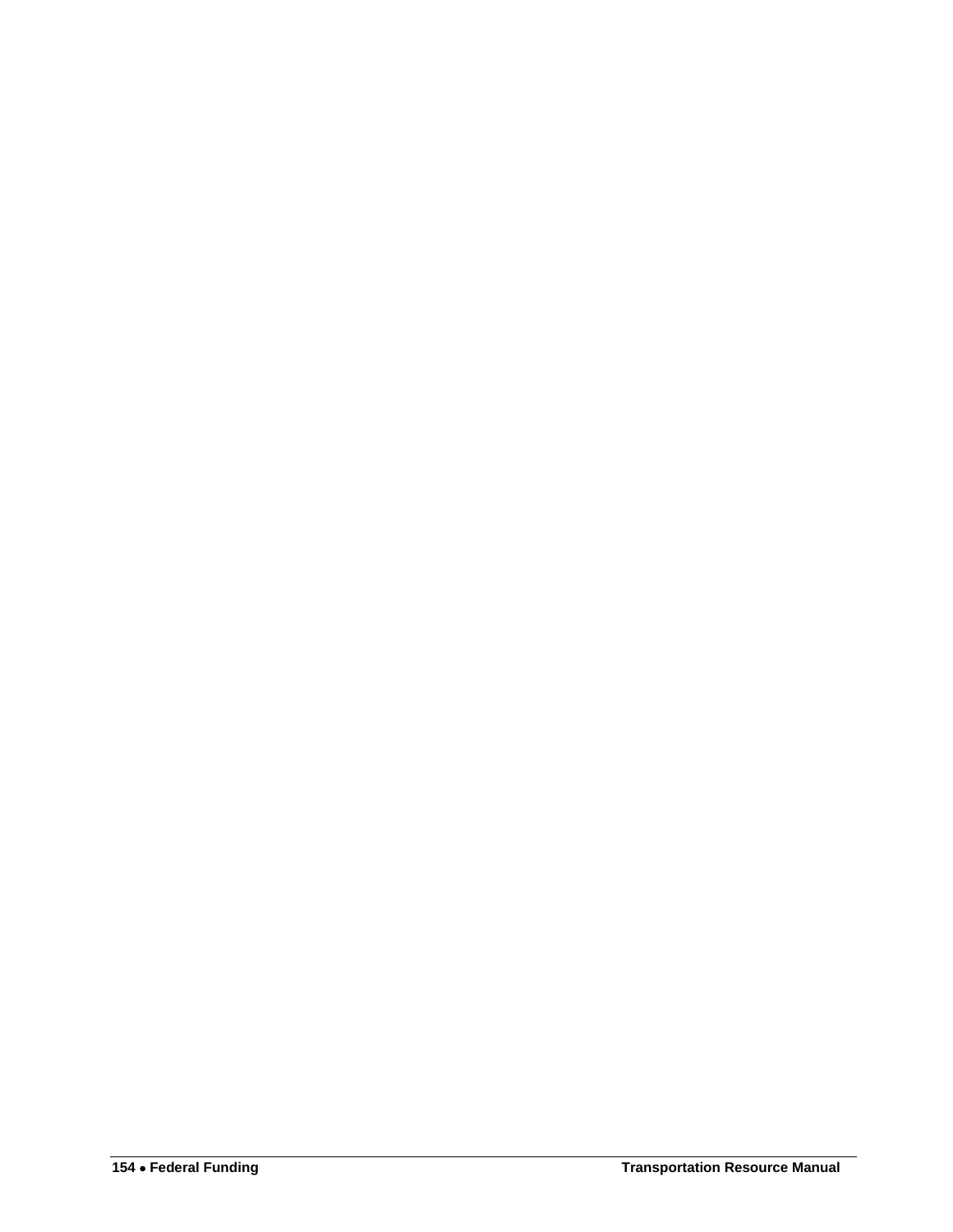<span id="page-14-0"></span>**Federal Transportation Programs – Aviation**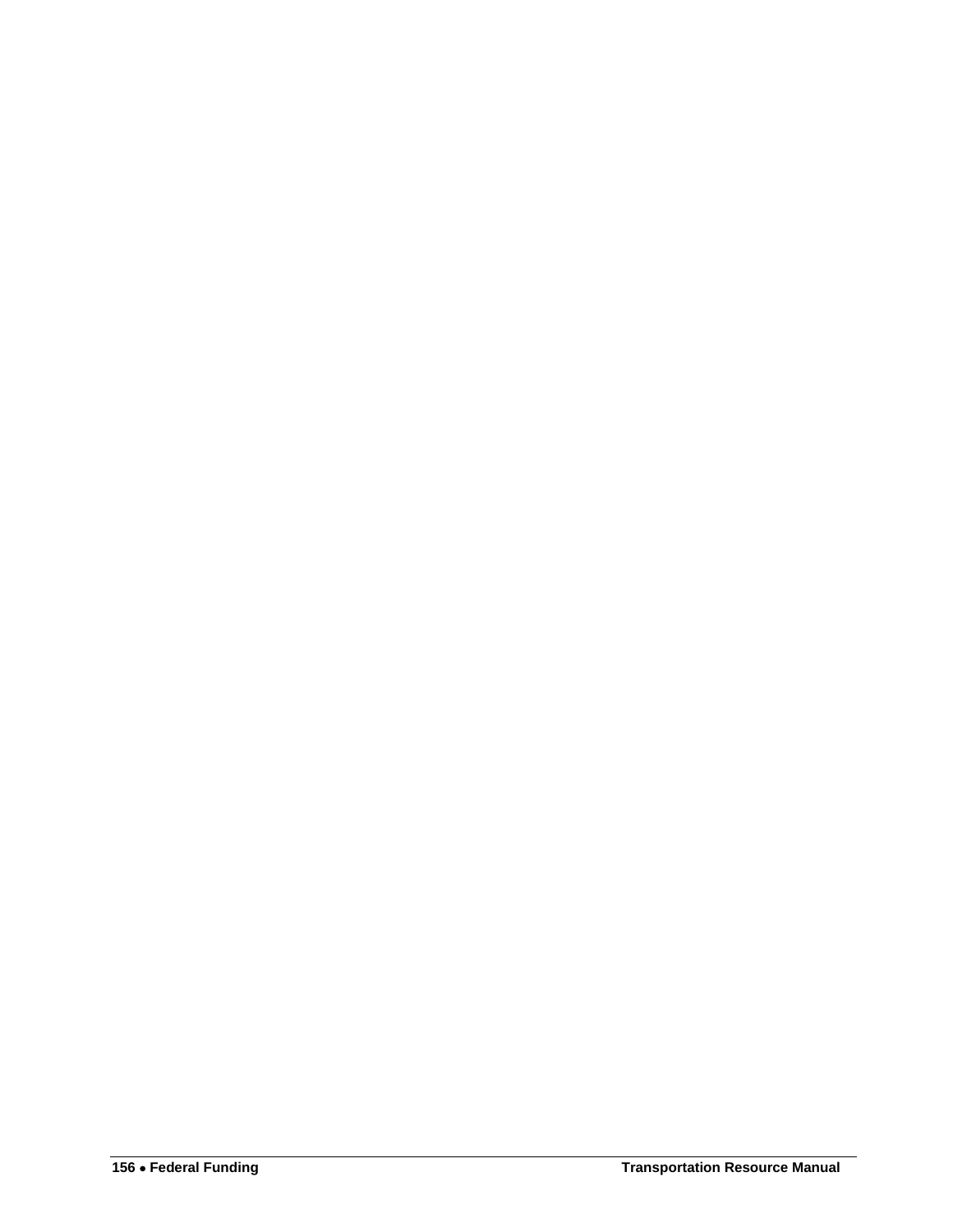# <span id="page-16-0"></span>FEDERAL PROGRAM: **Airport Improvement Program**

FEDERAL AGENCY: Federal Aviation Administration

#### PROGRAM DESCRIPTION

The Airport Improvement Program (AIP) provides grants to public agencies — and, in some cases, to private owners and entities — for the planning and development of public-use airports that are included in the [National Plan of Integrated Airport Systems \(NPIAS\).](http://www.faa.gov/airports/planning_capacity/npias/) Eligible projects include those improvements related to enhancing airport safety, capacity, security, and environmental concerns. In general, sponsors can use AIP funds on most airfield capital improvements or repairs and in some specific situations, for terminals, hangars, and non-aviation development. Projects related to airport operations and revenuegenerating improvements are typically not eligible for funding. Operational costs, such as salaries, equipment, and supplies, are also not eligible for AIP grants.

# **RECIPIENTS**

AIP grants for planning, development, or noise compatibility projects are at or associated with individual public-use airports (including heliports and seaplane bases). A public-use airport is an airport open to the public that also meets the following criteria:

- Publicly owned, or
- Privately owned but designated by FAA as a reliever, or
- Privately owned but having scheduled service and at least 2,500 annual enplanements.

To be eligible for an AIP grant, an airport must be included in the NPIAS. The NPIAS, which is prepared and published every 2 years, identifies public-use airports that are important to public transportation and contribute to the needs of civil aviation, national defense, and the Postal service. Recipients of grants are referred to as "sponsors."

#### DISTRIBUTIONS

Because the demand for AIP funds exceeds the availability, FAA bases distribution of these funds on present national priorities and objectives. AIP funds are typically first apportioned into major entitlement categories such as primary, cargo, and general aviation. Remaining funds are distributed to a discretionary fund. Set-aside projects (airport noise and the *Military Airport Program*) receive first attention from this discretionary distribution. The remaining funds are true discretionary funds that are distributed according to a national prioritization formula.

The Methow Valley State Airport is the only state-owned airport that is eligible for AIP funding. The airport receives \$150,000 annually in non-primary entitlement funding. Additionally, in Federal Fiscal Year (FFY) 2009 and FFY 2011, WSDOT received AIP grants totaling \$1,032,924 for airport improvements such as runway lighting, runway markings, Precision Approach Path Indicator (PAPI), segmented circle and lighted wind cone, and fencing. The WSDOT Aviation Division also receives AIP funding for system planning studies such as the Economic Impact Study, Statewide Airport Pavement Management System, and the Washington Aviation System Plan. Of the 64 Washington airports included in the FAA's NPIAS (the upcoming 2015-2019 NPIAS report to congress is to be released in October 2014), 10 airports will be classified as 'Primary' airports and will receive an annual minimum entitlement of \$650,000 to \$1 million. Of the remaining 54 airports, locally owned except for Methow Valley State Airport, 49 are eligible for an annual non-primary entitlement funding of up to \$150,000. The remaining five airports were recently categorized as "Unclassified" in the FAA's ASSET 2 study (March 2014) and will not be eligible for the non-primary entitlement funding.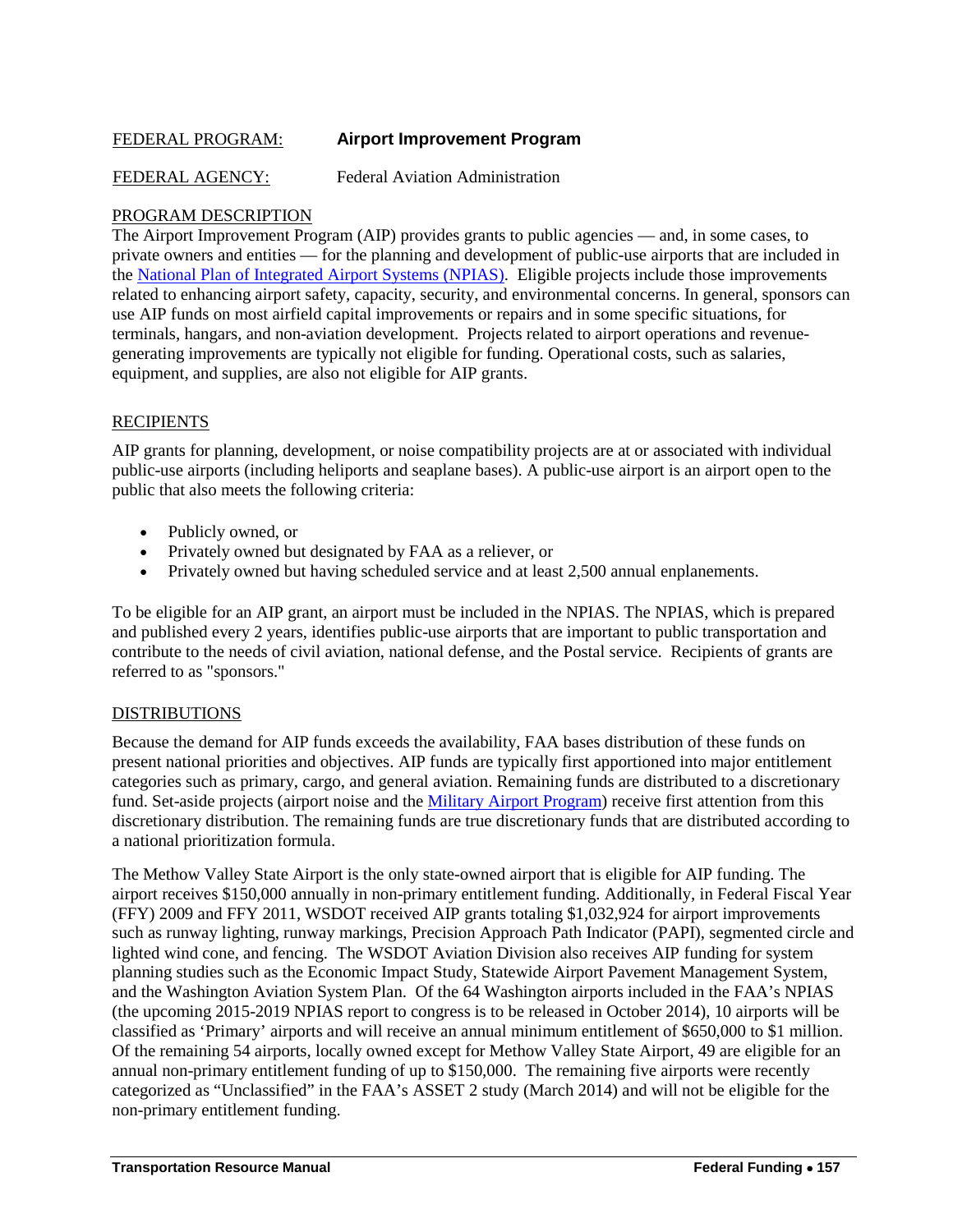# MATCHING REQUIREMENTS

For large and medium primary hub airports, the grant covers 75 percent of eligible costs (or 80 percent for noise program implementation). For small primary, reliever, and general aviation airports, the grant covers a range of 90-95 percent of eligible costs, based on statutory requirements (normally 90 percent for airports in Washington State).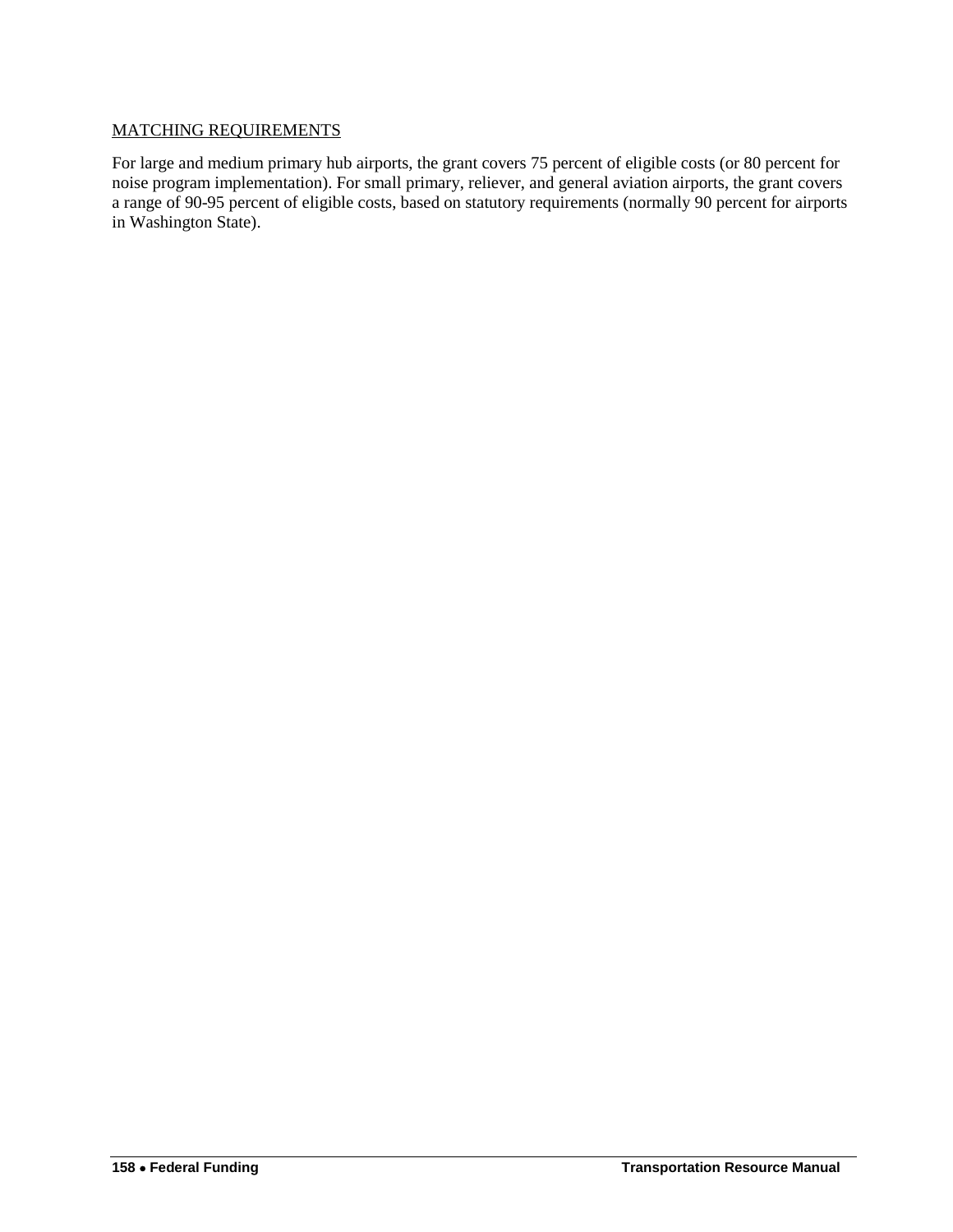<span id="page-18-0"></span>**Federal Transportation Programs – Highways**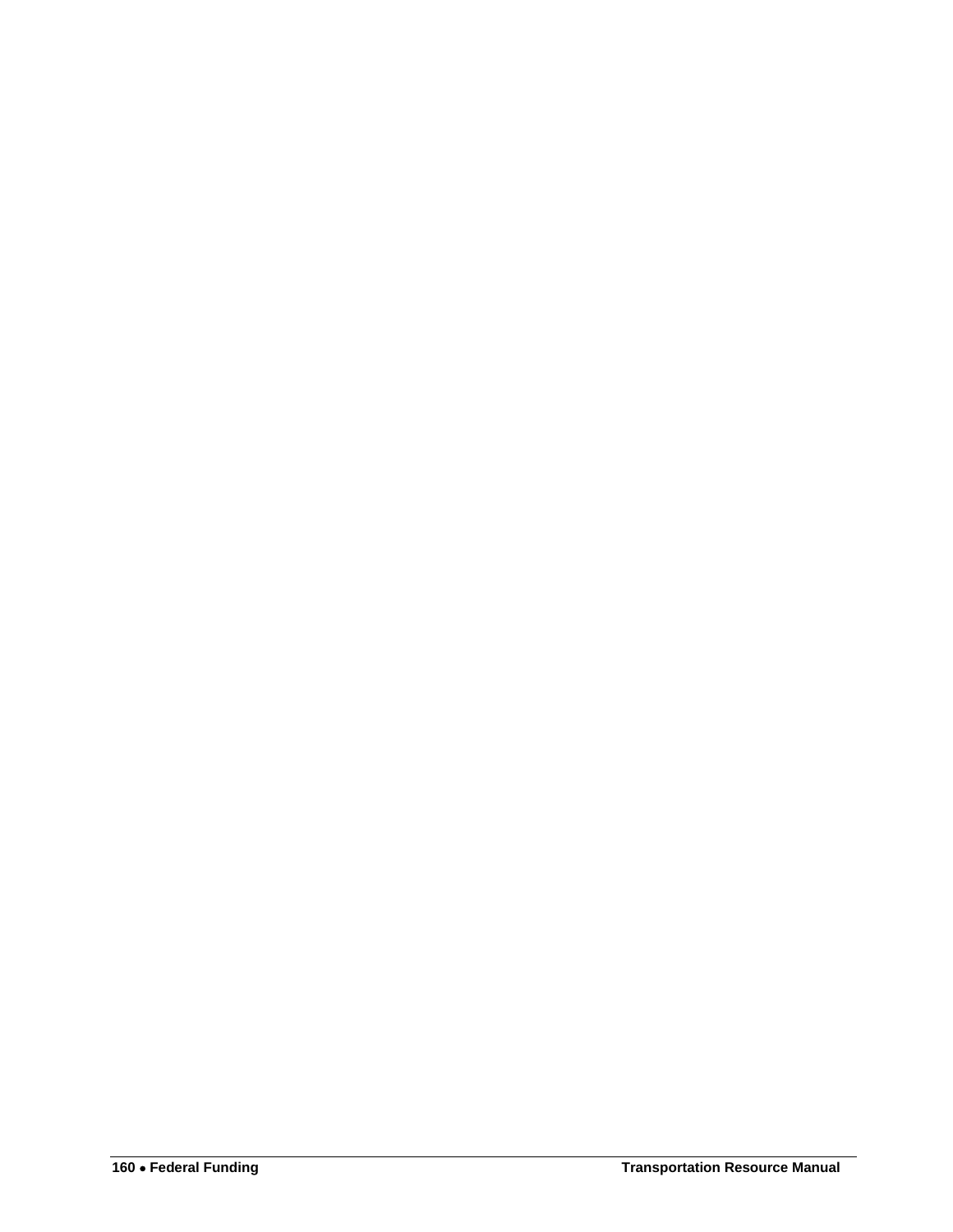# <span id="page-20-0"></span>FEDERAL PROGRAM: **Congestion Mitigation and Air Quality Improvement Program (CMAQ)**

FEDERAL AGENCY: Federal Highway Administration

# PROGRAM DESCRIPTION

The Congestion Mitigation and Air Quality Improvement Program (CMAQ) was established in the Intermodal Surface Transportation Efficiency Act of 1991 (ISTEA). The CMAQ Program provides funds to states for transportation projects and programs that help meet the requirements of the Clean Air Act. Funding is available for areas that do not meet the National Ambient Air Quality Standards (non-attainment areas), as well as former non-attainment areas that are now in compliance (maintenance areas). Eligible activities include:

- Acquisition of diesel retrofits, including tailpipe emissions control devices, and the provision of diesel-related outreach activities;
- Intermodal equipment and facility projects that target diesel freight emissions through direct exhaust control from vehicles or indirect emissions reductions through improvements in freight network logistics;
- Alternative fuel projects including participation in vehicle acquisitions, engine conversions, and refueling facilities;
- Conversion of diesel engine ferries to liquefied natural gas (LNG) or diesel/LNG combined;
- Establishment or operation of a traffic monitoring, management, and control facility, including the installation of advanced truck stop electrification systems;
- Projects that improve traffic flow, including efforts to provide signal systemization, construct HOV lanes, streamline intersections, add turning lanes, improve transportation systems management and operations that mitigate congestion and improve air quality, and implement ITS and other CMAQeligible projects, including efforts to improve incident and emergency response or improve mobility, such as through real time traffic, transit and multimodal traveler information;
- Projects or programs that shift travel demand to nonpeak hours or other transportation modes, increase vehicle occupancy rates, or otherwise reduce demand through initiatives, such as teleworking, ridesharing, pricing, and others;
- Transit investments, including transit vehicle acquisitions and construction of new facilities or improvements to facilities that increase transit capacity, and operating assistance;
- Passenger rail operating costs for up to three years;
- Non-recreational bicycle transportation and pedestrian improvements that provide a reduction in single-occupant vehicle travel; and
- Vehicle inspection and maintenance programs.

No funds may be used to add capacity except for HOV facilities that are available to single-occupancy vehicles only at off-peak times.

The Federal Highway Administration (FHWA) had until April 1, 2014, to establish performance measures for states to assess traffic congestion and on-road mobile source emissions. However, FHWA has been delayed and as of September 2014 the draft performance measures have not been published. States must then establish targets within one year of the final FHWA rule on national performance measures, and are then responsible for meeting the performance targets for each measure. Once the State has set its performance targets metropolitan planning organizations (MPOs) have 180 days to set their own targets. Each MPO serving a Transportation Management Area (TMA) with a population of more than one million and also representing a non-attainment or maintenance area (e.g., PSRC) is required to develop a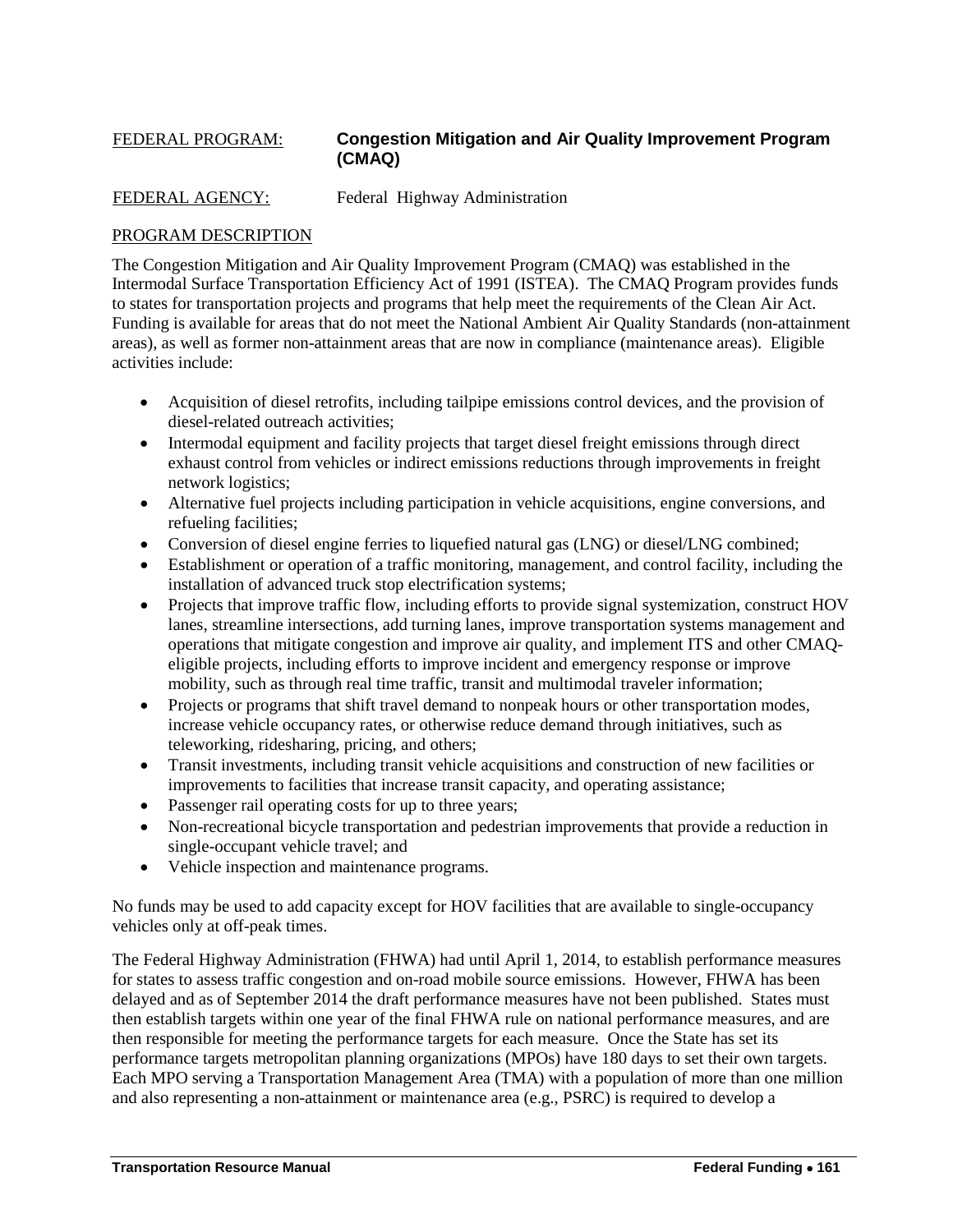performance plan to achieve emission and congestion reduction targets. The MPO plans must be updated biennially and each update must include a retrospective assessment of the progress made toward the air quality and traffic congestion performance targets through the last program of projects.

# **RECIPIENTS**

The State is the recipient of CMAQ funding; WSDOT Improvement Program (I1). (The State suballocates, or distributes, all of its CMAQ apportionment to the five qualifying MPOs.)

# DISTRIBUTIONS

Instead of using a separate programmatic formula for distribution as under past law, MAP-21 provides a total apportionment for each state and then divides that state amount among individual apportioned programs. Washington received \$35.5 million in CMAQ funding in federal fiscal year (FFY) 2014 and anticipates to receive the same in FFY 2015, which will all be sub-allocated to MPOs that qualify as maintenance or non-attainment areas.

The State sub-allocates all of its CMAQ apportionment to five MPOs that qualify as maintenance areas (the state has no non-attainment areas): Puget Sound Regional Council (PSRC), Spokane Regional Transportation Council (SRTC), Southwest Washington Regional Transportation Council (RTC), Yakima Valley Conference of Governments (YVCOG) and Thurston Regional Planning Council (TRPC). Each MPO issues a regional call for projects involving local agencies and WSDOT. Projects are prioritized based on criteria developed by each MPO that provides sustainable reductions in emissions. Project selections are made in consultation with the State. The Governor's MAP-21 Steering Committee agreed to continue to sub-allocate 100 percent of CMAQ funding to MPOs in maintenance areas.

# MATCHING REQUIREMENTS

The federal share is generally 80 percent, with an increased share up to 95 percent for states with large amounts of federally-owned lands (i.e. the sliding scale adjustment). Washington's federal share with the sliding scale adjustment is 86.5%. Certain safety projects that include an air quality or congestion relief component (e.g. carpool/vanpool projects, as provided in 23 USC 120(c)) may have a federal share of 100 percent, with limits.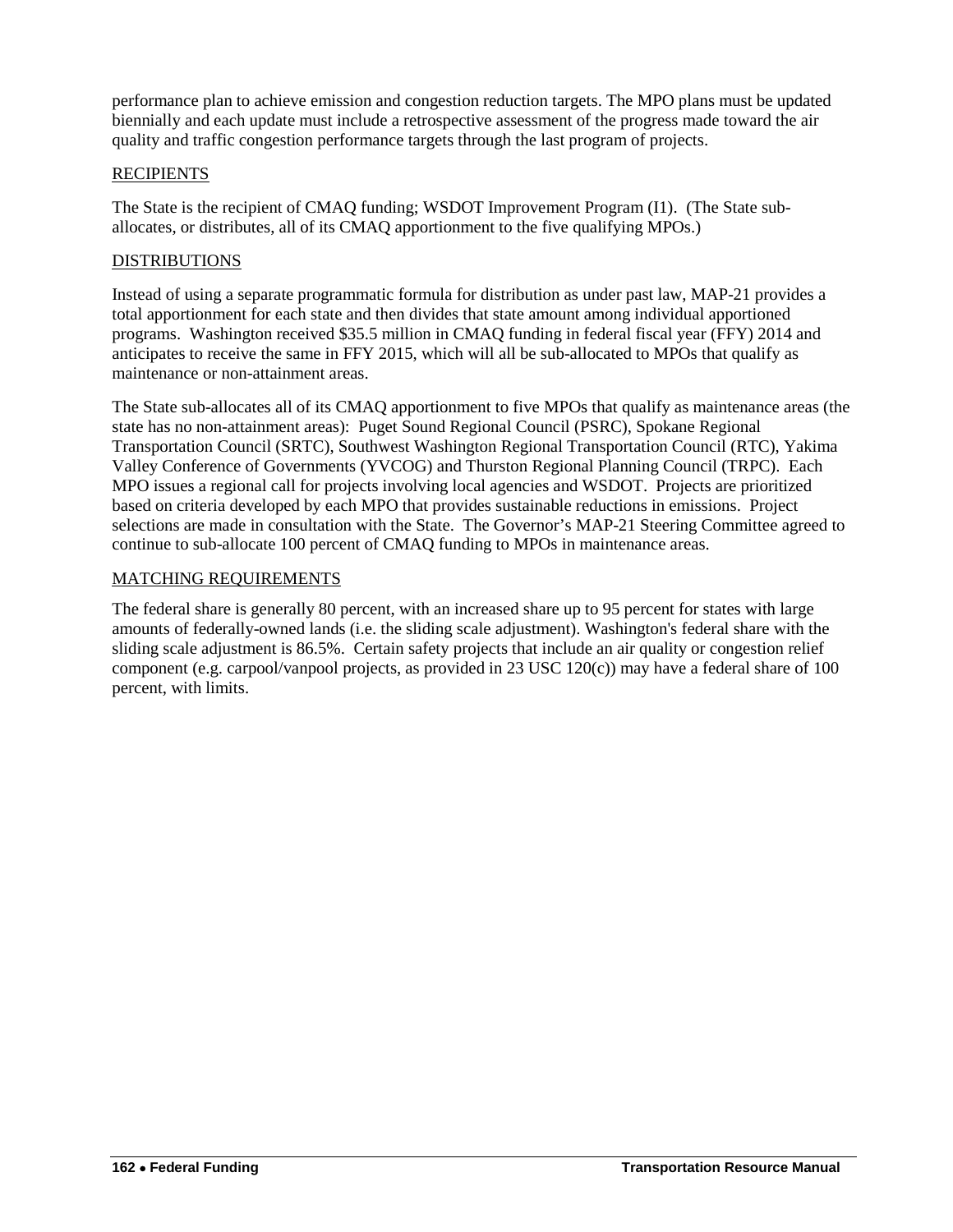# <span id="page-22-0"></span>FEDERAL PROGRAM: **Emergency Relief Program**

FEDERAL AGENCY: Federal Highway Administration

# PROGRAM DESCRIPTION

The Emergency Relief Program authorizes the Federal Highway Administration (FHWA) to render assistance for repair and reconstruction of federal-aid highways that have been damaged due to a natural disaster such as flooding or as a result of catastrophic failures from an external cause. In order to receive federal Emergency Relief funds, the Governor must declare an emergency; the U.S. Secretary of Transportation must concur; and the FHWA must receive an application from the Washington State Department of Transportation (WSDOT). If the President has declared the emergency to be a major disaster for purposes of federal law, no concurrence of the U.S. Department of Transportation is required.

The Emergency Relief Program is authorized at \$100 million per year. Debris removal is eligible only if the event is not declared a major disaster by the President, or where the event is declared a major disaster by the President but the debris removal is not eligible for assistance under the federal Disaster Relief Act ("Stafford Act"). Emergency Relief funds may be used to repair or reconstruct a comparable facility, which is defined as "a facility that meets the current geometric and construction standards required for the types and volume of traffic that the facility will carry over its design life." No funds may be used for repair or reconstruction of a bridge if the construction phase of a replacement structure is included in a state's approved transportation improvement program at the time of the event. A state's application for Emergency Relief funds must include a comprehensive list of all eligible project sites and repair costs within two years after the event. Tribal transportation facilities, federal lands transportation facilities, and other federallyowned roads open to public travel are eligible for Emergency Relief funding.

The state has received Emergency Relief (ER) funds for a number of natural calamities, including the Hood Canal Bridge failure in 1979, (SR 104), the Mt. St. Helens eruption in 1980 (SR 504), the sinking of the Lacey V. Murrow Bridge in 1990 (I-90) and the Nisqually Earthquake in 2001. More recently, Washington received substantial funding for flood-related damage occurring in 2006 through 2008. In 2013, Washington received \$16.6M for the I-5 Skagit River Bridge collapse and \$39.5M in 2014 for the Oso mudslide. In all, Washington received \$18.3M in 2013 and \$42.5M in 2014 in total ER funding.

# RECIPIENTS

WSDOT Improvement, Preservation, Maintenance (WSOT Programs I2, P1, P2, P3, M2). The State allocates, or distributes, ER funds to local agencies based on approved qualifying sites.

#### DISTRIBUTIONS

Distribution of Emergency Relief funds to the states is at the discretion of the U.S. Secretary of Transportation based on a declaration of emergency by the Governor (with concurrence of the Secretary) and application of the state. In the event the President has declared the emergency to be a major disaster, concurrence of the U.S. Secretary is not required.

# MATCHING REQUIREMENTS

The federal share is 100 percent of the costs incurred to minimize damage, protect facilities, or restore essential traffic services during the first 180 days after the occurrence. Thereafter, the federal share is equal to the federal share payable on a project on the federal-aid system (in Washington it is generally, 90.66 percent on the Interstate System and 86.5 percent on all other routes).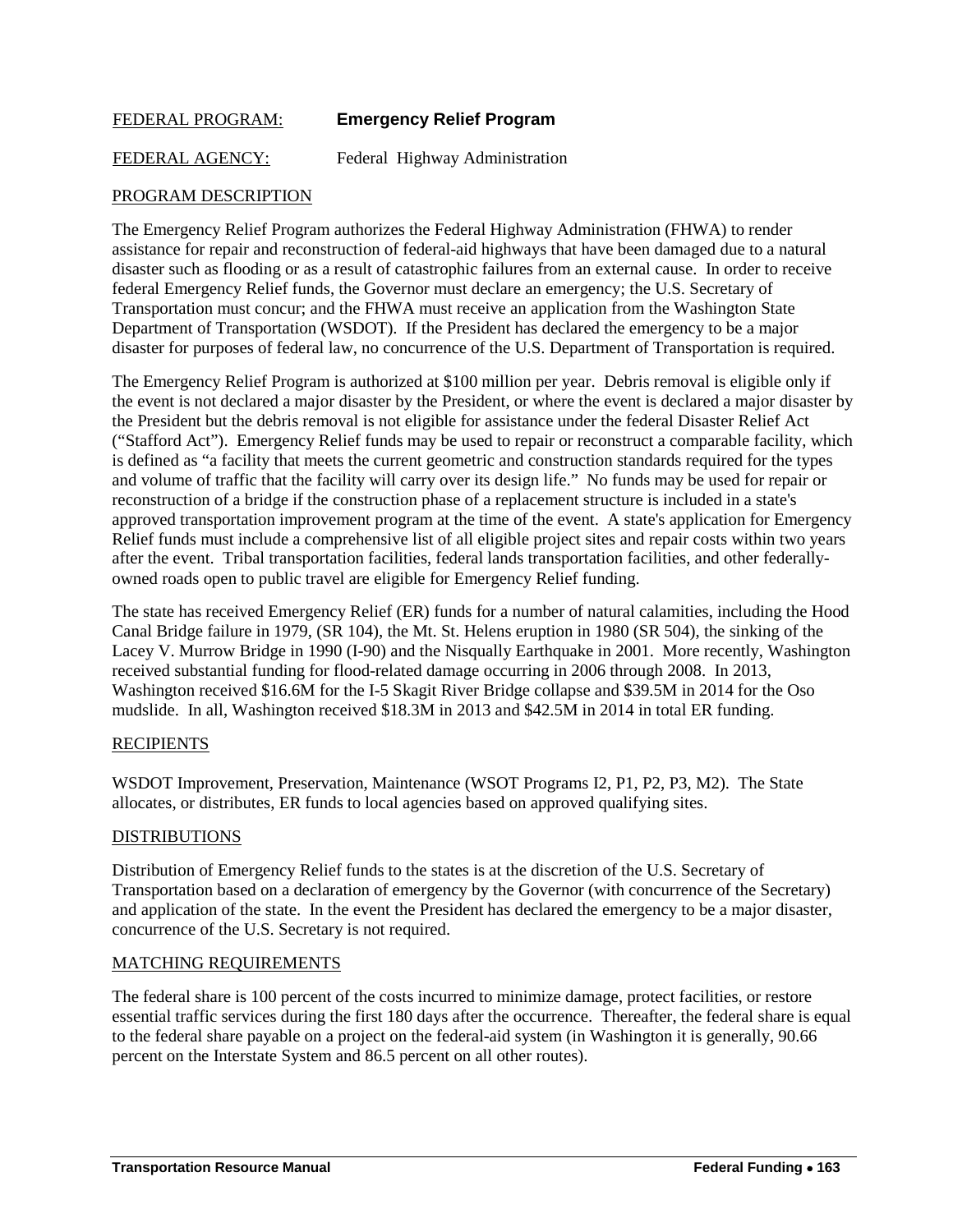# <span id="page-23-0"></span>FEDERAL PROGRAM: **Federal Lands Access Program**

FEDERAL AGENCY: Federal Highway Administration

# PROGRAM DESCRIPTION

The Federal Lands Access Program (Access Program) provides funds for projects that are located on or adjacent to, or that provide access to federal lands.

Eligible activities include:

- Transportation planning, research, engineering, preventive maintenance, rehabilitation, restoration, construction, and reconstruction of federal lands access transportation facilities located on or adjacent to, or that provide access to, federal land, and—
	- − adjacent vehicular parking areas;
	- − acquisition of necessary scenic easements and scenic or historic sites;
	- − provisions for pedestrians and bicycles;
	- − environmental mitigation in or adjacent to federal land to improve public safety and reduce vehicle-caused wildlife mortality while maintaining habitat connectivity;
	- − construction and reconstruction of roadside rest areas, including sanitary and water facilities; and
	- − other appropriate public road facilities, as determined by the Secretary of USDOT.
- Operation and maintenance of transit facilities.
- Any transportation project eligible for assistance under title 23 of the United States Code that is within or adjacent to, or that provides access to, federal land.

Projects are selected by a Programs Decision Committee that each State is required to create. The committee is composed of a representative of the FHWA, a representative of the state DOT, and a representative of the appropriate political subdivisions of the State. For the State of Washington a county representative fills the role of appropriate political subdivision. This committee will make programming decisions for Access Program funds.

- The committee is required to cooperate with applicable Federal agencies within the State prior to any joint discussion or final programming decision.
- The committee shall give preference to projects that provide access to, are adjacent to, or are located within high-use federal recreation sites or federal economic generators, as identified by the Federal Lands Management Agencies.

# **RECIPIENTS**

WSDOT Improvement and Preservation Programs (I-1, I-2, P1, P2, P3). The State allocates, or distributes, the funds to local agencies, or local agencies may receive funds directly from FHWA in this program.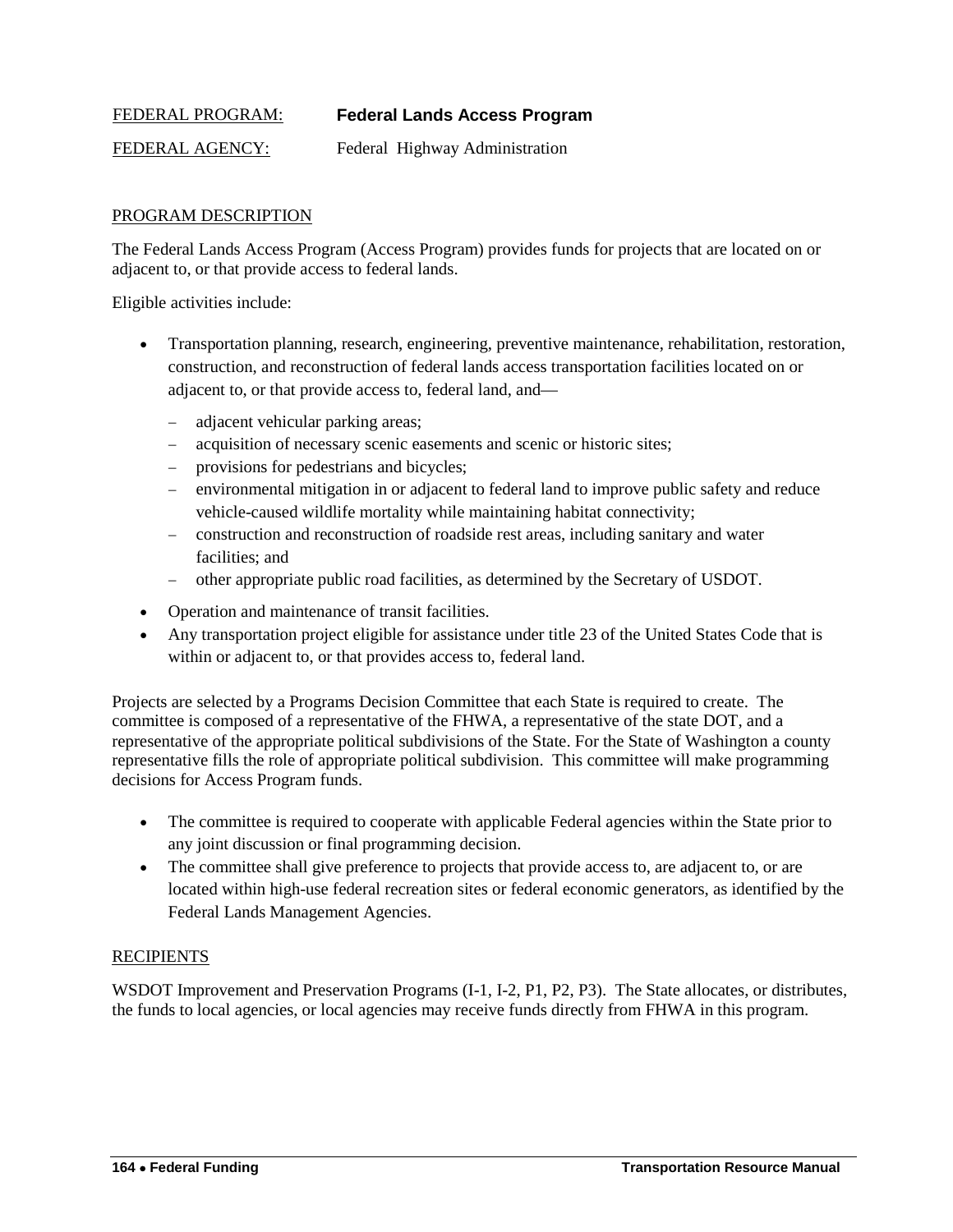# DISTRIBUTIONS

Funds are distributed by formula among States that have federal lands managed by the National Park Service, the U.S. Forest Service, the U.S. Fish and Wildlife Service, the Bureau of Land Management, and the U.S. Army Corps of Engineers.

80% of funds go to States that contain at least 1.5% of the national total of public lands, and the remaining 20% going to States with less than 1.5% of the national total.

Funds are distributed by formula based on the following factors:

- 30% based on the State's share of total recreational visitation in all States.
- 5% based on the State's share of total federal land area in all States.
- 55% based on the State's share of total federal public road miles in all States.
- 10% based on the State's share of total number of federal public bridges in all States.

# MATCHING REQUIREMENTS

The federal share is equal to the federal share payable on a project on the federal-aid system (in Washington it is generally 90.66 percent on the Interstate System and 86.5 percent on all other routes).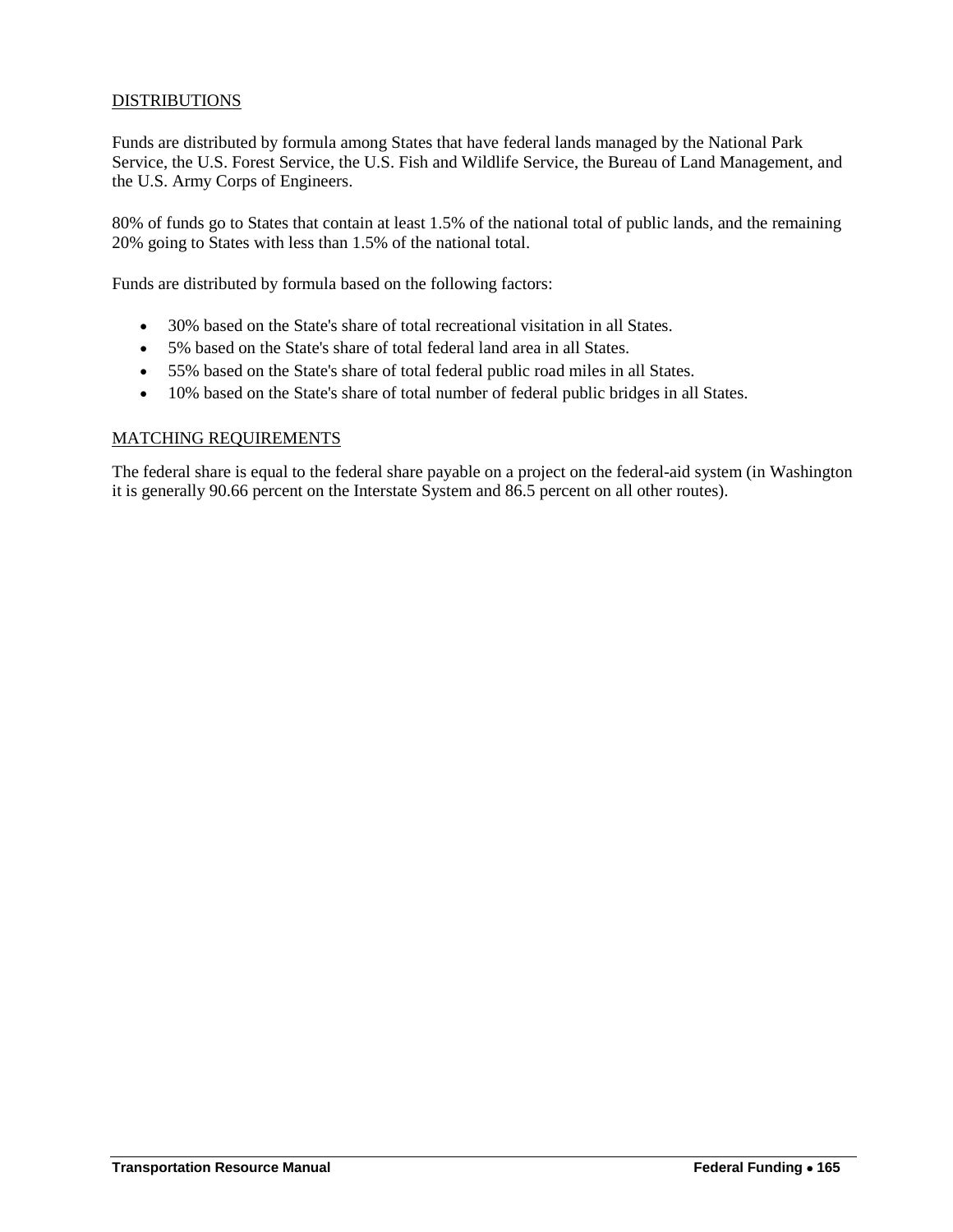# <span id="page-25-0"></span>FEDERAL PROGRAM: **Ferry Boat Formula Program**

FEDERAL AGENCY: Federal Highway Administration

# PROGRAM DESCRIPTION

The Ferry Boat Formula Program provides \$67 million a year nationwide for public ferry systems to construct ferry boat and ferry terminal facilities, including ferry maintenance facilities. The ferry boat or ferry terminal facility using federal funds must be publicly owned or operated, or be majority publicly owned and be found by the U.S. Department of Transportation Secretary to provide a substantial public benefit. The operation of the ferry shall be on a route classified as a public road within the state and it must not be designated as a route on the Interstate System. Ferry boats carrying cars and passengers and ferry boats carrying passengers only on a fixed route are eligible. Temporary ferry operations are not eligible for this program.

# **RECIPIENTS**

The State is the recipient of Ferry Boat Formula funds; Program W for Washington State Ferries. The State allocates, or distributes, Ferry Boat funds to local agencies that are direct recipients of the Ferry Boat funds.

#### **DISTRIBUTIONS**

Funds are distributed to eligible public ferry systems based on the number of passengers carried (20 percent), vehicles carried (45 percent), and total route miles (35 percent). The formula is applied using the latest data collected in the National Census of Ferry Operators as implemented by the Bureau of Transportation Statistics at the U.S. Department of Transportation. The State is the recipient of Ferry Boat Formula funds and funds are sub-allocated to specified ferry systems and public entities responsible for developing ferries. Washington received \$15.6M of Ferry Boat Formula Program apportionment in federal fiscal year (FFY) 2014.

# MATCHING REQUIREMENTS

The federal share is limited to 80 percent.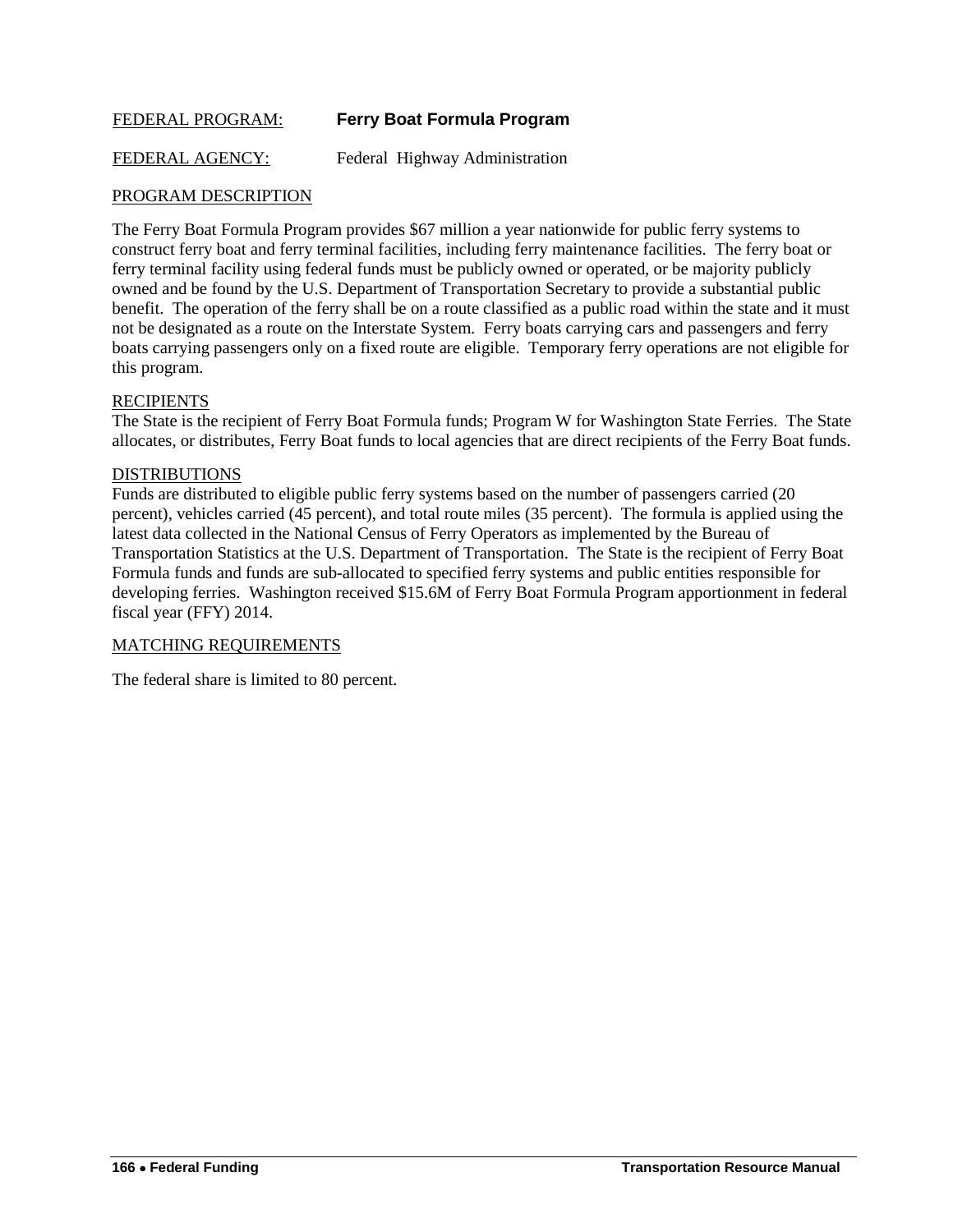# <span id="page-26-0"></span>FEDERAL PROGRAM: **Highway Safety Improvement Program**

FEDERAL AGENCY: Federal Highway Administration

# PROGRAM DESCRIPTION

The Highway Safety Improvement Program (HSIP) is designed to achieve a significant reduction in traffic fatalities and serious injuries on all public roads. The program provides the flexibility to allow states to target safety funds to their most critical safety needs. As part of this flexibility, each state is required to develop and implement a Strategic Highway Safety Plan that includes all public roads in the state. Target Zero is Washington State's Strategic Highway Safety Plan. States may use HSIP funds to carry out strategies, activities, and projects on a public road that are consistent with a state strategic highway safety plan and correct or improve a hazardous road location or feature, or address a highway safety problem. The program includes a set-aside for the Railway-Highway Crossing Program.

#### *Performance Measures*

The Federal Highway Administration (FHWA) had until April 1, 2014, to establish performance measures for states to use to assess serious injuries and fatalities per vehicle mile traveled and the number of serious injuries and fatalities. However, FHWA did not publish its draft performance measures until March 2014 and as of September 2014 they have yet to be made final. States must establish targets within one year of the final FHWA rule on national performance measures, and are then responsible for meeting the performance targets for each measure. If a state does not meet or make significant progress toward meeting the targets within two years of their establishment, the state must use an amount of its formula obligation limitation equal to its prior year HSIP apportionment only for obligation of its HSIP funding and submit an annual plan on how it will make progress to meet the targets. Additionally, if traffic fatalities and serious injuries per capita for older drivers and pedestrians increases, a state must include in its next Strategic Highway Safety Plan strategies to address the increase. Finally, if the fatality rate on rural roads in a state increases over the most recent two-year period, the state must obligate in the next fiscal year an amount equal to 200 percent of the amount of funds the state received for high-risk rural roads in federal fiscal year (FFY) 2009 for projects on high-risk rural roads.

# **RECIPIENTS**

WSDOT Improvement Program (I1). The State allocates, or distributes, safety funds to cities and counties based upon the strategies in Target Zero to reduce fatal and serious injury collisions to zero by the year 2030.

# DISTRIBUTIONS

 $\overline{a}$ 

Instead of using a separate programmatic formula for distribution as under past law, MAP-21 provides a total apportionment for each state and then divides that state amount among individual apportioned programs. Washington received \$37.1 million in HSIP funding in federal fiscal year (FFY) 2014. Of that amount, locals received \$25.9 million.

The Governor's MAP-2[1](#page-26-1) Steering Committee<sup>1</sup> agreed that one-third of the FFY2009 level of federal funding for the Safe Routes to School Program should come from HSIP. The remainder of the HSIP funding should be a data-driven distribution between state programs and local responsibilities based on the top infrastructure priorities under Target Zero. The local responsibility includes city streets, county roads, tribal roadways and city streets designated as state highways in cities that exceed 25,000 population.

<span id="page-26-1"></span><sup>&</sup>lt;sup>1</sup> The Governor's MAP-21 Steering Committee was convened in the fall of 2012 to review the existing distributions of federal highway formula funds between state and local governments. The Committee was composed of two state legislators, the Secretary of Transportation, and representatives of cities, counties, ports, tribes, MPOs/RTPOs, and transit agencies.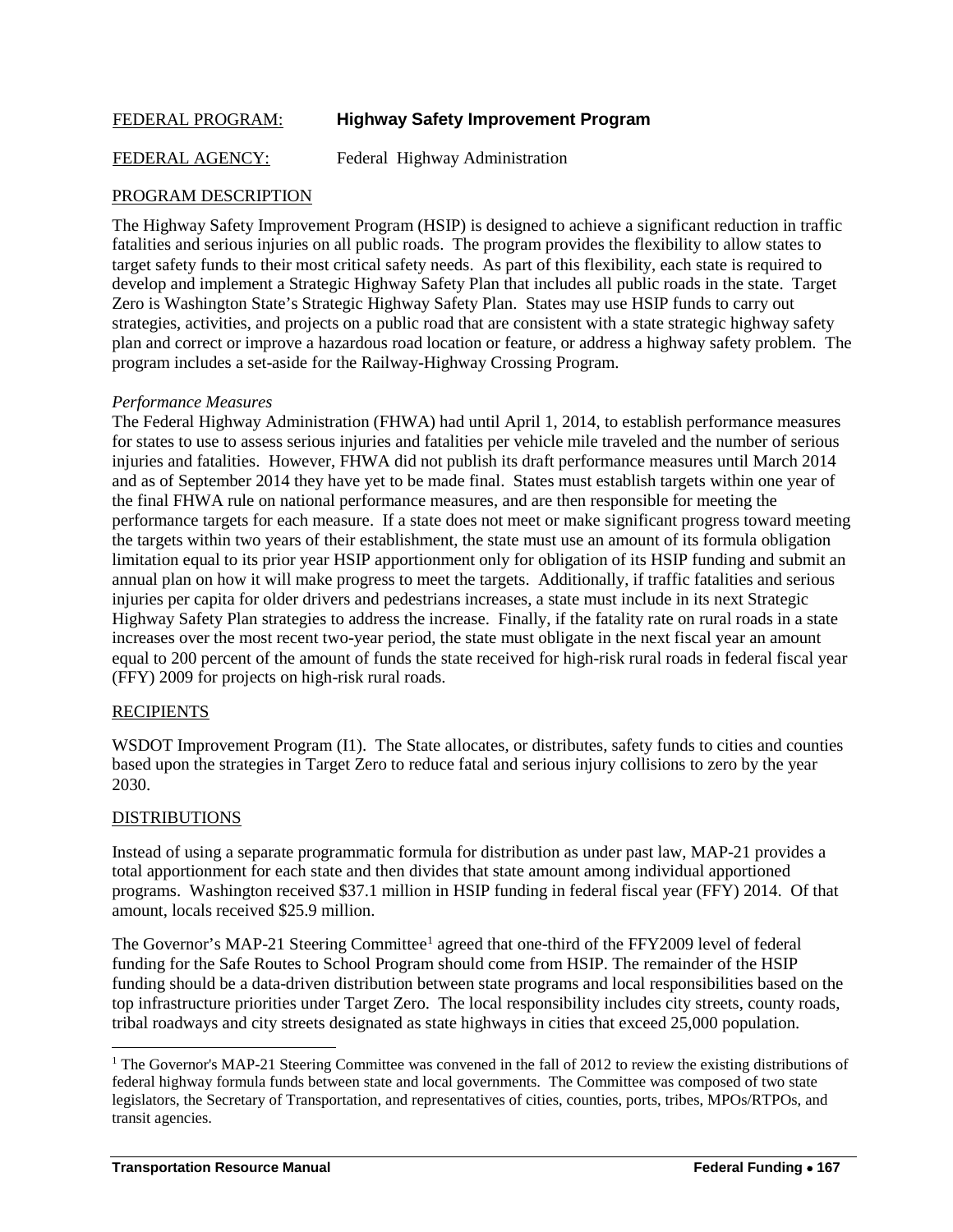# MATCHING REQUIREMENTS

The federal share is 90% for most projects and 100% federal share for certain safety projects involving traffic control signalization, pavement marking, commuter carpooling and vanpooling, and certain safety improvements at signalized intersections.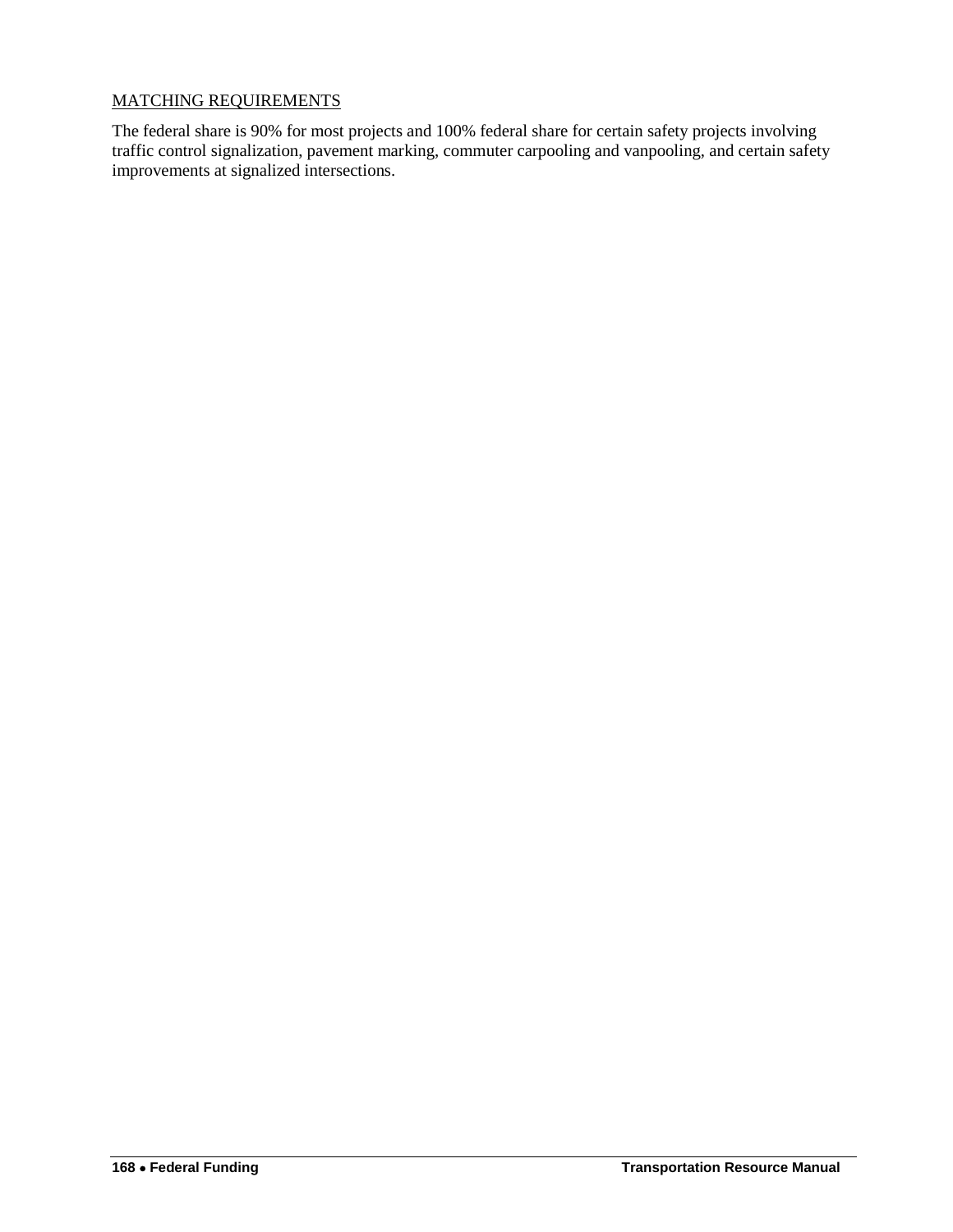# <span id="page-28-0"></span>FEDERAL PROGRAM: **Metropolitan Planning Program**

FEDERAL AGENCY: Federal Highway Administration and Federal Transit Administration

# PROGRAM DESCRIPTION

The Federal Highway Administration (FHWA) and the Federal Transit Administration (FTA) jointly administer this program which provides funds for each MPO to perform transportation planning activities required by MAP-21. Funds may be spent to develop these required documents: Unified Planning Work Program (UPWP); Transportation Plan; Transportation Improvement Program (TIP); Public Participation Plan; and Congestion Management Process, and other planning activities as approved by FHWA and FTA. Funds may also be spent to perform federally-required coordination with WSDOT, transit agencies, tribes, local governments, and the public. FHWA, FTA, and WSDOT maintain a complete list of eligible activities.

FHWA and FTA require state departments of transportation to monitor and report on all the MPOs activities as per 23 CFR §420.117. WSDOT assigns regional coordinators to each MPO to assist with compliance and to act as a liaison with FHWA and FTA. WSDOT regional coordinators review the UPWP Annual Reports before submitting them to FHWA and FTA.

MAP-21 has a new requirement for MPOs and states to establish and report on performance targets that meet federally-set performance measures.

- The US Department of Transportation plans to establish performance measures in 2015.
- States must establish targets within 1 year after the federal measures are set.
- MPOs can adopt state's targets or set their own within 18 months after the federal measures are set. (6 months after the State adopts targets)
- MPOs must address how targets are being met in their Transportation Improvement Programs (TIPs) and their Metropolitan Transportation Plans.

For more information on MPOs, see the *Local Jurisdictions section* on page 339*.*

# **RECIPIENTS**

The following amounts are the total estimated apportionments for Washington State's Metropolitan Planning Program:

|  | FY 2013 \$9,300,000 |
|--|---------------------|
|  | FY 2014 \$9,300,000 |
|  | TOTAL \\$18,600,000 |

As shown in the table below, there are twelve MPOs in Washington.

| <b>Benton Franklin Council of Governments</b>                  | Spokane Regional Transportation Council        |
|----------------------------------------------------------------|------------------------------------------------|
| Cowlitz-Wahkiakum Council of Governments                       | <b>Thurston Regional Planning Council</b>      |
| Lewis Clark Valley MPO                                         | Walla Walla Valley MPO                         |
| <b>Puget Sound Regional Council</b>                            | Wenatchee Valley Transportation Council        |
| Skagit Metropolitan Planning Organization                      | <b>Whatcom Council of Governments</b>          |
| Southwest Washington Regional<br><b>Transportation Council</b> | <b>Yakima Valley Conference of Governments</b> |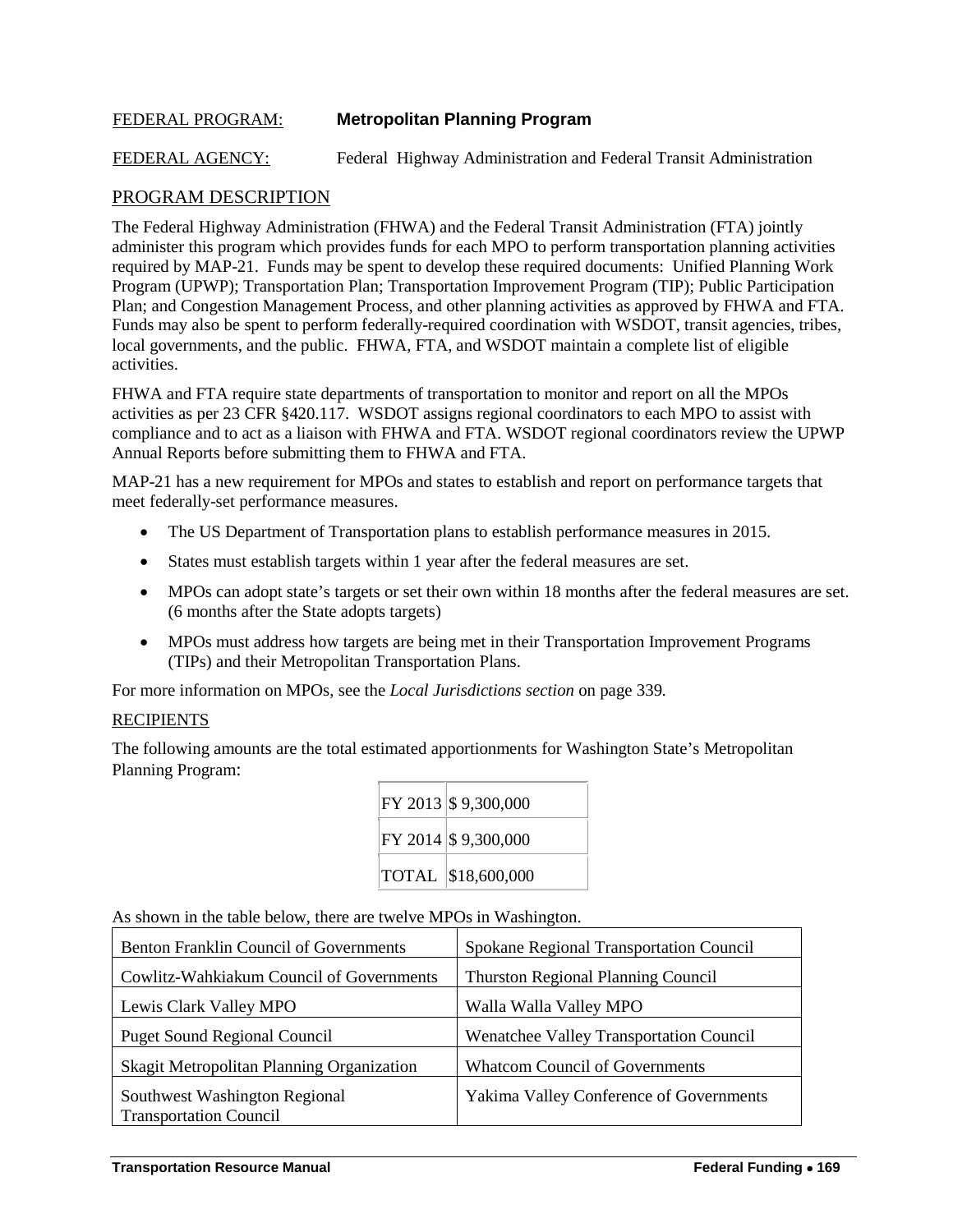# **DISTRIBUTIONS**

FHWA and FTA combine their funds and FHWA apportions funds to WSDOT. WSDOT then sub-allocates planning funds to each MPO using a formula developed with MPOs and approved by FHWA as per 23 CFR§ 420.109. The formula considers each MPO's urbanized area population, the metropolitan planning area boundary, their individual planning needs, and a minimum distribution.

#### MATCHING REQUIREMENTS

For Washington, the federal share is 86.5% and the match is equal to 13.5%.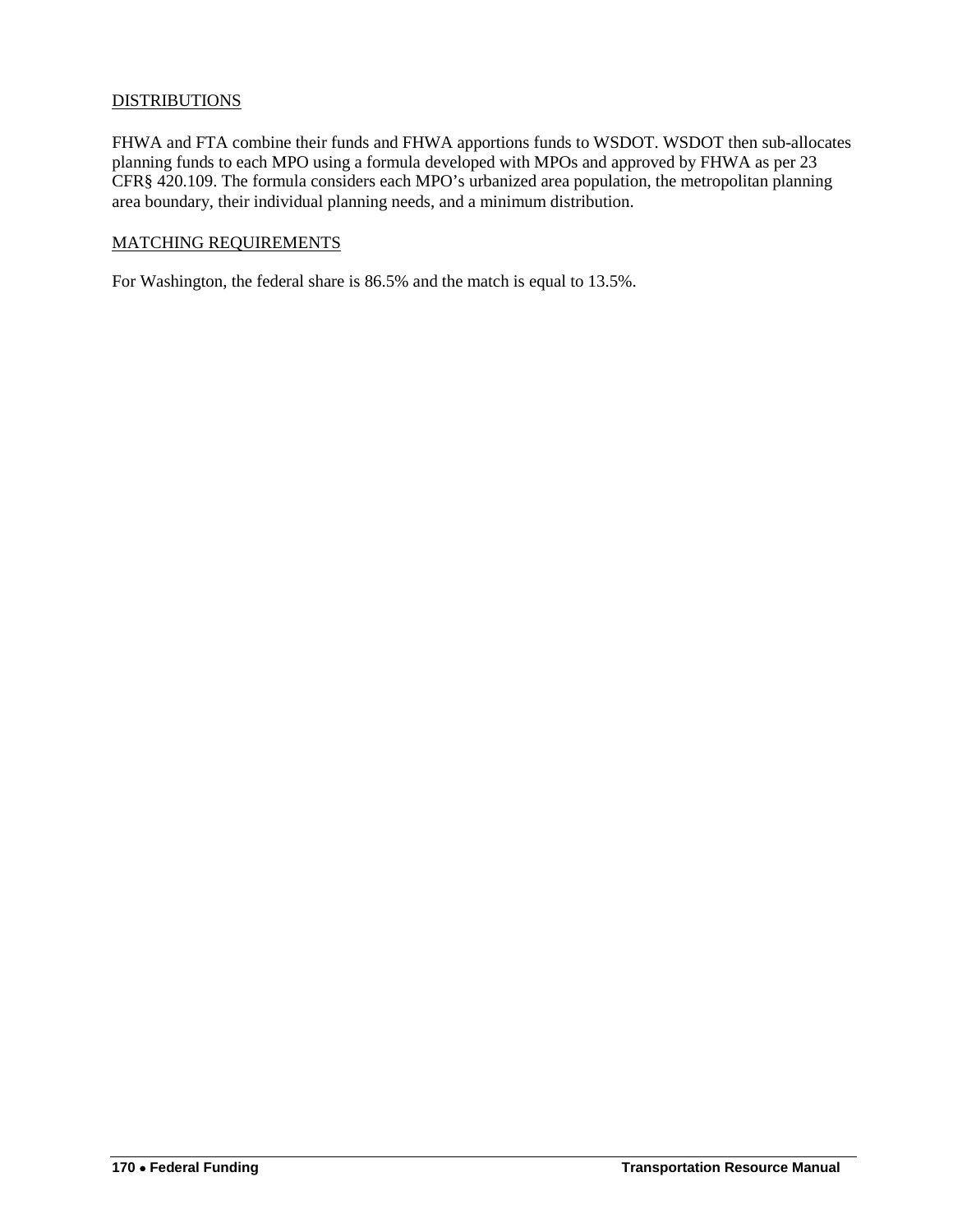# <span id="page-30-0"></span>FEDERAL PROGRAM: **National Highway Performance Program**

FEDERAL AGENCY: Federal Highway Administration

# PROGRAM DESCRIPTION

The National Highway Performance Program (NHPP) has three purposes: 1) provide support for the condition and performance of the National Highway System (NHS); 2) provide support for the construction of new facilities on the NHS; and 3) ensure that investments of federal-aid funds in highway construction are directed to support progress toward the achievement of performance targets established in a state's asset management plan for the NHS.

NHPP funds may generally only be spent on [facilities located on the NHS](http://www.wsdot.wa.gov/mapsdata/travel/hpms/NHSRoutes.htm) and must be for a project, or part of a program of projects, supporting progress towards the achievement of national performance goals for improving infrastructure condition, safety, mobility or freight movement on the NHS and are consistent with federal planning requirements. Eligible activities include, but are not limited to: construction, reconstruction, resurfacing, restoration, rehabilitation, preservation or operational improvement of segments of the NHS; construction, replacement, rehabilitation, preservation, and protection of bridges and tunnels on the NHS; inspection and evaluation of bridges and tunnels on the NHS; training of bridge and tunnel inspectors; construction, rehabilitation, or replacement of existing ferry boats and ferry boat facilities, including approaches that connect road segments of the NHS; bicycle transportation and pedestrian walkways that are associated with an NHS facility; highway safety improvements for segments of the NHS; development and implementation of a state asset management plan; and environmental restoration and pollution abatement projects associated with an NHS activity.

#### *Performance Measures*

The Federal Highway Administration (FHWA) had until April 1, 2014, to establish performance measures for the condition of pavement, bridges and the performance of the Interstate and NHS systems. However, FHWA has been delayed and as of September 2014 the draft performance measures have note been published. States must then establish targets within one year of the final FHWA rule on national performance measures, and are then responsible for meeting the performance targets for each measure. Once the State has set its performance targets metropolitan planning organizations (MPOs) have 180 days to set their own targets. The State must report to FHWA on its progress towards achieving the targets every two years. MPOs will report to FHWA on progress in their Metropolitan Transportation Plan on a four or five year frequency, depending on the size of the area. If the State does not meet or make significant progress toward the performance targets for two consecutive reporting periods, the State must document in its next report the actions it will take to achieve the targets.

# *State Asset Management Plans*

Under the NHPP the State is required to develop a risk-based asset management plan that prioritizes urgent repairs to help improve the overall condition of the State's bridges and highway systems. As of September 2014, the FHWA has not yet established the process for states to use in developing this plan for preserving and improving the condition of the NHS. Once established, the State's process must be reviewed and recertified at least every four years. If certification is denied, the State has 90 days to cure deficiencies. If the State has not developed and implemented an asset management plan consistent with requirements by October 1, 2015, the federal share for NHPP projects in that fiscal year is reduced to 65%. However, given the delay in federal rulemaking, this deadline will likely be extended.

# *Minimum Interstate Pavement and NHS Bridge Conditions*

FHWA is directed to establish a minimum level of condition for Interstate pavements. If during two consecutive reporting periods Interstate pavement conditions in the State fall below the minimum set by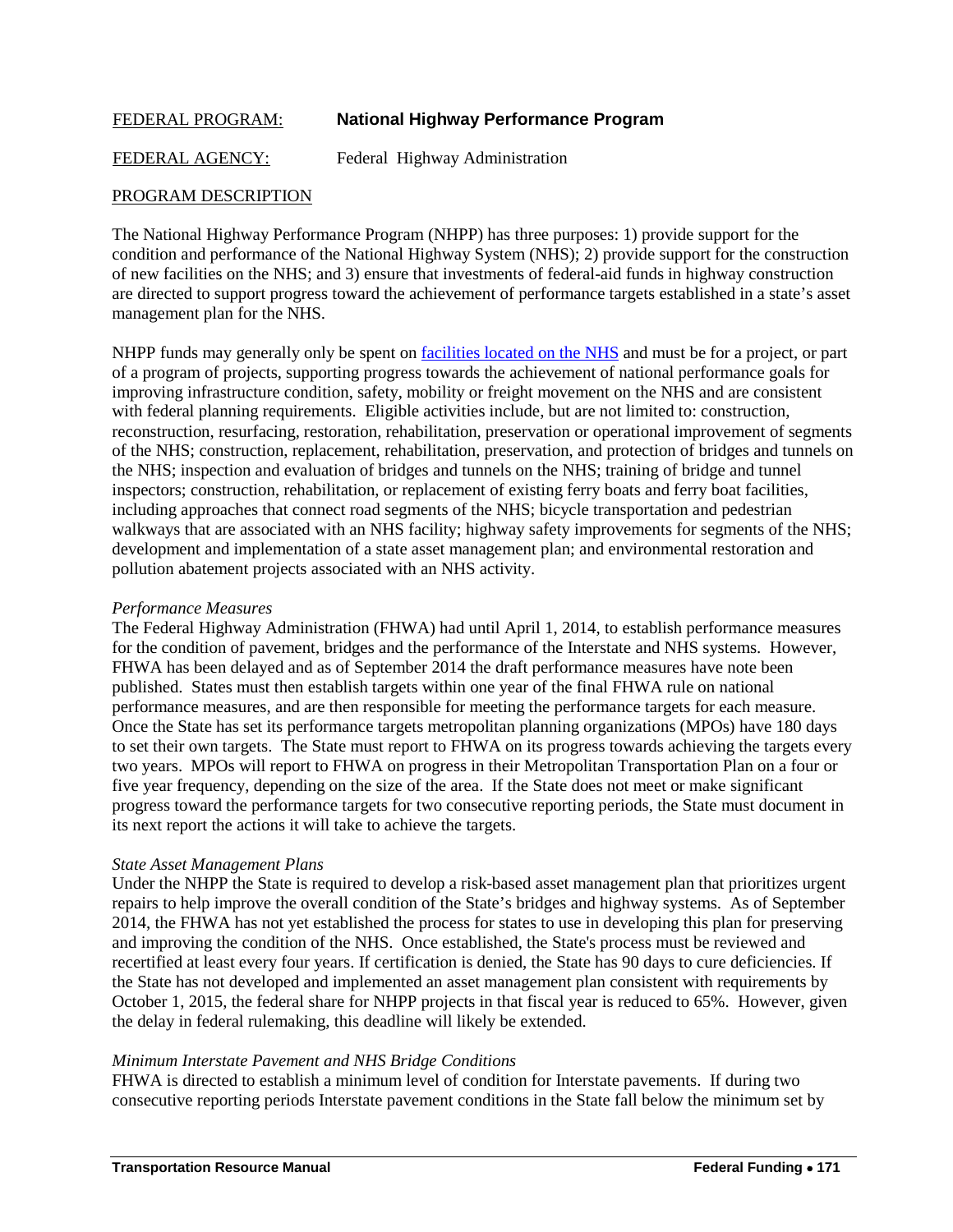USDOT, the State must, at a minimum, devote the following resources to improve Interstate pavement conditions during the following fiscal year (and each year thereafter if the condition remains below the minimum):

- NHPP funds in an amount equal to the state's FFY 2009 Interstate Maintenance (IM) apportionment (\$94.6 million in Washington), to increase by 2% per year for each year after FFY 2013.
- Funds transferred from the Surface Transportation Program to the NHPP in an amount equal to 10% of the amount of the state's FFY 2009 IM apportionment (\$9.46 million in Washington).

Federal law also establishes a minimum standard for NHS bridge conditions. If more than 10% of the total deck area of NHS bridges in the State is on structurally deficient bridges for three consecutive years, the State must devote NHPP funds in an amount equal to 50% of the State's FFY 2009 Highway Bridge Program apportionment to improve bridge conditions during the following fiscal year (\$73 million in Washington), and each year thereafter if the condition remains below the minimum.

# **RECIPIENTS**

The State is the recipient of NHPP funding, Improvement (I) and Preservation (P) programs. The State allocates, or distributes, NHPP funds to cities and counties for improvements to their bridges.

# DISTRIBUTIONS

Instead of using a separate programmatic formula for distribution as under past law, MAP-21 provides a total apportionment for each state and then divides that state amount among individual apportioned programs. Washington received \$362.94 million in NHPP funding in FFY 2014. Of that amount, locals received \$21.2 million.

The Governor's MAP-[2](#page-31-0)1 Steering Committee<sup>2</sup> agreed to maintain the historic split between the State and local governments. The Committee also agreed that the local share of the NHPP program is for locallyowned bridges.

# MATCHING REQUIREMENTS

The federal share is generally 80 percent, with an increased share up to 95 percent for states with large amounts of federally-owned lands (i.e. the sliding scale adjustment). The federal share for projects on the Interstate system is 90 percent, also subject to the upward sliding scale adjustment, unless the project adds lanes that are not high-occupancy-vehicle (HOV) or auxiliary lanes. For projects that add single occupancy vehicle capacity on the Interstate, that portion of the project that increases single occupancy vehicle capacity will revert to the 80 percent federal share participation level. Washington's federal share is 86.5%. For NHPP projects on the Interstate System, Washington's federal share is 90.66%, except for projects to add Interstate capacity other than HOV or auxiliary lanes, which are funded at an 86.5% federal share.

Certain safety improvements may have a federal share of 100 percent (as listed in 23 U.S.C. 120(c) (1)), with limits. Projects that demonstrate an improvement to the efficient movement of freight and are identified in a state freight plan are eligible for an increased federal share of up to 95 percent for projects on the Interstate System and up to 90 percent for all other projects on the NHS. As noted above, for states that have not developed and implemented a state asset management plan by October 1, 2015, the federal share is limited to 65 percent.

 $\overline{a}$ 

<span id="page-31-0"></span><sup>&</sup>lt;sup>2</sup>The Governor's MAP-21 Steering Committee was convened in the fall of 2012 to review the existing distributions of federal highway formula funds between state and local governments. The Committee was composed of two state legislators, the Secretary of Transportation, and representatives of cities, counties, ports, tribes, MPOs/RTPOs, and transit agencies.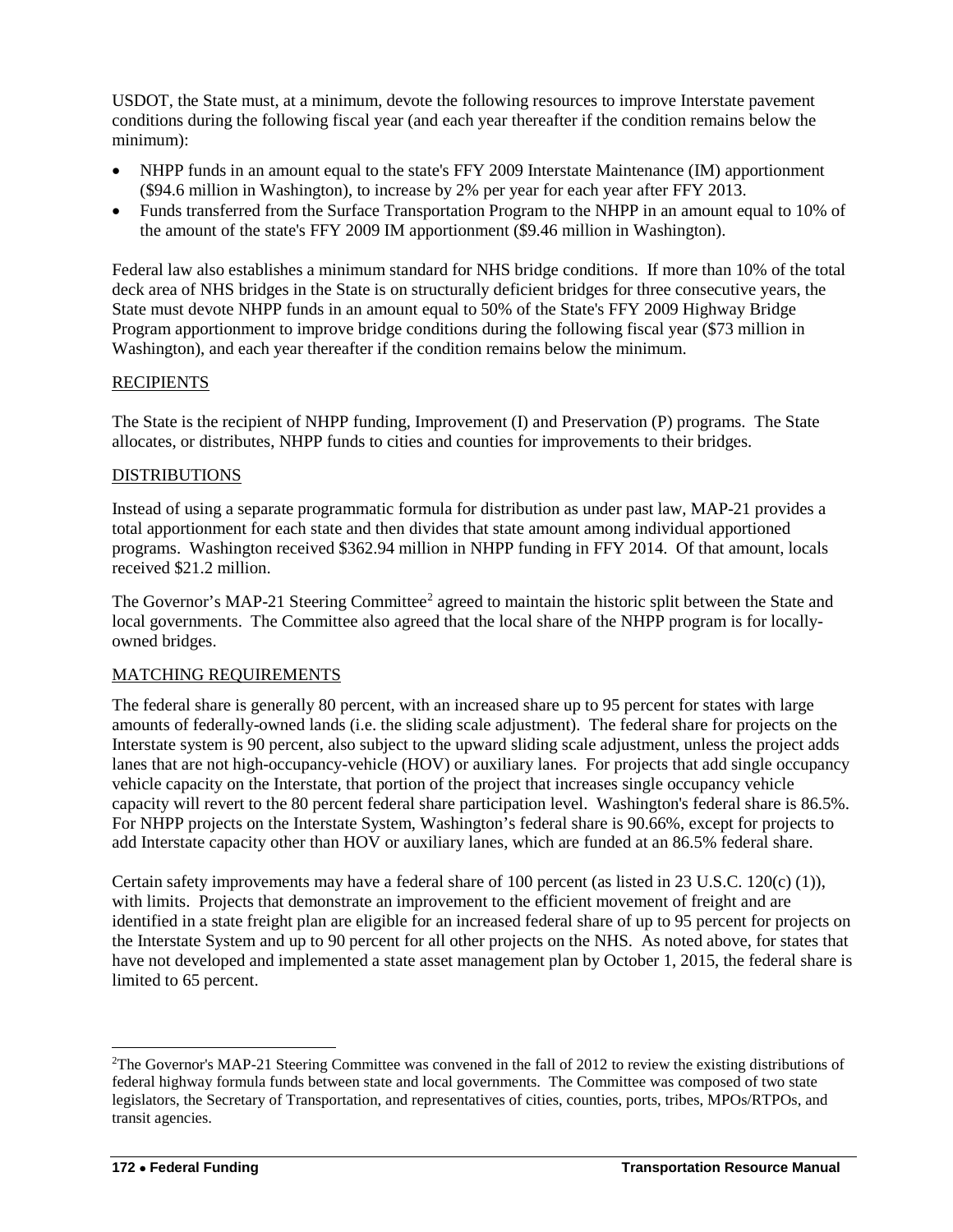# <span id="page-32-0"></span>FEDERAL PROGRAM: **State Planning and Research Program**

FEDERAL AGENCY: Federal Highway Administration

# PROGRAM DESCRIPTION

The State Planning and Research Program (SP&R) funds are used to establish a cooperative, continuous, and comprehensive framework for making transportation investment decisions and to carryout transportation research activities throughout the State.

Funding is provided for SP&R by a 2% set-aside from each State's apportionments of four programs: the National Highway Performance Program (NHPP); the Surface Transportation Program (STP); the Highway Safety Improvement Program (HSIP); and the Congestion Mitigation Air Quality Improvement Program (CMAQ) Program. Of the funds that are set aside, a minimum of 25% must be used for research purposes, unless the State certifies that more than 75% of the funds are needed for statewide and metropolitan planning and the Secretary accepts such certification.

# Eligible Activities

- Planning of future highway programs and local public transportation systems and planning of the financing of such programs and systems, including metropolitan and statewide planning;
- Development and implementation of management systems, plans and processes under the NHPP, HSIP, CMAQ, and the National Freight Policy;
- Studies of the economy, safety, and convenience of surface transportation systems and the desirable regulation and equitable taxation of such systems;
- Research, development, and technology transfer activities necessary in connection with the planning, design, construction, management, and maintenance of highway, public transportation, and intermodal transportation systems;
- Study, research, and training on the engineering standards and construction materials for transportation systems described in the previous bullet, including the evaluation and accreditation of inspection and testing and the regulation and taxation of their use;
- Engineering and economic surveys and investigations;
- Conduct of activities relating to the planning of real-time monitoring elements; and
- Implementation by the Secretary of the findings and results of the Future Strategic Highway Research Program.

# **RECIPIENTS**

WSDOT Planning and Research Division (Program T).

#### DISTRIBUTIONS

The following WSDOT Divisions receive this funding: Freight Systems, Public Transportation; Capital Program Development and Management (Highway System Plan); Engineering Policy and Innovation; Strategic, Enterprise, and Employee Services; and Multimodal Planning. No federal funds from this program go to other agencies.

# MATCHING REQUIREMENTS

The Federal share of the cost of a project carried out with SP&R funds shall be 80% unless the Secretary determines that the interests of the Federal-aid highway program would be best served by decreasing or eliminating the non-Federal share.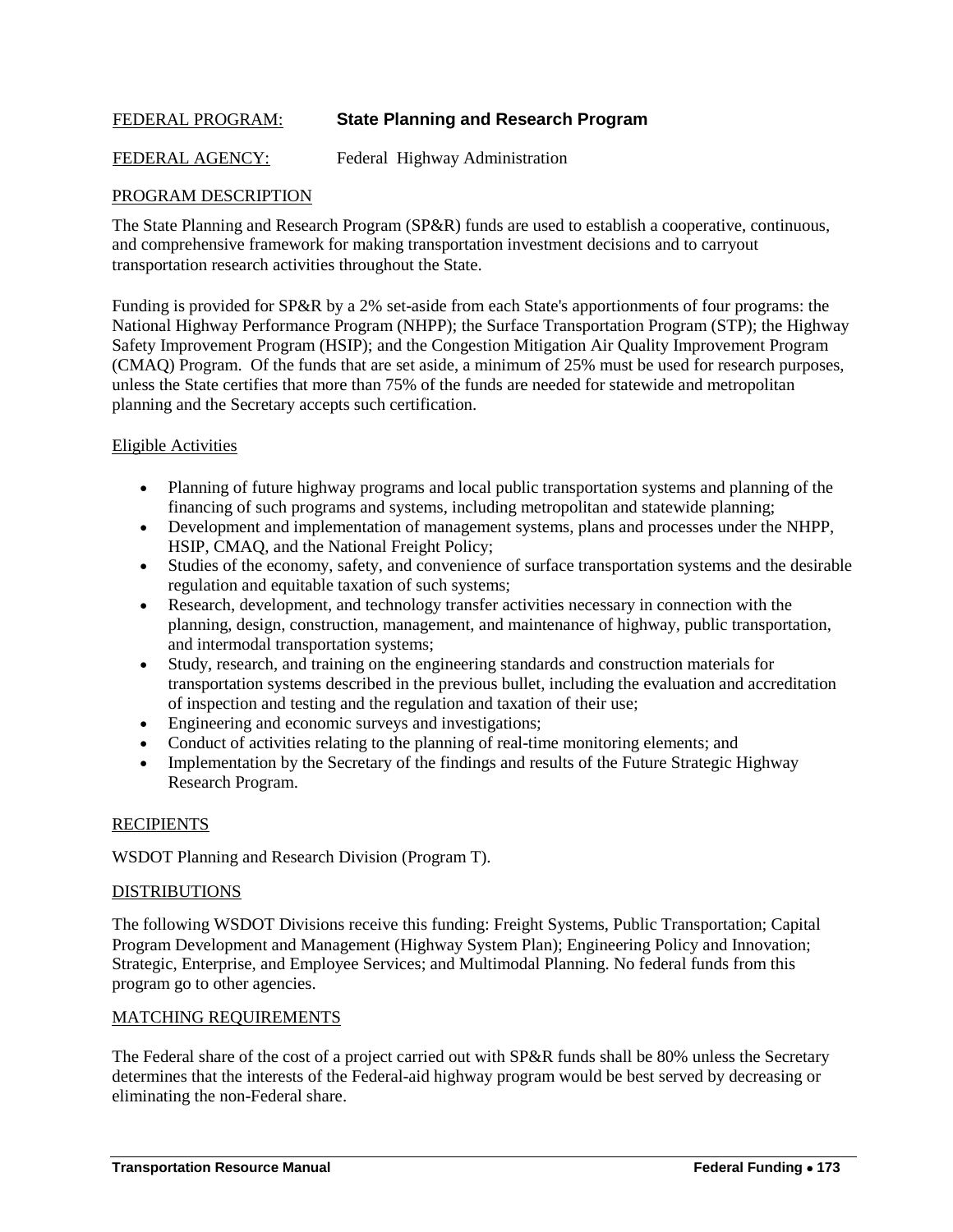# <span id="page-33-0"></span>FEDERAL PROGRAM: **Surface Transportation Program**

FEDERAL AGENCY: Federal Highway Administration

# PROGRAM DESCRIPTION

The Surface Transportation Program (STP) was originally established in the Intermodal Surface Transportation Efficiency Act of 1991 (ISTEA) and is the most flexible of all the federal-aid programs, allowing for the widest array of transportation projects. Eligible projects include:

- Construction, reconstruction, rehabilitation, resurfacing, restoration, preservation, or operational improvements for highways;
- Replacement (including replacement with fill material), rehabilitation, preservation, protection for bridges (and approaches to bridges and other elevated structures) and tunnels on public roads of all functional classifications, including any such construction or reconstruction necessary to accommodate other transportation modes;
- Construction of a new bridge or tunnel at a new location on a federal-aid highway;
- Inspection and evaluation of bridges and tunnels and training of bridge and tunnel inspectors;
- Capital costs for transit projects, which includes vehicles and facilities (publicly or privately owned) that are used to provide intercity passenger bus service;
- Carpool projects, fringe and corridor parking facilities and programs, including electric vehicle and natural gas vehicle infrastructure;
- Bicycle transportation and pedestrian walkways, and the modification of public sidewalks to comply with the Americans with Disabilities Act of 1990 (42 U.S.C. 12101 et seq.);
- Highway and transit safety infrastructure improvements and programs, installation of safety barriers and nets on bridges, hazard eliminations, projects to mitigate hazards caused by wildlife, and railwayhighway grade crossings;
- Highway and transit research and development and technology transfer programs;
- Capital and operating costs for traffic monitoring, management, and control facilities and programs, including advanced truck stop electrification systems;
- Surface transportation planning programs;
- Transportation alternatives (*see [Transportation Alternatives Program](#page-36-0)* on page 177);
- Transportation control measures listed in section 108  $(f)(1)(A)$  (other than clause (xvi)) of the Clean Air Act;
- Development and establishment of management systems;
- Environmental mitigation efforts relating to federal-aid highway projects;
- Projects relating to intersections that have disproportionately high accident rates; high levels of congestion, as evidenced by interrupted traffic flow at the intersection and a level of service rating of "F" during peak travel hours, calculated in accordance with the Highway Capacity Manual; and are located on a federal-aid highway;
- Infrastructure-based intelligent transportation systems capital improvements;
- Environmental restoration and pollution abatement;
- Control of noxious weeds and aquatic noxious weeds and establishment of native species;
- Projects and strategies designed to support congestion pricing, including electronic toll collection and travel demand management strategies and programs;
- Recreational trails projects;
- Construction of ferry boats and ferry terminal facilities;
- Border infrastructure projects;
- Truck parking facilities;
- Development and implementation of a state asset management plan for the National Highway System as required by the *[National Highway Performance Program](#page-30-0)* on page 171;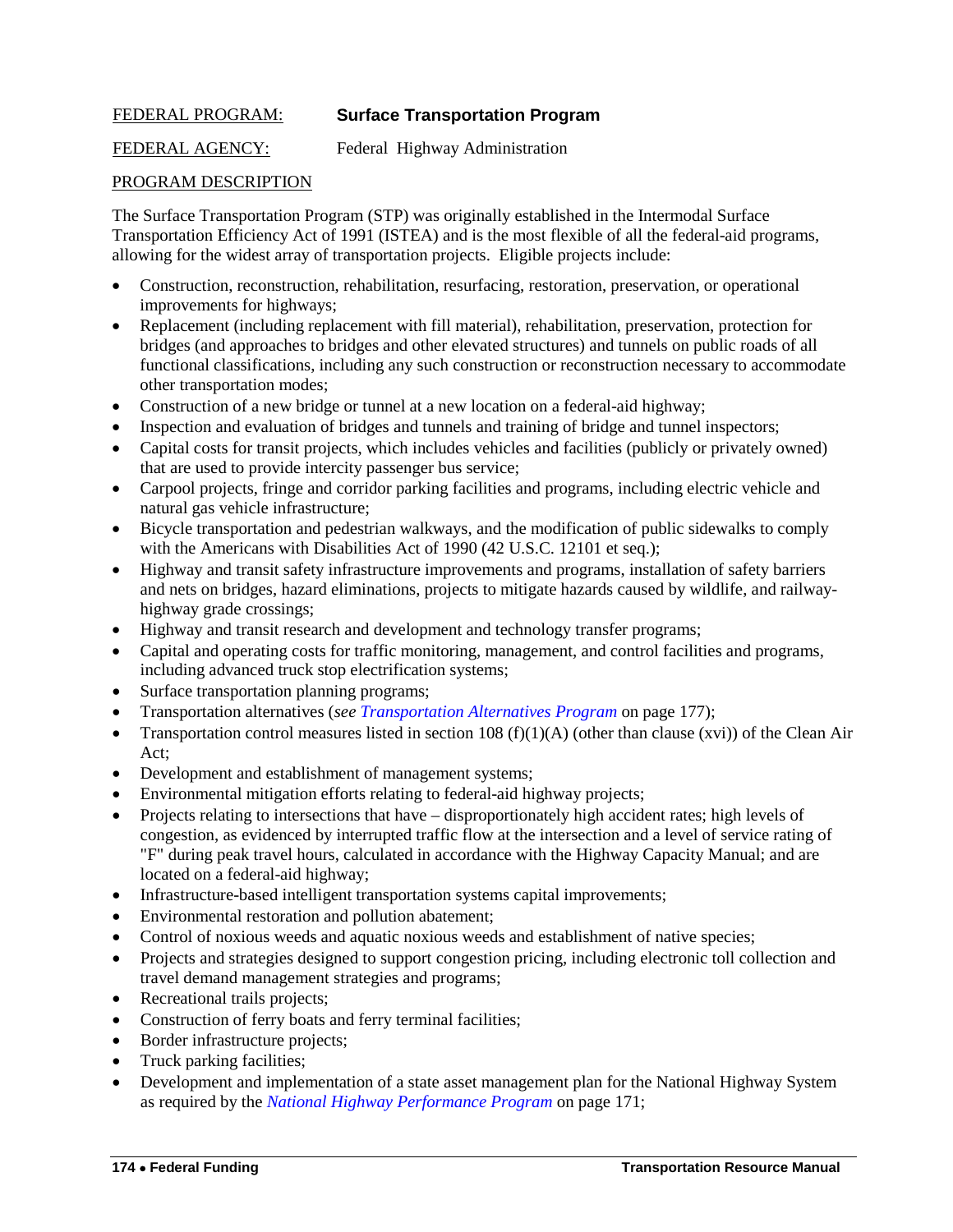- A project that, if located within the boundaries of a port terminal, includes only such surface transportation infrastructure modifications as are necessary to facilitate direct intermodal interchange, transfer, and access into and out of the port;
- Construction and operational improvements for any minor collector if the minor collector and the project to be carried out are in the same corridor and in proximity to a National Highway System route; the construction or improvements will enhance the level of service on the National Highway System route and improve regional traffic flow; and the construction or improvements are more cost-effective, as determined by a benefit-cost analysis, than an improvement to the National Highway System route; and
- Workforce development, training, and education activities.

From its STP apportionment, the State is required to spend the equivalent of not less than 15 percent of its FFY 2009 Highway Bridge Program apportionment (\$21.9 million in Washington) on bridges off the federal-aid system (i.e. the off-system bridge set-aside).

# **RECIPIENTS**

WSDOT Capital Improvement, Preservation, and Ferry Programs (I1, I2, I3, I4, P1, P3, W) and Planning. The State allocates, or distributes, STP funds to MPO/RTPO/County lead agencies for project selection.

# DISTRIBUTIONS

Instead of using a separate programmatic formula for distribution as under past law, MAP-21 provides a total apportionment for each state and then divides that state amount among individual apportioned programs. Washington received \$171.8 million in STP funding in FFY 2014. Of that amount, locals received \$119.6million.

Fifty percent of the State's STP apportionment must be sub-allocated to areas based on their relative share of the total State population, while the 50 percent may be spent in any area of the State. The funds distributed based on population are divided into three categories: 1) Urbanized areas with a population over 200,000; 2) Areas with a population of 5,000 or less; and 3) Urban areas with a population of 5,001 to 200,000. The funds for the off-system bridge set-aside may not be taken from the STP apportionment distributed based on population.

The Governor's MAP-21 Steering Committee<sup>[3](#page-34-0)</sup> agreed to continue to sub-allocate the historic level of STP apportionment based on population and provide the off-system bridge set-aside for locally-owned bridges.

# MATCHING REQUIREMENTS

The federal share is generally 80 percent, with an increased share up to 95 percent for states with large amounts of federally-owned lands (i.e. the sliding scale adjustment). The federal share for projects on the Interstate system is 90 percent, also subject to the upward sliding scale adjustment, unless the project adds lanes that are not high-occupancy-vehicle (HOV) or auxiliary lanes. For projects that add single occupancy vehicle capacity, that portion of the project that increases single occupancy vehicle capacity will revert to the 80 percent federal share. Washington's federal share is 86.5%. For STP projects on the Interstate System, Washington's federal share is 90.66%, except for projects to add Interstate capacity other than HOV or auxiliary lanes, which are funded at an 86.5% federal share.

 $\overline{a}$ 

<span id="page-34-0"></span><sup>&</sup>lt;sup>3</sup> The Governor's MAP-21 Steering Committee was convened in the fall of 2012 to review the existing distributions of federal highway formula funds between state and local governments. The Committee was composed of two state legislators, the Secretary of Transportation, and representatives of cities, counties, ports, tribes, MPOs/RTPOs, and transit agencies.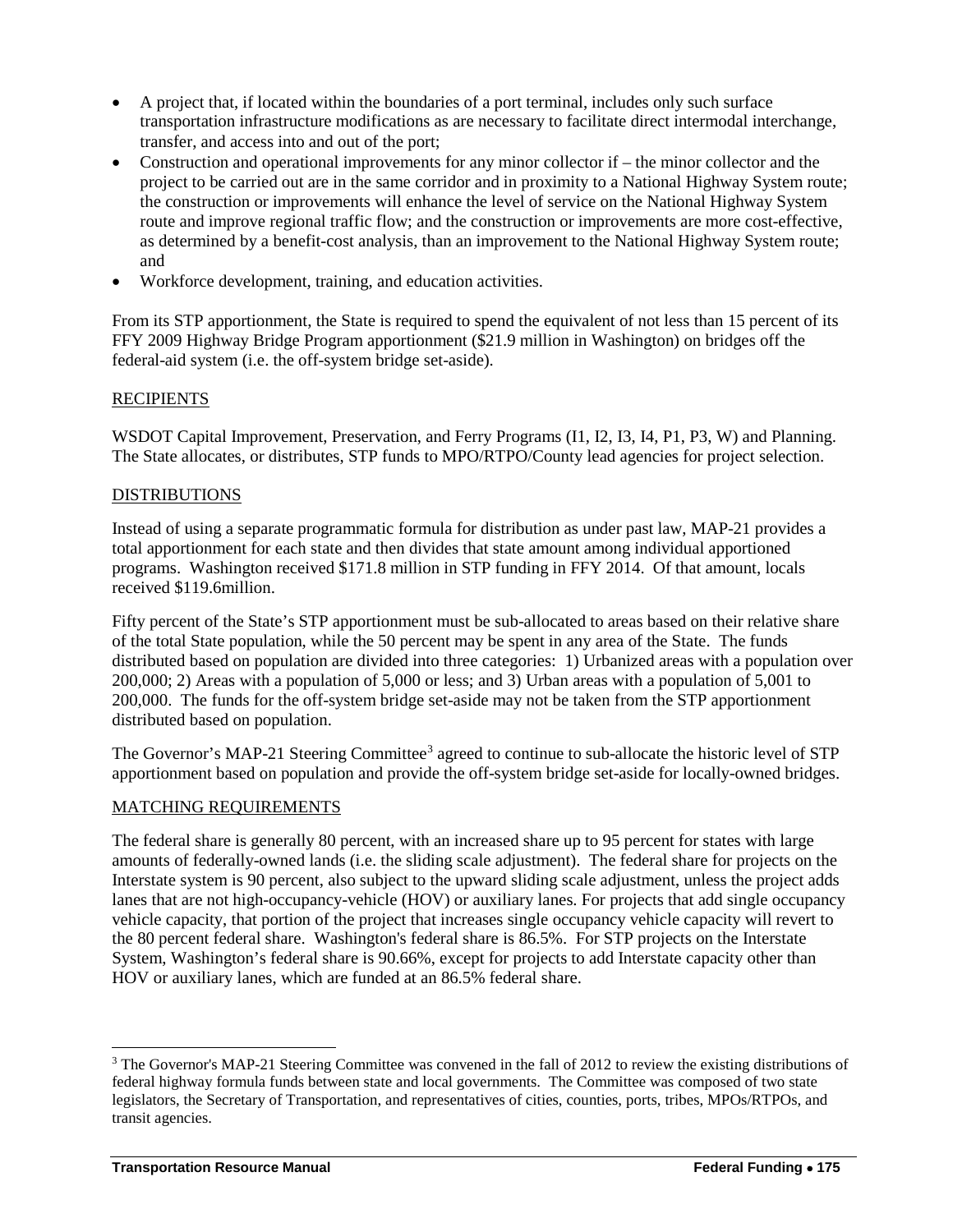Certain safety improvements (as listed in 23 U.S.C. 120(c) (1)) may have a federal share of 100 percent, with limits. The federal share for workforce development, training, and education activities carried out with STP funds is 100 percent. The federal share for projects located on toll roads is limited to 80 percent. Projects that demonstrate an improvement to the efficient movement of freight and are identified in a state freight plan are eligible for an increased federal share, at the discretion of the U.S. Secretary of Transportation: 95 percent for projects on the Interstate System and 90 percent for all other projects.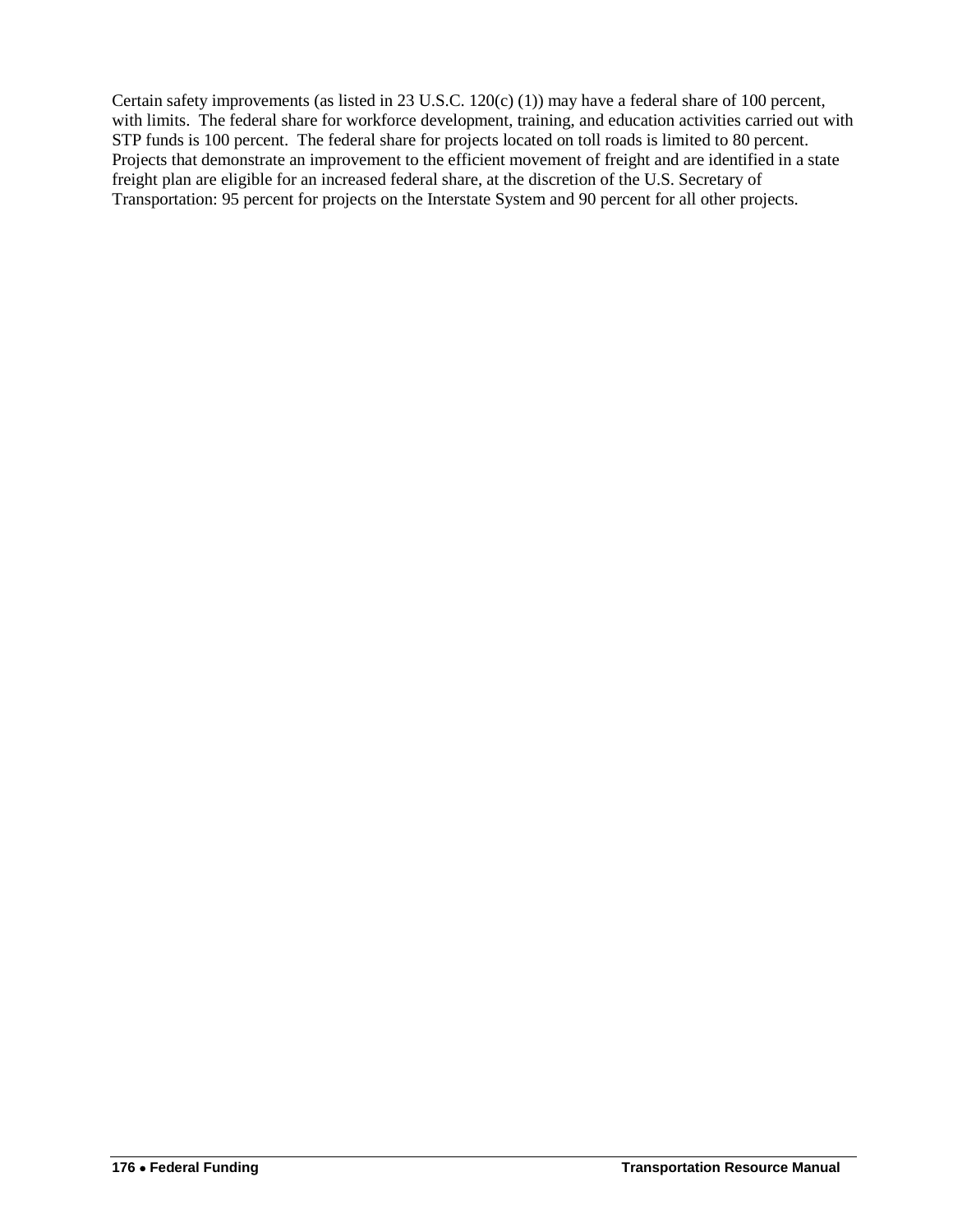### FEDERAL PROGRAM: **Transportation Alternatives Program**

FEDERAL AGENCY: Federal Highway Administration

#### PROGRAM DESCRIPTION

The Transportation Alternatives Program is a set-aside of funds for programs and projects defined as "transportation alternatives," including, but not limited to:

- On- and off-road pedestrian and bicycle facilities, infrastructure projects for improving non-driver access to public transportation and enhanced mobility, community improvement activities, and environmental mitigation;
- Conversion of abandoned railroad corridors to trails;
- Historic preservation and rehabilitation of transportation facilities;
- Construction of turnouts, overlooks, and viewing areas;
- Recreational trail program projects;
- Safe routes to school projects; and
- Projects for the planning, design or construction of boulevards and other roadways largely in the right-of-way of former Interstate System routes or other divided highways (Washington has no such roads).

Funds are to be competitively awarded by Regional Transportation Planning Organizations (RTPOs) or County leady agency.

#### RECIPIENTS

The State allocates, or distributes, TAP funds to RTPO/County lead agencies for project selection.

Entities eligible to apply to the RTPO or County lead agency for Transportation Alternatives funding are: local governments, regional transportation authorities, transit agencies, natural resource or public land agencies, school districts, tribal governments and any other local or regional governmental entity responsible for oversight of transportation or recreational trails (other than an MPOs or a state DOT) that a state determines to be eligible. Non-profits are not eligible as direct grant recipients of the funds, though non-profits are eligible to partner with any eligible entity on an eligible Transportation Alternatives project, if state or local requirements permit.

#### **DISTRIBUTIONS**

The Transportation Alternatives Program is funded by setting aside 2 percent of the amounts to be apportioned to a state for the following programs: National Highway Performance Program, Surface Transportation Program, Highway Safety Improvement Program, Congestion Mitigation and Air Quality Improvement Program, and Metropolitan Planning.

Each state must obligate the same amount of funding to the Recreational Trails Program that it received in 2009 (approximately \$1.9 million in Washington) and return 1% of the funds (approximately \$19,000 in Washington) to FHWA for administration of the program. The governor of a state may choose to opt out of the Recreational Trails set-aside not later than 30 days prior to apportionments being made for any fiscal year (no later than the September 1<sup>st</sup> prior to the fiscal year in which the state wishes to opt out). Since the program's creation in FFY 2013, Washington has opted into the Recreational Trails component of the program – no action is necessary to opt in.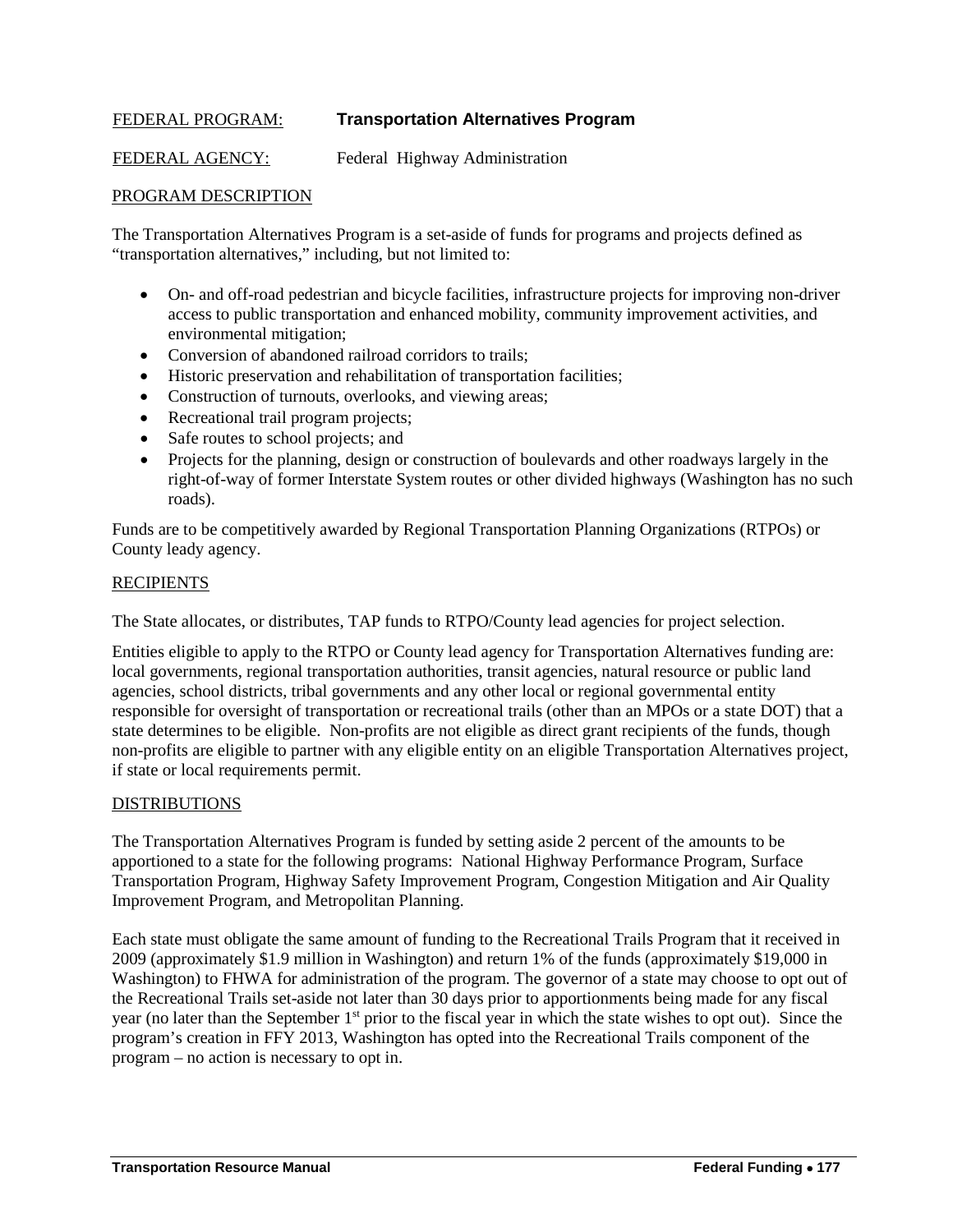The Governor's MAP-21 Steering Committee<sup>[4](#page-37-0)</sup> agreed to funding the Recreational Trails set-aside of the Transportation Alternatives Program and sub-allocating the required 50 percent to MPO/RTPOs based on their relative share of the total state population. The funds distributed based on population are divided into three categories: 1) urbanized areas with a population over 200,000; 2) urban areas with a population of 5,001 to 200,000; and 3) areas with a population of 5,000 or fewer. The remaining Transportation Alternatives Program funding is split between two-thirds of the FFY 2009 level of federal funding for Safe Routes to Schools and the remainder sub-allocated to MPO/RTPOs.

Washington received \$12.5 million in FFY 2014 for this program. Of that amount, RTPO/County lead agencies received \$10.4 million.

#### MATCHING REQUIREMENTS

The federal share is generally 80 percent, with an increased share up to 95 percent for states with large amounts of federally-owned lands (i.e. the sliding scale adjustment). Washington's federal share is 86.5%.

 $\overline{a}$ 

<span id="page-37-0"></span><sup>4</sup> The Governor's MAP-21 Steering Committee was convened in the fall of 2012 to review the existing distributions of federal highway formula funds between state and local governments. The Committee was composed of two state legislators, the Secretary of Transportation, and representatives of cities, counties, ports, tribes, MPOs/RTPOs, and transit agencies.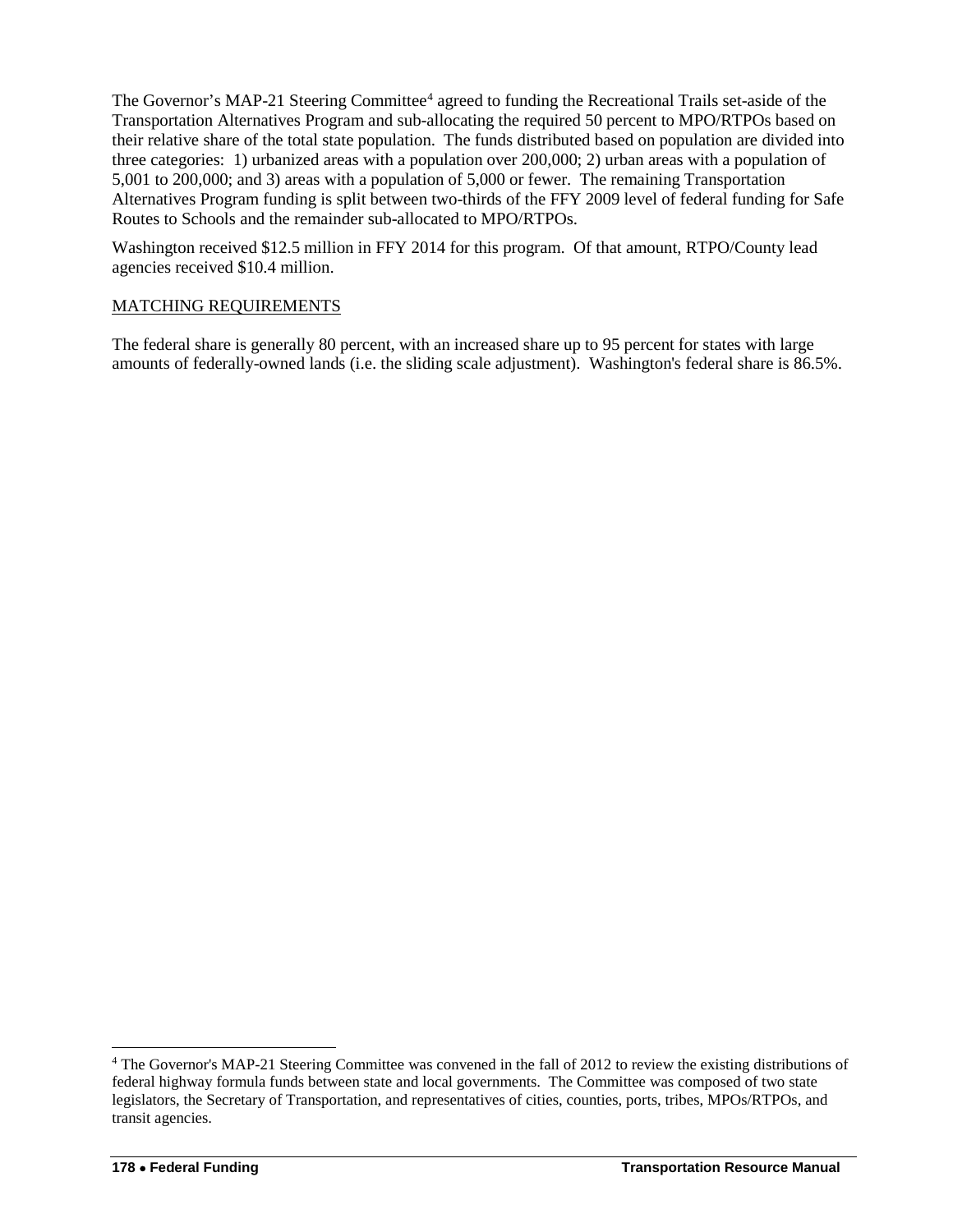# **Federal Highway and Motor Carrier Safety Programs**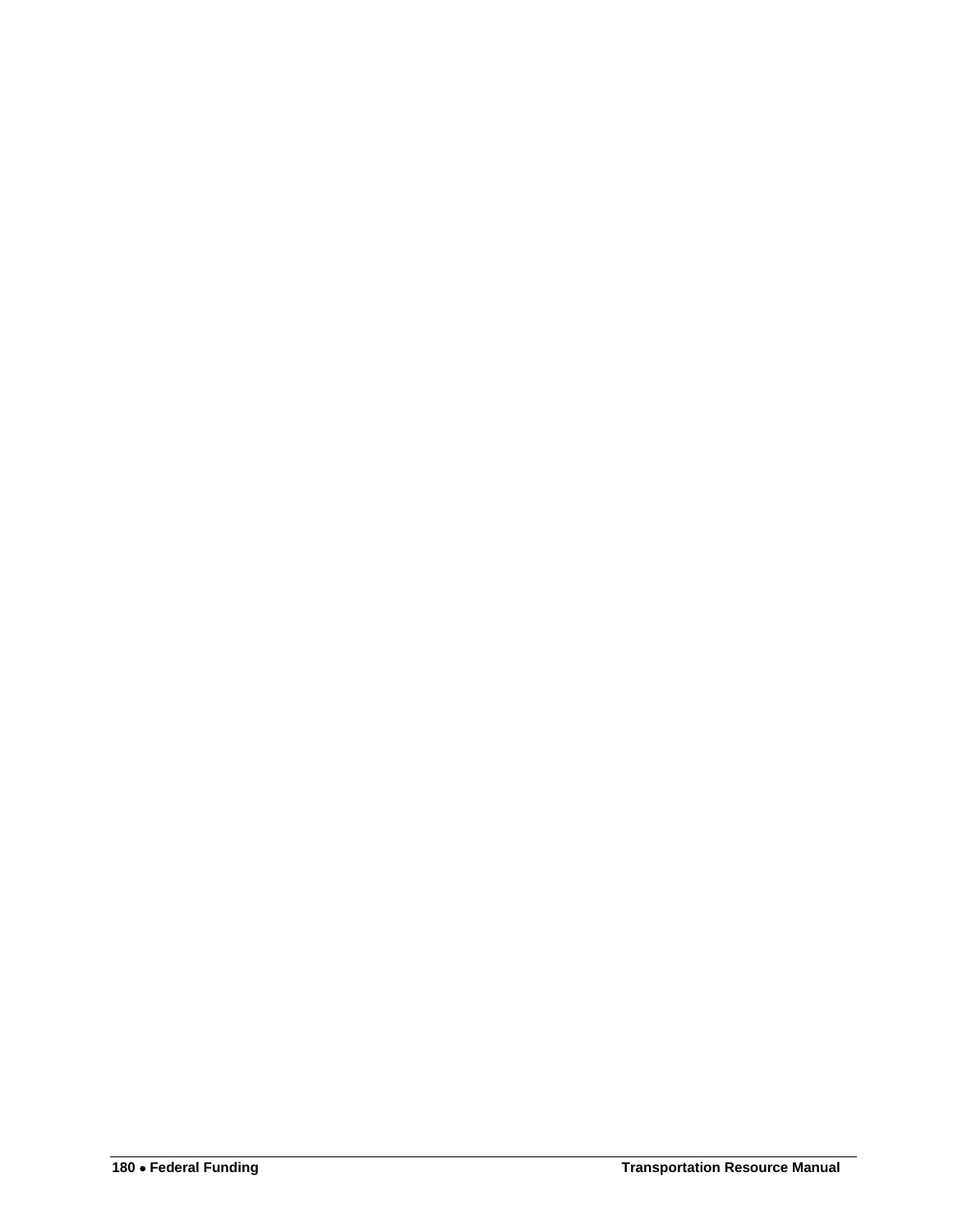### FEDERAL PROGRAM: **Motor Carrier Safety Assistance Program (MCSAP)**

#### FEDERAL AGENCY: Federal Motor Carrier Safety Administration

#### PROGRAM DESCRIPTION

The National Motor Carrier Safety Assistance Program (MCSAP) is a grant program that provides financial assistance to states to reduce the number and severity of crashes and hazardous materials incidents involving commercial motor vehicles (CMV) on Washington State roadways. MCSAP gives the state the ability to have structured focus on strategic safety investments, increased flexibility for grantees by eliminating earmarks, strengthened federal and state enforcement capabilities, and greater administrative flexibility to promote innovative approaches to improving motor carrier safety. The goal of the MCSAP program is to reduce CMV-involved crashes, fatalities, and injuries through consistent, uniform, and effective CMV safety programs. Additional emphasis is given to targeting unsafe carriers; improving information systems and analyses that underlie all national motor carrier safety activities.

#### **State Grants**

- Eligible activities include uniform roadside driver and vehicle safety inspections, traffic enforcement, compliance reviews, and other complementary activities. All states were required to adopt and implement a performance-based program by the year 2000 (Washington already had a plan in place).
- Up to 5% of federal allocated MCSAP funds may be distributed for high-priority activities and projects at the discretion of the program Administrator.

#### **Information Systems**

Establishes a permanent funding source for information and analysis. Funds may be used for grants, cooperative agreements, or contracts. This program funds:

- Improvements to electronic vehicle-based information systems containing carrier, vehicle, and driver safety records; and development of new databases;
- Expanded data analysis capacity and programs; and,
- Improvements to driver programs.

#### **Partnering With Other State Agencies to Enhance MCSAP**

• The State Patrol partners with the Utilities and Transportation Commission on compliance reviews conducted for solid waste companies, household goods movers, and motor carriers of passengers. This will decrease the list of high-risk carriers and improve safety ratings.

#### RECIPIENTS

Washington State Patrol

#### DISTRIBUTIONS

The federal funding is distributed to states based on a formula that includes factors such as the number of commercial vehicles, miles driven, etc. These funds are then appropriated from the State Patrol Highway Account.

For FFY 2015, the State is applying for \$3,460,963 in MCSAP funding, which the state must match with \$865,241 in State funds for a total of \$4,326,204. WSP is the lead agency for MCSAP grants in Washington State and provides up to \$100,000 to the Utilities and Transportation Commission for activities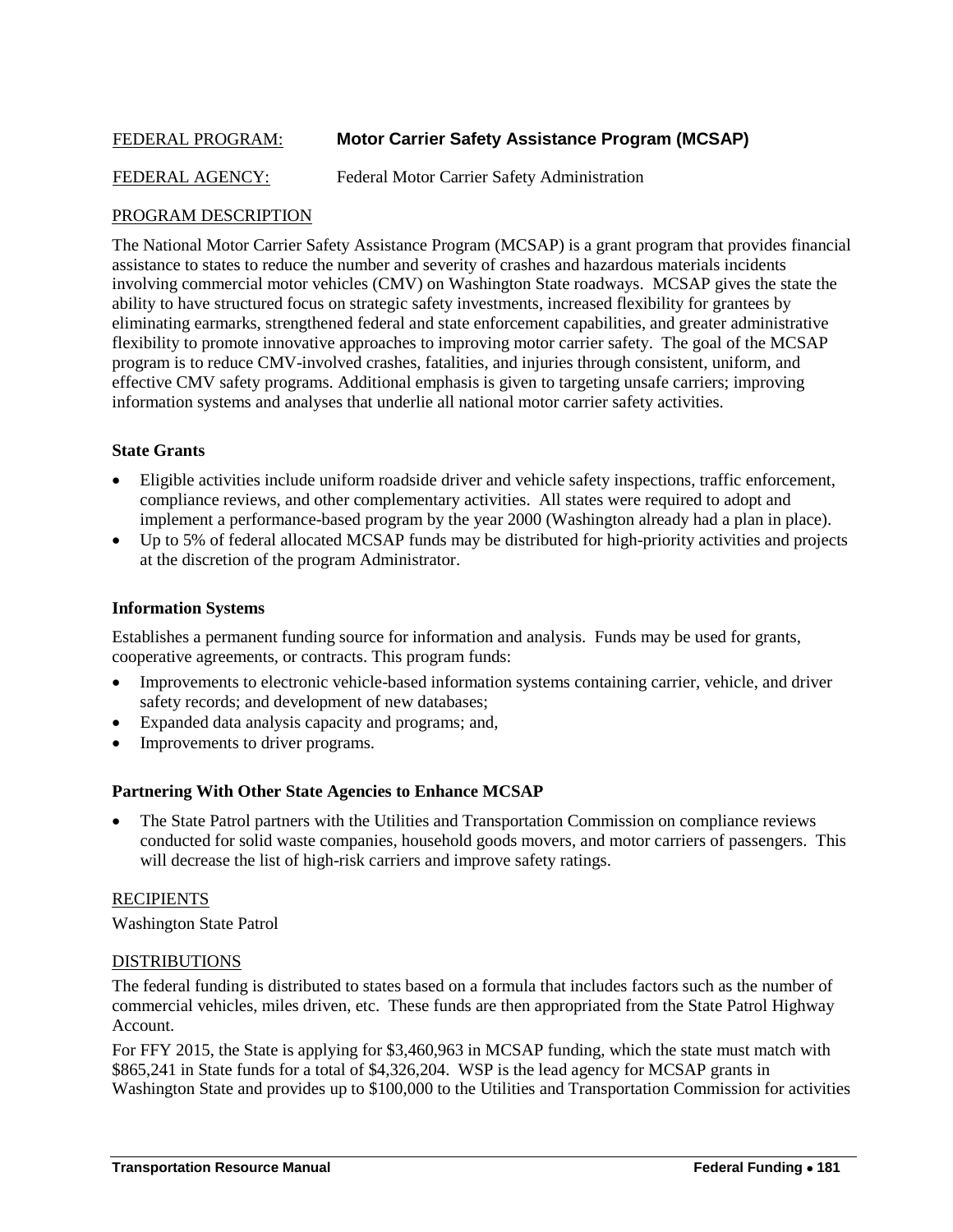performed on UTC regulated carriers. Representatives of both agencies sign a contract detailing UTC's scope of work. The remaining funds are used by the WSP Commercial Vehicle Enforcement Bureau.

### MATCHING REQUIREMENTS

Up to 80% federal funding; 20% state match is required.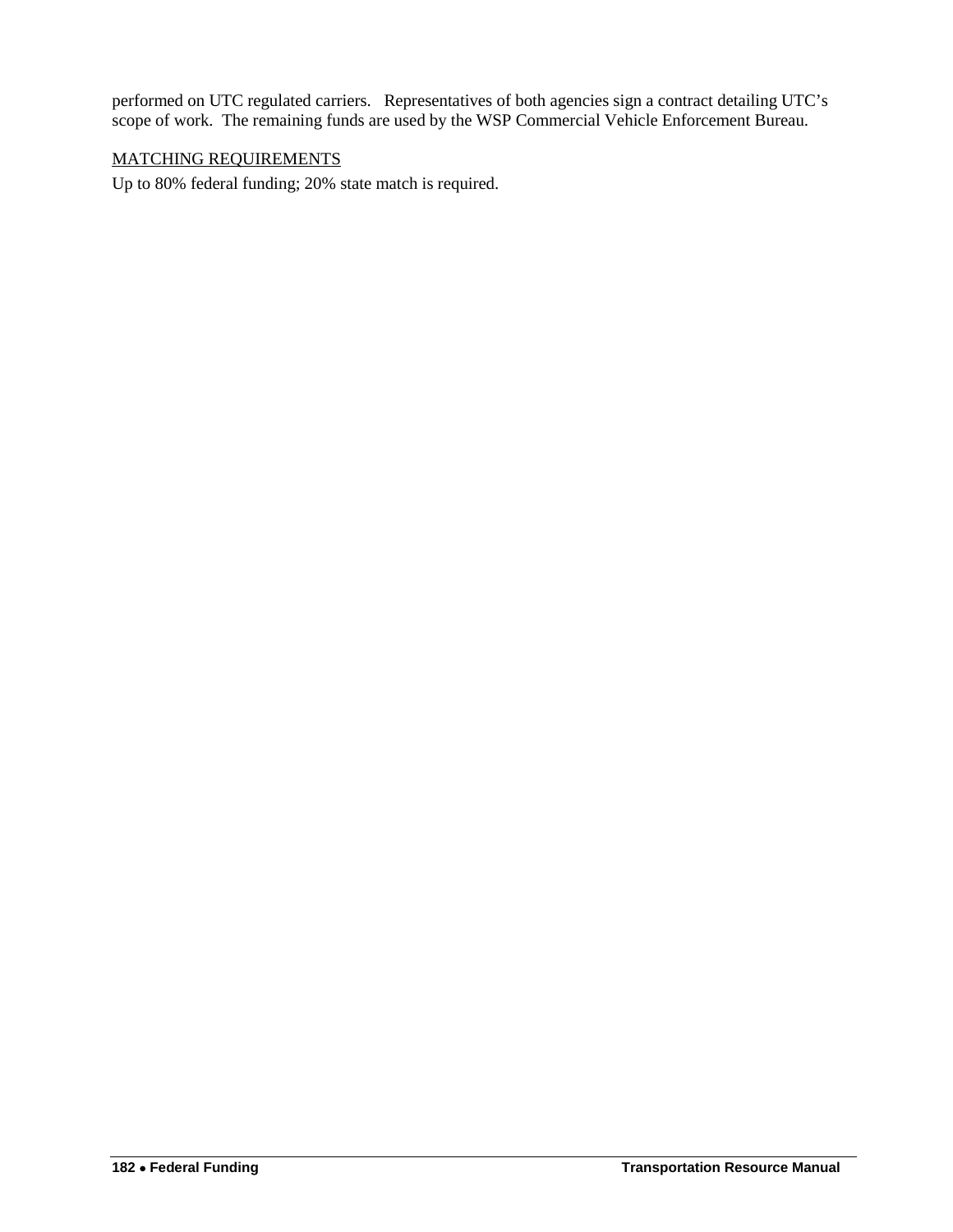### FEDERAL PROGRAM: **Border Enforcement Grant (BEG) Program**

FEDERAL AGENCY: Federal Motor Carrier Safety Administration

### PROGRAM DESCRIPTION

Federal Motor Carrier Safety Administration (FMCSA) implemented the Border Enforcement Grant (BEG) program with the goal of reducing the number and severity of commercial motor vehicle (CMV) crashes in the United States.

The BEG program provides funding to assist the States and local jurisdictions in carrying out their responsibilities of ensuring foreign and international motor carriers and drivers, who operate within their jurisdiction, are in compliance with all federal and state commercial motor vehicle requirements. The BEG program is intended to enhance the states' existing MCSAP programs.

#### **Program Goals**

- Increase the number of CMV safety inspections and commercial driver's license (CDL)/ operating authority/financial responsibility checks focusing on the following types of international traffic:
	- − Motor carriers of property, and
	- − Motor carriers of Hazardous Materials.
	- Increase the number of motor coach inspections.
- Target CMV inspections within corridors where there is a significant amount of international traffic based on State transportation statistics.
- Improve the capability to conduct CMV safety inspections at remote and other sites near the Canadian and Mexican borders.
- Provide other innovative initiatives designed to improve the compliance status of CMVs, drivers, and carriers entering the U.S. from Canada or Mexico.

#### **RECIPIENTS**

Washington State Patrol

#### **DISTRIBUTIONS**

For FFY 2015, the Washington State Patrol is applying for \$626,380 from the Border Enforcement Grant Program. The State of Washington and local governments within the state are eligible to receive BEG funding. Local agencies applying for BEG funding are required by FMCSA to coordinate their application with the MCSAP lead agency, the WSP. After the MCSAP lead agency reviews the local agency's BEG application and determines the application conforms to the State of Washington Commercial Vehicle Safety Plan, the local agency submits its BEG application to FMCSA. WSP does not know of any local government agency that receives BEG funding.

#### MATCHING REQUIREMENTS

No match requirements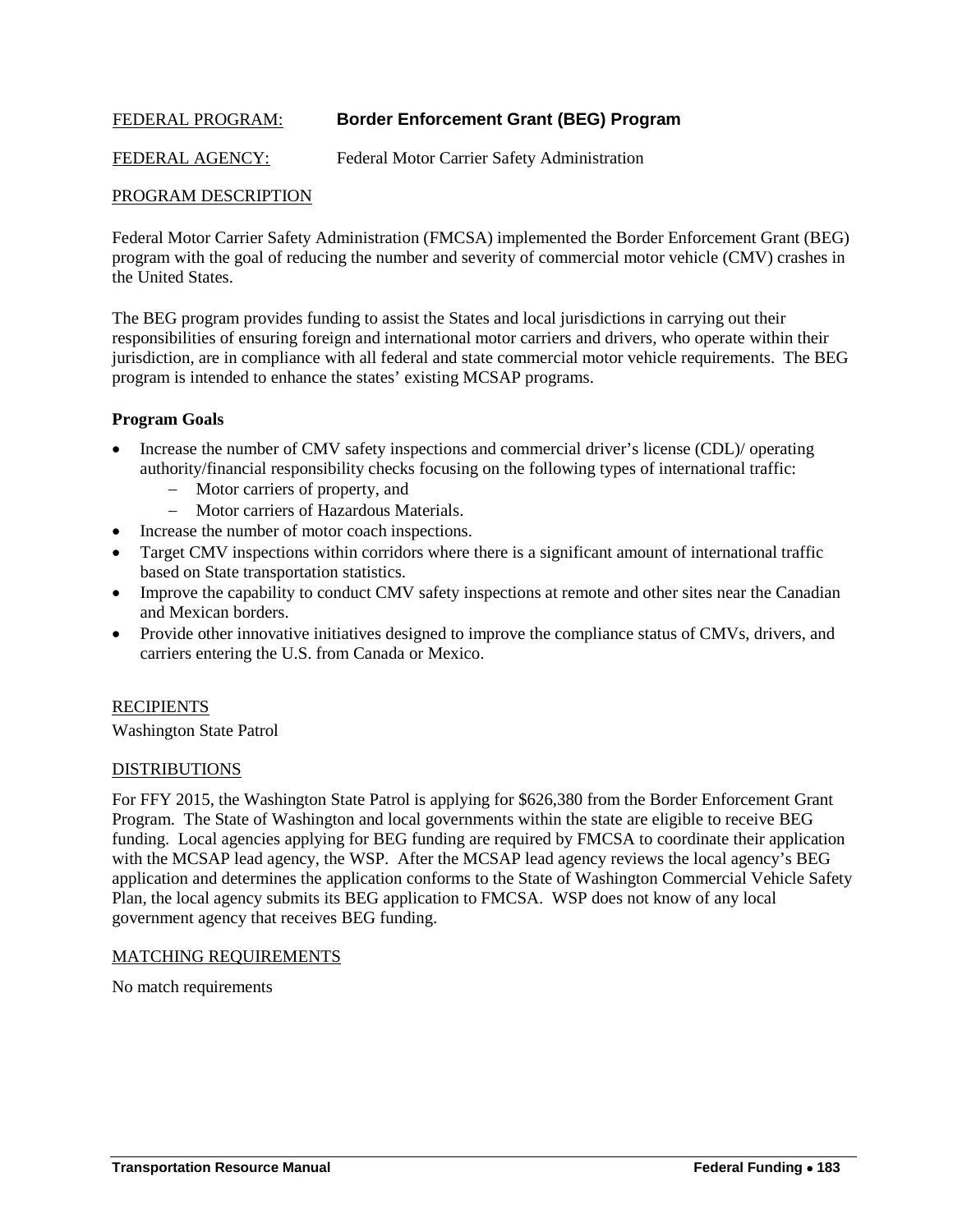### FEDERAL PROGRAM: **State and Community Highway Safety Grants (23 USC Sec 402)**

FEDERAL AGENCY: National Highway Traffic Safety Administration (NHTSA)

#### PROGRAM DESCRIPTION

The Washington Traffic Safety Commission (WTSC) prepares an annual Highway Safety Plan (HSP) in which the state's traffic safety problems are identified and countermeasures and cost estimates are developed. The plan is jointly developed by the WTSC member agencies, their subcommittees, and staff. WTSC projects are developed consistent with priorities and proven strategies identified in the State Strategic Highway Safety Plan: Target Zero. High priorities include impaired driving, speeding, young drivers, occupant protection, run off the road crashes, intersection crashes and traffic data system improvements.

These funds are to be used exclusively for behavioral traffic safety purposes. Projects eligible for funds under this grant include those that:

- reduce deaths and injuries from speeding;
- encourage the use of occupant protection;
- reduce deaths from alcohol impairment;
- prevent motorcycle crashes;
- reduce injuries and deaths from school bus crashes;
- reduce crashes from unsafe driving behavior (including aggressive, fatigued and distracted driving);
- improve enforcement of traffic safety laws;
- improve driver performance (including driver education, testing and examinations and driver licensing);
- improve pedestrian performance and bicycle safety;
- improve traffic records (including crash investigations, vehicle registration, operation and inspection);
- emergency medical services, and;
- teen safety and prevention strategies.

#### RECIPIENTS

Washington Traffic Safety Commission (WTSC): state agencies, non-profit organizations and political subdivisions of the state are eligible to apply for a federal grant from the Washington Traffic Safety Commission to support projects to improve traffic safety.

#### DISTRIBUTIONS

The Section 402 formula is:

- 75% based on the ratio of the state's population in the latest federal census to the total population in all states.
- 25% based on the ratio of the public road miles in the state to the total public road miles in all states.

Under this program WTSC receives approximately \$4.5 million (about 2% of the total 402 funds available nationally) in each federal fiscal year.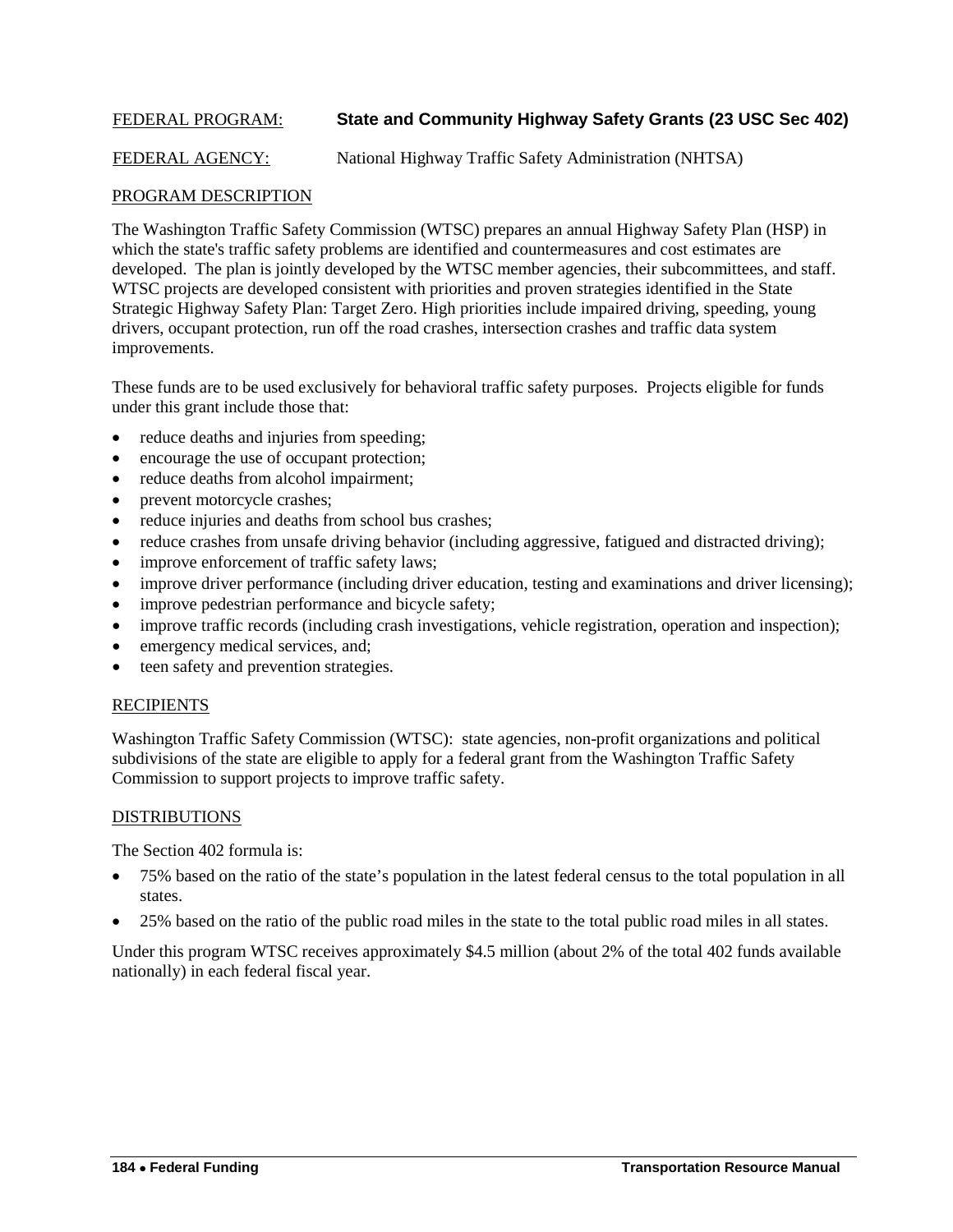#### MATCHING REQUIREMENTS

WTSC planning and administration expenses (building overhead, accounting, etc.) require a 50% state cash match. The state's share is typically around \$950,000/biennium. No more than 13% of the federal funds can be used for planning and administration. Money for program operations is matched 80% federal and 20% state with a "soft" match at the state level (for Washington, WSP Field Force expenditures are used as match). Soft match can be an existing expenditure that fulfills the program requirement.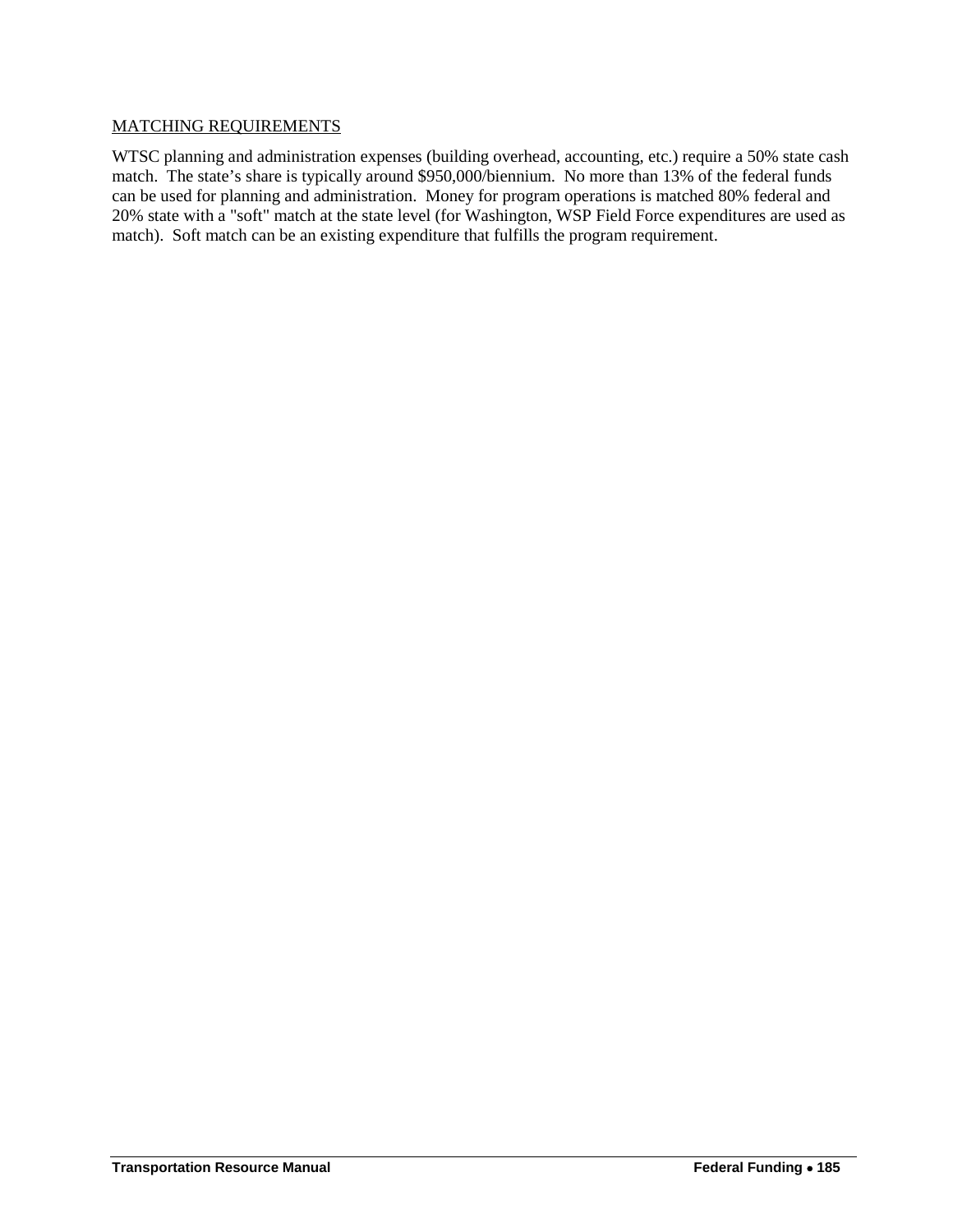### FEDERAL PROGRAM: **National Priority Safety Program (23 USC Sec 405)**

FEDERAL AGENCY: National Highway Traffic Safety Administration (NHTSA)

### PROGRAM DESCRIPTION

Created by MAP-21, the National Priority Safety Program consolidates four SAFETEA-LU programs:

- Alcohol-Impaired Countermeasures Incentive Grants;
- Occupant Protection Incentive Grants;
- Safety Incentive Grants for use of Seat Belts; and,
- State Highway Safety Data Improvements Incentive Grants.

The Section 405 program creates tiers by earmarking a portion of the funding for each identified highpriority traffic safety area. States receive funding for each tier by satisfying fairly rigorous eligibility criteria. For those tiers that require a maintenance of effort requirement, there is a one-year waiver provision if the Secretary of the U.S. DOT determines there are exceptional or uncontrollable circumstances. While NHTSA continues to develop specific rules governing the six priority areas, general guidelines for each area are as follows:

- 1. **Occupant Protection:** 16% of all Section 405 funds (\$42.4 million available nationally in FY 2013) are earmarked for states that adopt and implement effective programs to reduce unrestrained or improperly restrained drivers and occupants. The federal share payable is 80%. States would have to satisfy a maintenance of effort requirement. There are two types of grants: high belt use and low belt use. High seat belt use rate states can use up to 75 percent for any project or activity eligible for funding under Section 402 program.
- 2. **Traffic Records:** 14.5% of all Section 405 funds (\$38.4 million available nationally in FY 2013) are earmarked for traffic records incentive grants (previously Section 408 under SAFETEA-LU). The federal share payable is 80% and states would have to satisfy a maintenance of effort requirement. In order to be eligible for funding, Washington must satisfy the following criteria:
	- a. Have a functioning Traffic Records Coordinating Committee (TRCC) that meets at least three times a year;
	- b. Have a designated traffic records coordinator;
	- c. Establish a traffic records strategic plan, approved by the TRCC, that describes specific, quantifiable improvements in the state's safety databases;
	- d. Has demonstrated quantifiable progress in relation to accuracy, completeness, timeliness, uniformity, accessibility and integration; and
	- e. Has certified that an assessment has been conducted during the preceding five years.
- 3. **Impaired Driving:** 52.5% of all Section 405 funds (\$139 million available nationally FY 2013) are earmarked for grants to states for effective programs to reduce driving under the influence of alcohol, drugs, or the combination of alcohol and drugs or alcohol interlock programs. The federal share payable is 80% and states would have to satisfy a maintenance of effort requirement. States are divided into three categories: low-, medium- and high-range states and given more flexibility depending on the state's status. Washington qualifies as a mid-range state and depending on specific rules published by NHTSA may qualify as a low-range state.

Medium- and low-range states can use these funds for:

- a. high visibility enforcement;
- b. hiring a full- or part-time impaired driving coordinator to address enforcement and adjudication of impaired driving laws;
- c. court support of high visibility enforcement efforts;
- d. training and education of criminal justice professionals;
- e. DUI courts;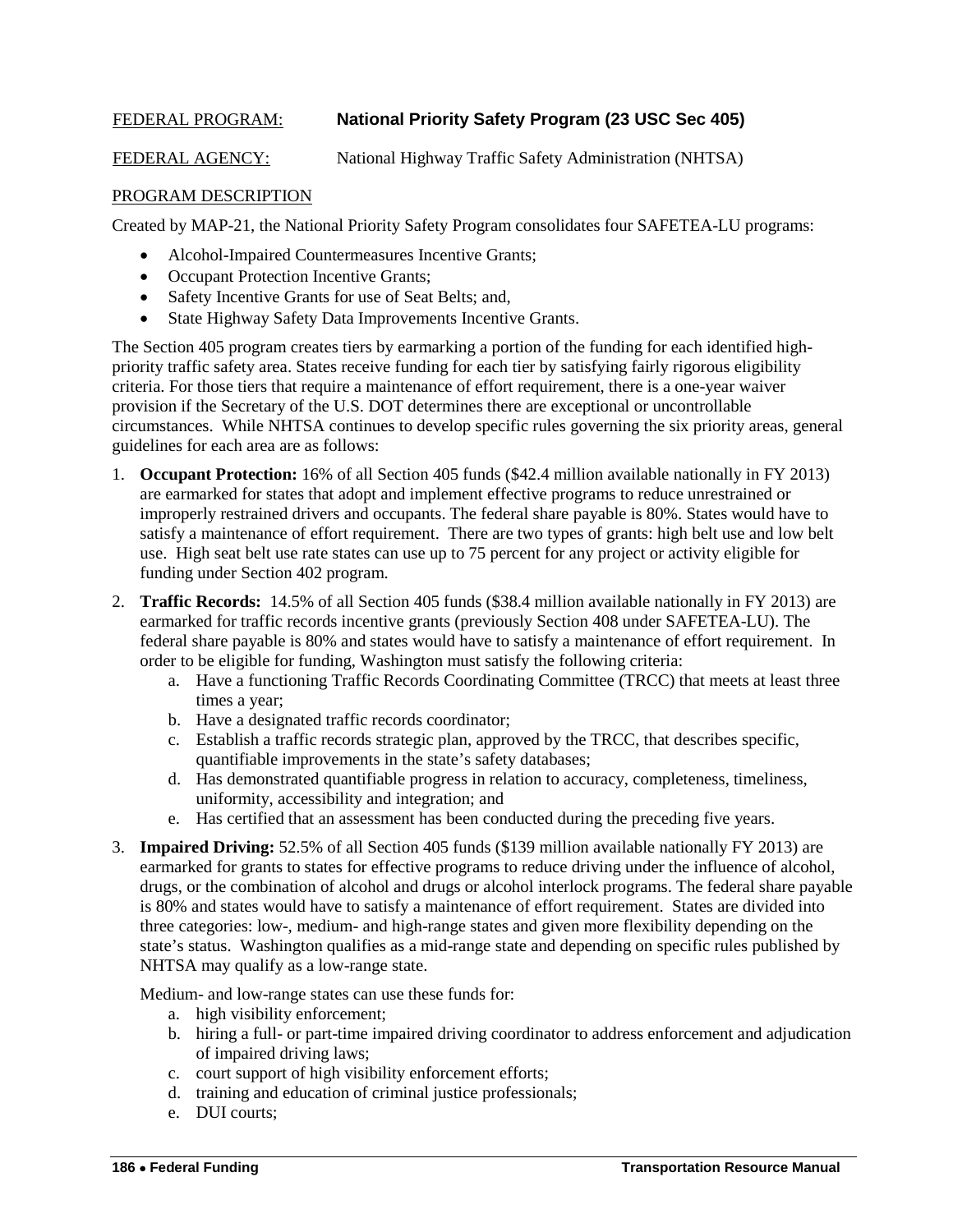- f. alcohol interlock programs;
- g. paid and earned media;
- h. conducting Standard Field Sobriety Tests, Drug Recognition Expert and Advanced Roadside Impaired Driving Enforcement training;
- i. equipment purchases used in connection with impaired driving enforcement;
- j. training on Screening and Brief Intervention (SBI);
- k. impaired driving information systems; and
- l. costs associated with a 24-7 sobriety program.
- 4. **Motorcyclist Safety**: 1.5% of all Section 405 funds (\$3.975 million available nationally in FY 2013) are earmarked for states that adopt and implement effective programs to reduce the number of motorcycle crashes. In order to be eligible for the funds, Washington must satisfy at least two of the following conditions:
	- a. An effective motorcycle training course that is offered statewide, provides instruction in accident avoidance and other operational safety skills; and includes innovative training opportunities to meet "unique regional needs."
	- b. A statewide motorcyclist awareness program to enhance motorist awareness of the presence of motorcycles on or near the roadway and provide safe driving practices around motorcycles.
	- c. A reduction in motorcycle crash rates and numbers in the preceding calendar year.
	- d. Implementation of a statewide impaired motorcyclist program.
	- e. A reduction in the number and rate of impaired motorcycle fatalities for the preceding calendar year.
	- f. The return of all state fees collected from motorcyclists for training purposes back into state motorcycle training and safety.
- 5. **Distracted Driving:** 8.5% of all Section 405 funds (\$22.5 million available nationally in FY 2013) are earmarked for a new distracted driving program. In order to be eligible, a state must enact and enforce two types of laws:
	- a. A prohibition on texting for all drivers that is primary with a minimum fine for the first offense and increased fines for subsequent offenses; and
	- b. A prohibition on the use of any personal wireless communication device by drivers younger than 18 that is primary with a minimum fine for first offense, increased fines for subsequent offenses. The state must also require distracted driving issues to be tested as part of the driver's license exam.

The state distracted driving statute may provide exceptions for drivers who use their electronic device for emergencies; emergency service personnel while operating an emergency vehicle or in performance of their duties; or a CMV or school bus driver who has used his/her personal communications device as permitted by FMCSA regulations.

In the first fiscal year, the Secretary can make 25% (\$5.625 million in FY 2013) available to states that have enacted distracted statutes before enactment of MAP-21 which prohibit texting, are primary laws and are otherwise ineligible for distracted driving funding.

Eligible states can use up to 50% of their funding for any purpose under the Section 402 program. The remaining funds must be used to: educate the public about the dangers of texting and using a cell phone; for traffic signs that notify the public about the state's distracted driving law; for enforcement of the state's law.

6. **State Graduated Driver's License (GDL) Laws:** 5% of all Section 405 funds (\$13.25 million available nationally in FY 2013) are earmarked for incentive grants to states that adopt and implement GDL laws that have a 2-stage licensing process and affect novice drivers younger than age 21. Although the age of entrance into the GDL system isn't specified in the requirements, the age of departure from the system is 18. Eligible states must spend at least 25% of the GDL funds for: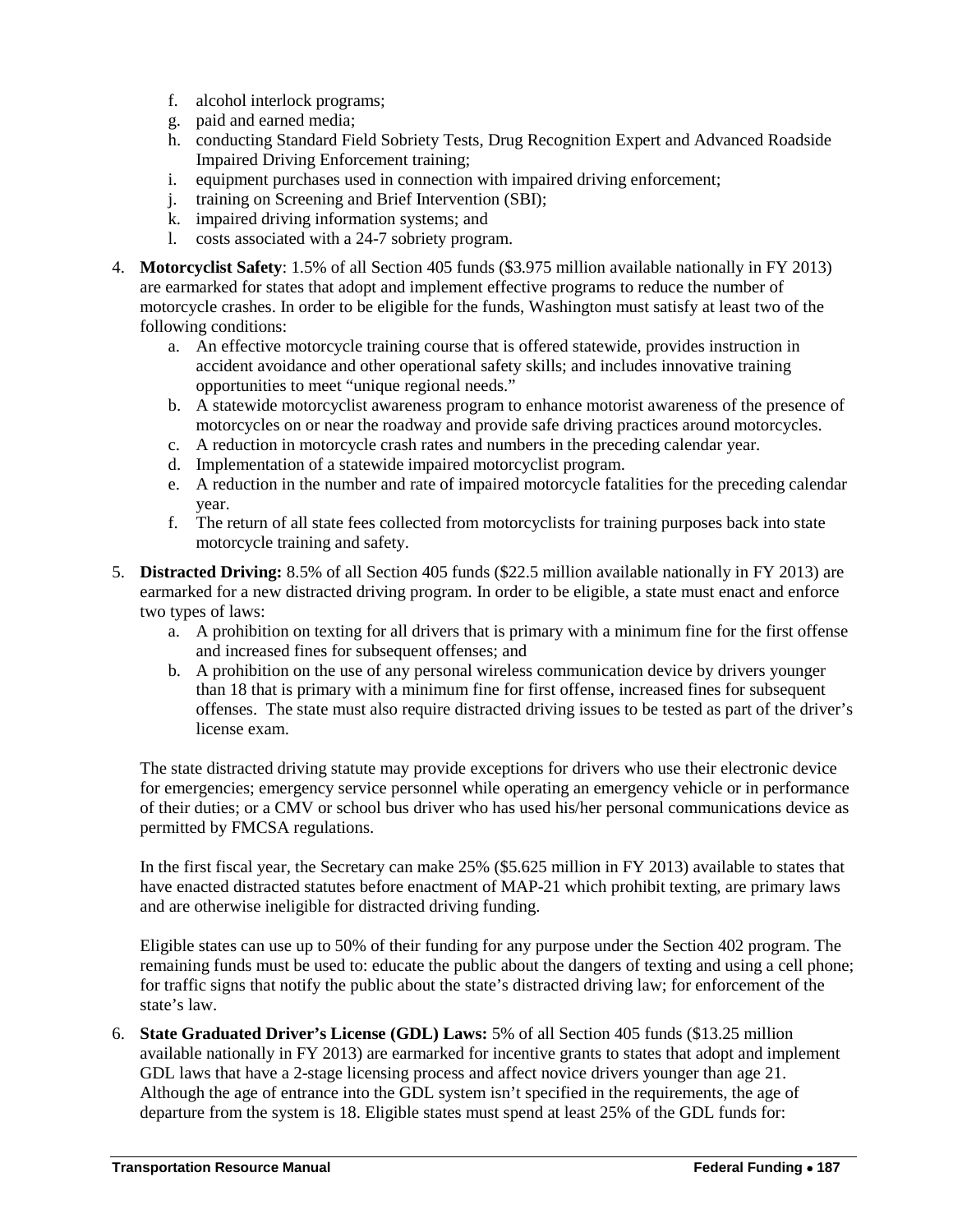- a. enforcing a two-stage licensing process;
- b. training law enforcement personnel;
- c. producing relevant educational materials; and
- d. carrying out other administrative responsibilities the Secretary deems appropriate for carrying out a teen safety program.

#### **RECIPIENTS**

Washington Traffic Safety Commission: state agencies, non-profit organizations and political subdivisions of the state are eligible to apply for a federal grant from the WTSC to support projects to improve traffic safety.

### DISTRIBUTIONS

For FFY 2013, the WTSC received \$5 million in MAP-21 section 405 funds; in FFY 2014, WTSC received \$5.5 million.

- Occupant Protection: Funds are allocated according to the FY 2009 402 formula (see State and Community Highway Safety Grants description in the previous section).
- Traffic Records: Funds are allocated according to the 402 formula.
- Impaired Driving: Funds are allocated according to the 402 formula.
- Motorcyclist Safety: Funds for eligible states are allocated according to the 402 formula and may not exceed 25% of a state's FY 2003 402 apportionment.
- Distracted Driving: Funds are allocated according to the 402 formula.
- State GDL Laws: Funds are allocated according to the 402 formula.

#### MATCHING REQUIREMENTS

Matching requirements for this program are the same as those outlined under the Section 402 program.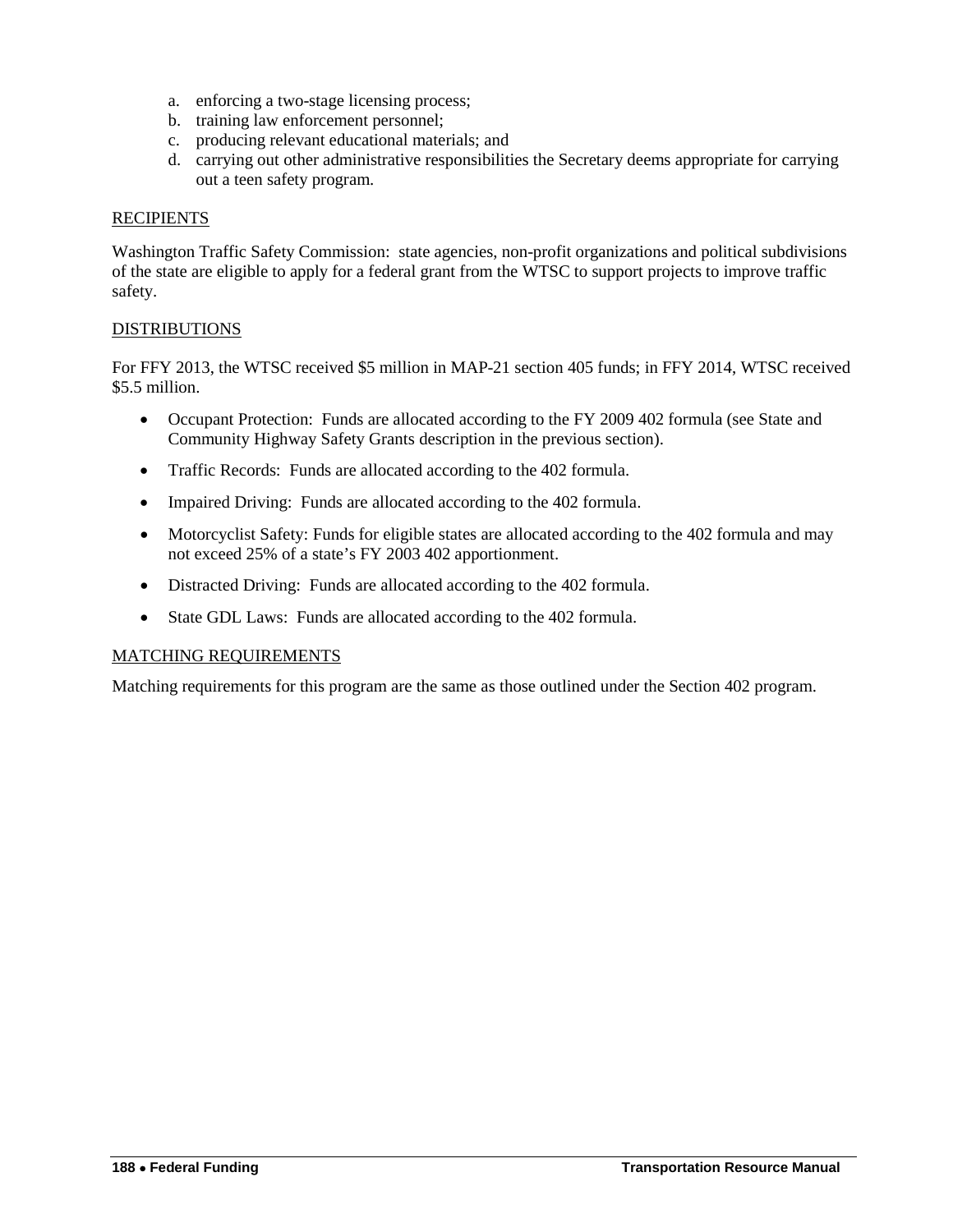**Federal Transportation Programs – Transit**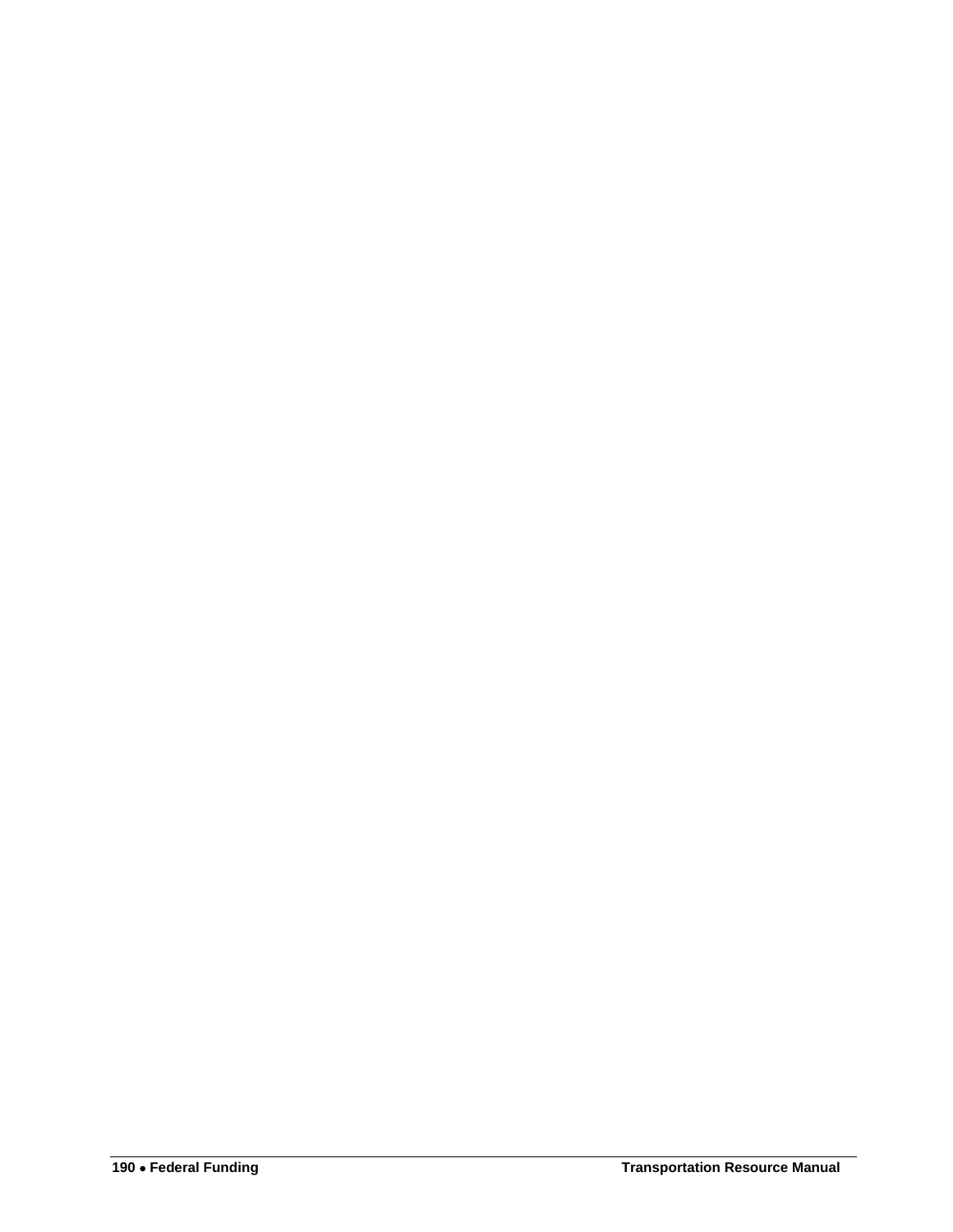### FEDERAL PROGRAM: **Bus and Bus Facilities Program (49 USC Sec 5339)**

FEDERAL AGENCY: Federal Transit Administration (FTA)

#### PROGRAM DESCRIPTION

MAP-21 established a new formula grant program under 49 U.S.C. Section 5339, replacing the previous Section 5309 discretionary Bus and Bus Facilities program. This capital formula program provides funding to replace, rehabilitate, and purchase buses and related equipment, and to construct bus-related facilities.

#### **RECIPIENTS**

WSDOT Public Transportation Division (Program V) and Z for Local Agencies

#### **DISTRIBUTIONS**

Funding is distributed to designated recipients and states that operate or allocate funding to fixed-route bus operators. FTA-identified eligible sub-recipients include public agencies or private nonprofit organizations engaged in public transportation, including those providing services open to a segment of the general public, as defined by age, disability, or low income.

Nationwide, \$428 million in FFY 2014 was authorized. Each year, \$65.5 million will be allocated with each State receiving \$1.25 million and each territory (including DC and Puerto Rico) receiving \$500,000. The remaining funding will be distributed by formula based on population, vehicle revenue miles and passenger miles. For FFY 2014, Washington received \$13.9 million, of which \$2.81 million was received by WSDOT to be distributed among small urban and rural areas. WSDOT held a competitive process for these funds and made awards in the spring of 2014.

#### MATCHING REQUIREMENTS

Federal share is 80% with a required 20% local match.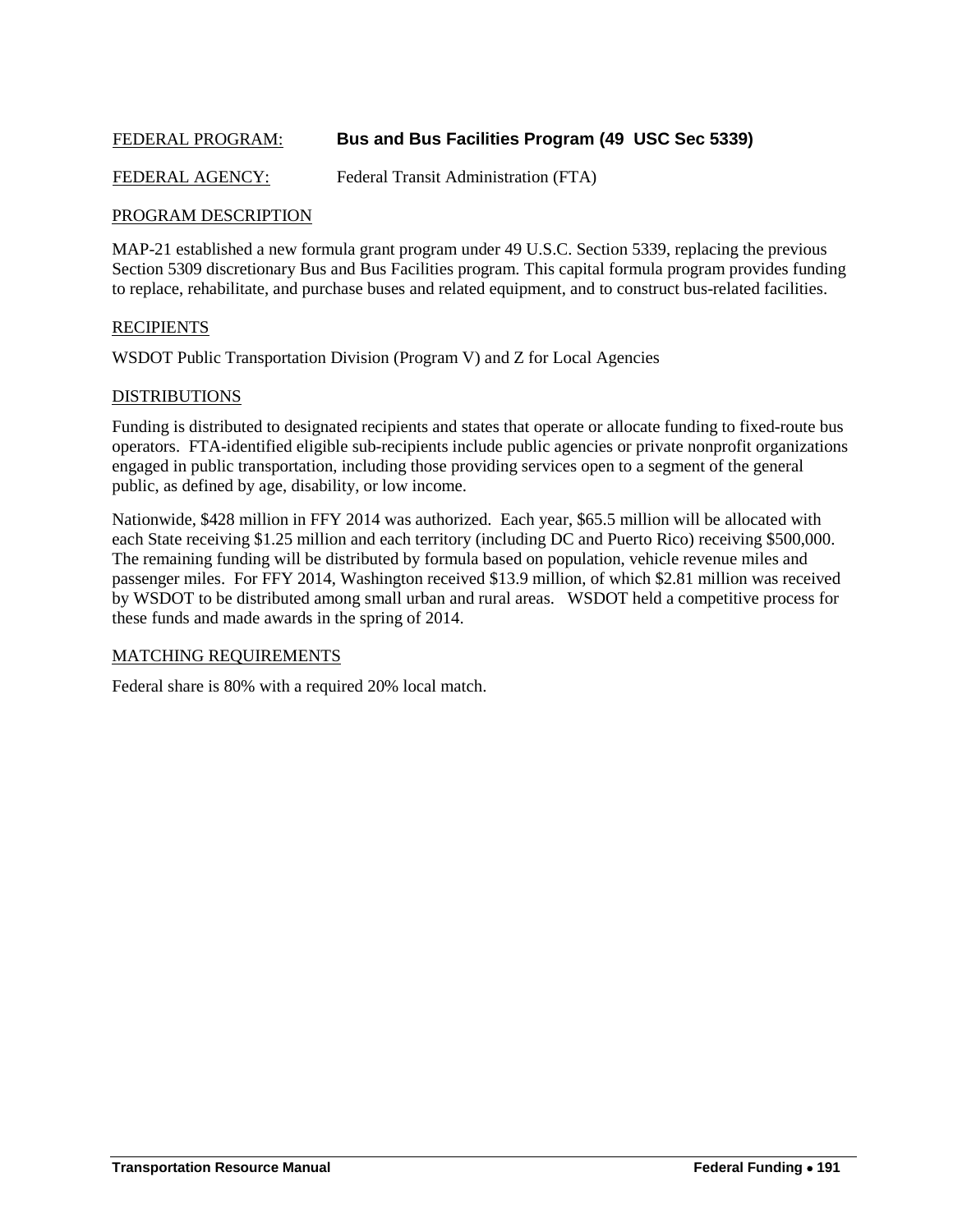# FEDERAL PROGRAM: **Enhanced Mobility of Seniors and Individuals with Disabilities (49 USC Sec 5310)**

```
FEDERAL AGENCY: Federal Transit Administration (FTA)
```
### PROGRAM DESCRIPTIONS

The Enhanced Mobility of Seniors and Individuals with Disabilities Program (section 5310) is a formula program intended to enhance mobility for seniors and persons with disabilities by providing funds for programs to serve the special needs of transit-dependent populations beyond traditional public transportation services and Americans with Disabilities Act (ADA) complementary paratransit services.

Eligible activities include: capital projects that are public transportation projects planned, designed, and carried out to meet the special needs of seniors and individuals with disabilities when public transportation is insufficient, inappropriate, or unavailable; public transportation projects that exceed the requirements of the ADA; public transportation projects that improve access to fixed-route service and decrease reliance by individuals with disabilities on complementary paratransit; alternatives to public transportation that assist seniors and individuals with disabilities; and operating assistance.

### **RECIPIENTS**

WSDOT Public Transportation Division (Program V): The State is the recipient of section 5310 funding for all areas under 200,000 in population. FTA designated recipients receive section 5310 funding for areas above 200,000 in population. Sub-recipients are defined as states or local government authorities, private non-profit organizations, or operators of public transportation that receive a grant indirectly through a recipient.

### DISTRIBUTIONS

Funds are apportioned based on each State's share of the targeted populations and are apportioned to both States (for all areas under 200,000 population) and large urbanized areas (over 200,000 population).

- At least 55% of program funds must be used on capital projects that are:
	- − Public transportation projects planned, designed, and carried out to meet the special needs of seniors and individuals with disabilities when public transportation is insufficient, inappropriate, or unavailable.
- The remaining 45% may be used for:
	- − Public transportation projects that exceed the requirements of the ADA.
	- − Public transportation projects that improve access to fixed-route service and decrease reliance by individuals with disabilities on complementary paratransit.
	- − Alternatives to public transportation that assist seniors and individuals with disabilities.

For federal fiscal year (FFY) 2014 Washington received \$5.7 million in section 5310 funding, of which \$1.67 million will be received by the State. WSDOT's Public Transportation Division awards 5310 funds through the Statewide Consolidated Grant Program. Information regarding the Statewide Consolidated Grant Program can be found online at http://www.wsdot.wa.gov/Transit/Grants/Grant Application.htm.

#### MATCHING REQUIREMENTS

The federal share for capital projects (including acquisition of public transportation services) is 80%. The federal share for operating assistance is 50%.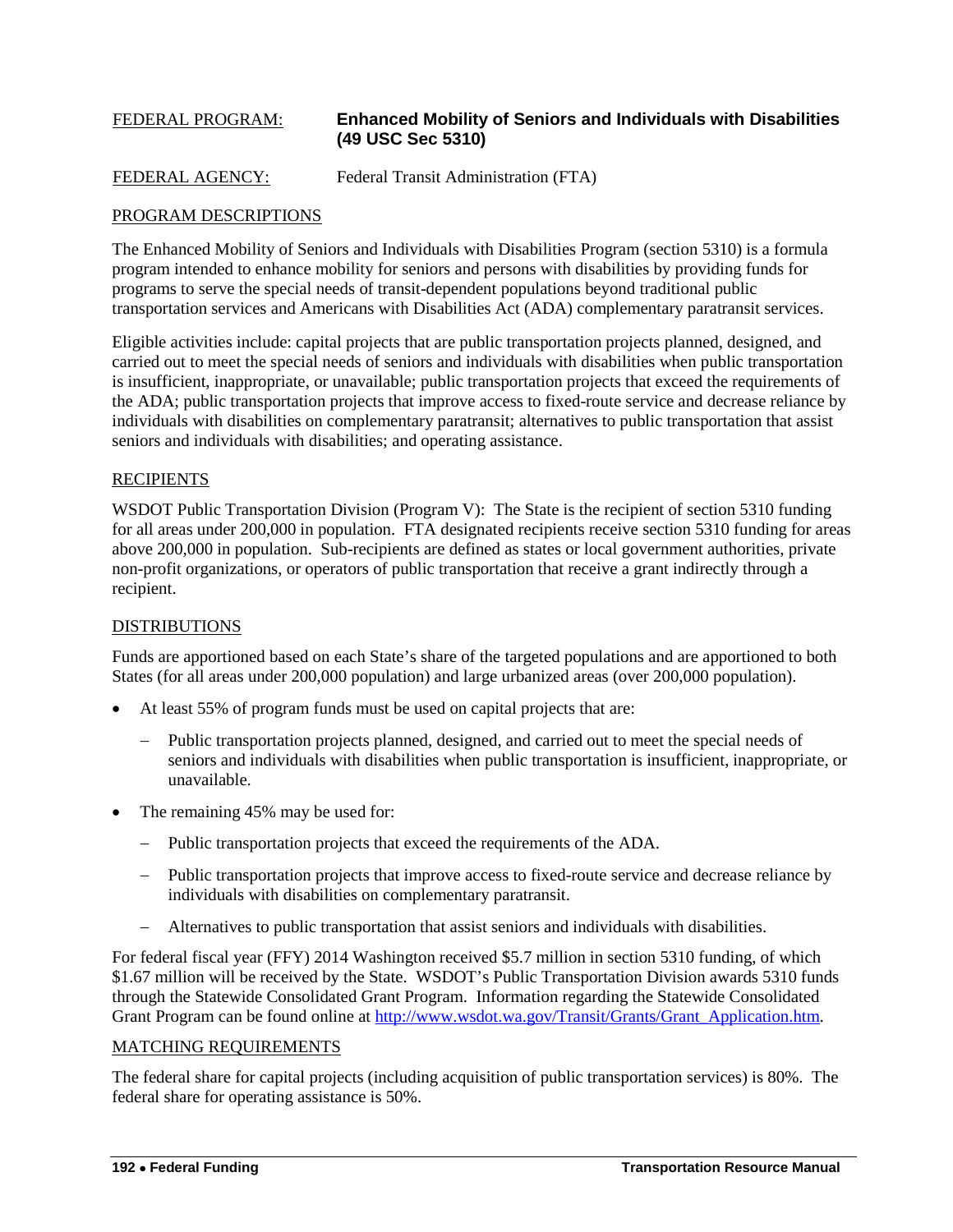#### FEDERAL PROGRAM: **Fixed Guideway Capital Investment Grants (49 USC Sec 5309 New Starts/Small Starts)**

```
FEDERAL AGENCY: Federal Transit Administration (FTA)
```
### PROGRAM DESCRIPTIONS

Also known as "New Starts / Small Starts," the Fixed Guideway Capital Investment Grants Program provides multi-year competitive grants for new and expanded rail, bus rapid transit, and ferry systems that reflect local priorities to improve transportation options in key corridors. The program defines a new category of eligible projects, known as core capacity projects, which expand capacity by at least 10% in existing fixed-guideway transit corridors that are already at or above capacity today, or are expected to be at or above capacity within five years. The program also includes provisions for streamlining aspects of the "New Starts" process to increase efficiency and reduce the time required to meet critical milestones.

Small Starts projects must have a total net capital cost of less than \$250 million and seek a federal share of less than \$75 million, while a New Starts project seeks a federal share of greater than \$75 million. Eligible projects include new fixed-guideways or extensions to fixed guideways (projects that operate on a separate right-of-way exclusively for public transportation, or that include a rail or a catenary system); bus rapid transit projects operating in mixed traffic that represent a substantial investment in the corridor; and projects that improve capacity on an existing fixed-guideway system. The program was authorized at \$1.9 billion dollars annually for federal fiscal year (FFY) 2014 subject to Congressional appropriations from the General Fund.

#### RECIPIENTS

State and local government agencies may apply for grant funding, including transit agencies.

### DISTRIBUTIONS

This highly competitive discretionary program requires project sponsors to undergo a multi-step, multi-year process with USDOT to be eligible for funding. Small Starts projects are funded through a single year grant or an expedited grant agreement. New Starts and core capacity projects are funded through a multi-year full funding grant agreement (FFGA).

#### MATCHING REQUIREMENTS

The maximum federal share is 80 percent, though in practice FTA generally only provides a maximum 60 percent federal share.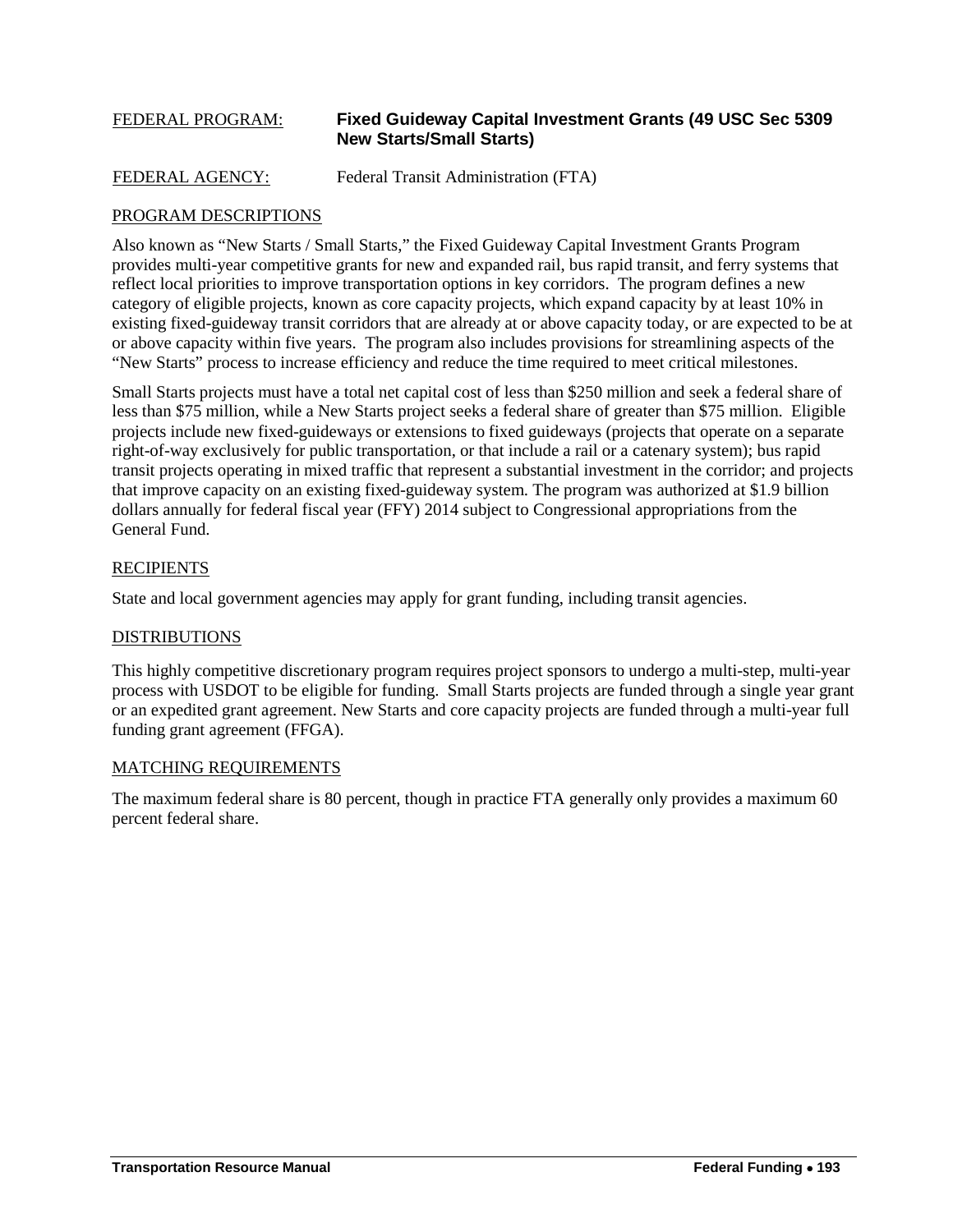# FEDERAL PROGRAM: **Public Transportation Emergency Relief Program (49 USC Sec 5324)**

### FEDERAL AGENCY: Federal Transit Administration (FTA)

#### PROGRAM DESCRIPTIONS

Modeled on the Federal Highway Administration's (FHWA) Emergency Relief Program, the Public Transportation Emergency Relief Program was created by MAP-21 to assist states and public transportation systems with emergency-related expenses. Emergencies are defined as natural disasters affecting a wide area or a catastrophic failure from an external cause for which the governor of a state has declared an emergency or the President has declared a major disaster.

The program funds capital projects to protect, repair, reconstruct, or replace equipment and facilities. It also funds transit agency operating costs related to evacuation, rescue operations, temporary public transportation service, or changing public transportation route service before, during, or after an emergency in an area directly affected. The grants only cover expenses not reimbursed by the Federal Emergency Management Agency (FEMA).

### **RECIPIENTS**

States and governmental authorities are eligible to receive Public Transportation Emergency Relief funds, including public transportation agencies.

#### DISTRIBUTIONS

The program will provide immediate funding, similar to the FHWA [Emergency Relief Program,](#page-22-0) as described on page 163. Funding is appropriated by Congress as needed, based on a declaration of an emergency by the governor of a State or the President of the United States and the following considerations:

- The grants are only for expenses that are not reimbursed by the Federal Emergency Management Agency (FEMA).
- Grants made under this program are subject to terms and conditions that the U.S. Secretary of Transportation determines are necessary.
- Operating costs are eligible for one year beginning on the date of declaration or for two years if the U.S. Secretary of Transportation determines there is a compelling need.

#### MATCHING REQUIREMENTS

The federal share for capital and operating costs is 80 percent, with a 20 percent non-federal share, although FTA may waive the local match.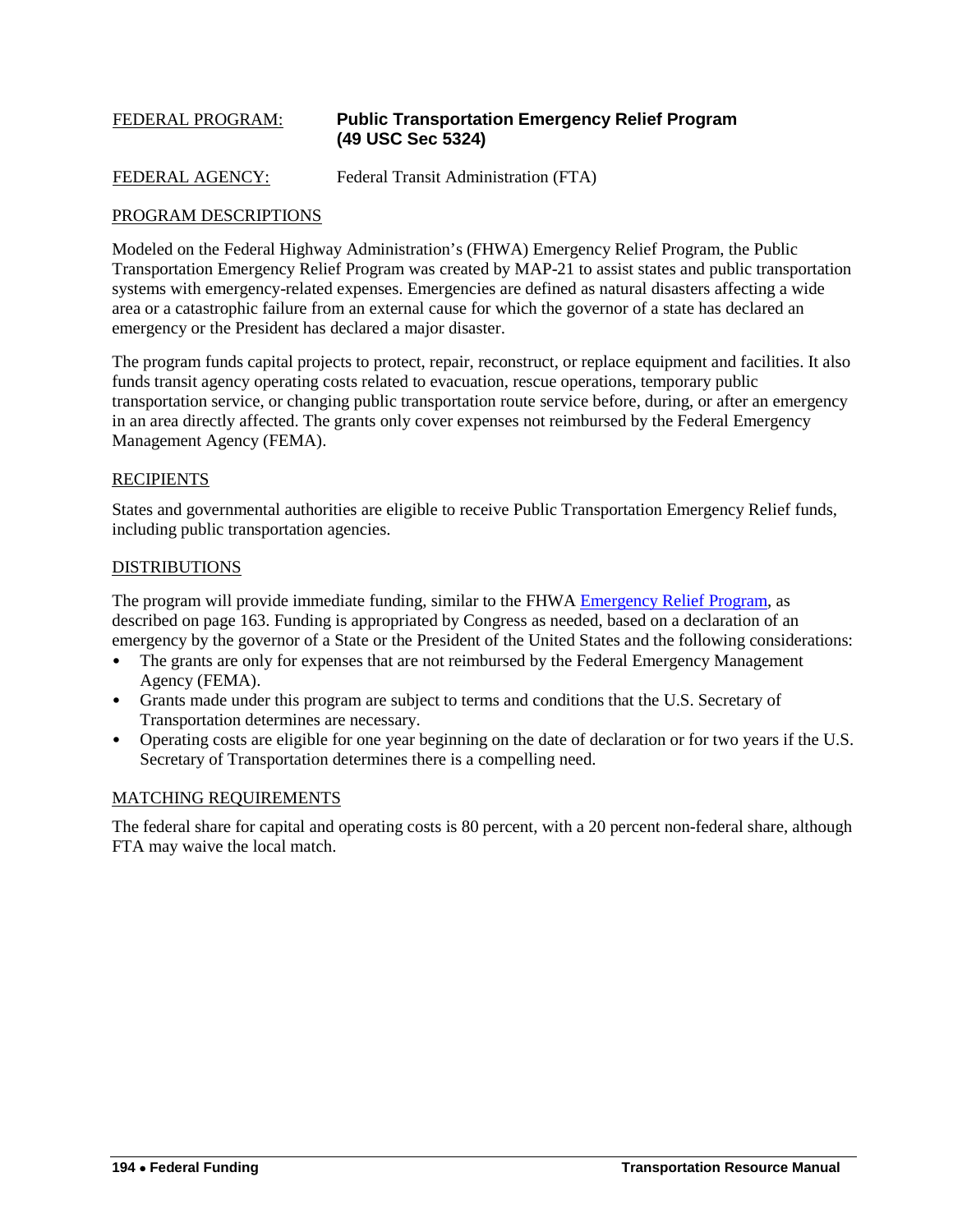### FEDERAL PROGRAM: **Rural Area Formula Grants (49 USC Sec 5311)**

FEDERAL AGENCY: Federal Transit Administration (FTA)

#### PROGRAM DESCRIPTIONS

Rural Area Formula Grants, also known as 5311 grants, provide formula funding for public transportation projects in rural areas under 50,000 in population. Eligible activities include planning, capital, operating, job access and reverse commute projects, and the acquisition of public transportation services. The program must provide a fair and equitable distribution of funds within the state, including Indian reservations, and provides the maximum feasible coordination of public transportation services assisted by this program and other federal sources. Within the 5311 program there is a tribal program that provides \$25 million in formula funds and \$5 million for discretionary awards.

#### **RECIPIENTS**

WSDOT Public Transportation Division (V): States and Indian tribes are eligible recipients of section 5311 funds, while eligible sub-recipients include state or local government authorities, nonprofit organizations, operators of public transportation or intercity bus service that receive funds indirectly through a recipient. The State is the recipient of section 5311 funds in Washington.

#### **DISTRIBUTIONS**

Funds are apportioned to states based on the population of rural areas. For the rural program formula, 83.15 percent of funds are apportioned based on land area and population in rural areas and 16.85 percent of funds are apportioned based on land area, revenue-vehicle miles, and low-income individuals in rural areas. For the tribal program the formula factors are vehicle revenue miles and number of low-income individuals residing on tribal lands. For federal fiscal year (FFY) 2014, Washington received \$12.4 million.

WSDOT's Public Transportation Division awards all section 5311 funds to sub-recipients through the Statewide Consolidated Grant Program. Instructions and information regarding the Statewide Consolidated Grant Program can be found online at: [http://www.wsdot.wa.gov/Transit/Grants/Grant\\_Application.htm.](http://www.wsdot.wa.gov/Transit/Grants/Grant_Application.htm)

#### MATCHING REQUIREMENTS

The federal share is 80 percent for capital projects, 50 percent for operating assistance, and 80 percent for American with Disabilities Act (ADA) non-fixed-route paratransit service, using up to 10% of a recipient's apportionment. The cost of the unsubsidized portion of privately provided intercity bus service that connects feeder service is eligible as in-kind local match. Certain expenditures by vanpool operators may be used as local match.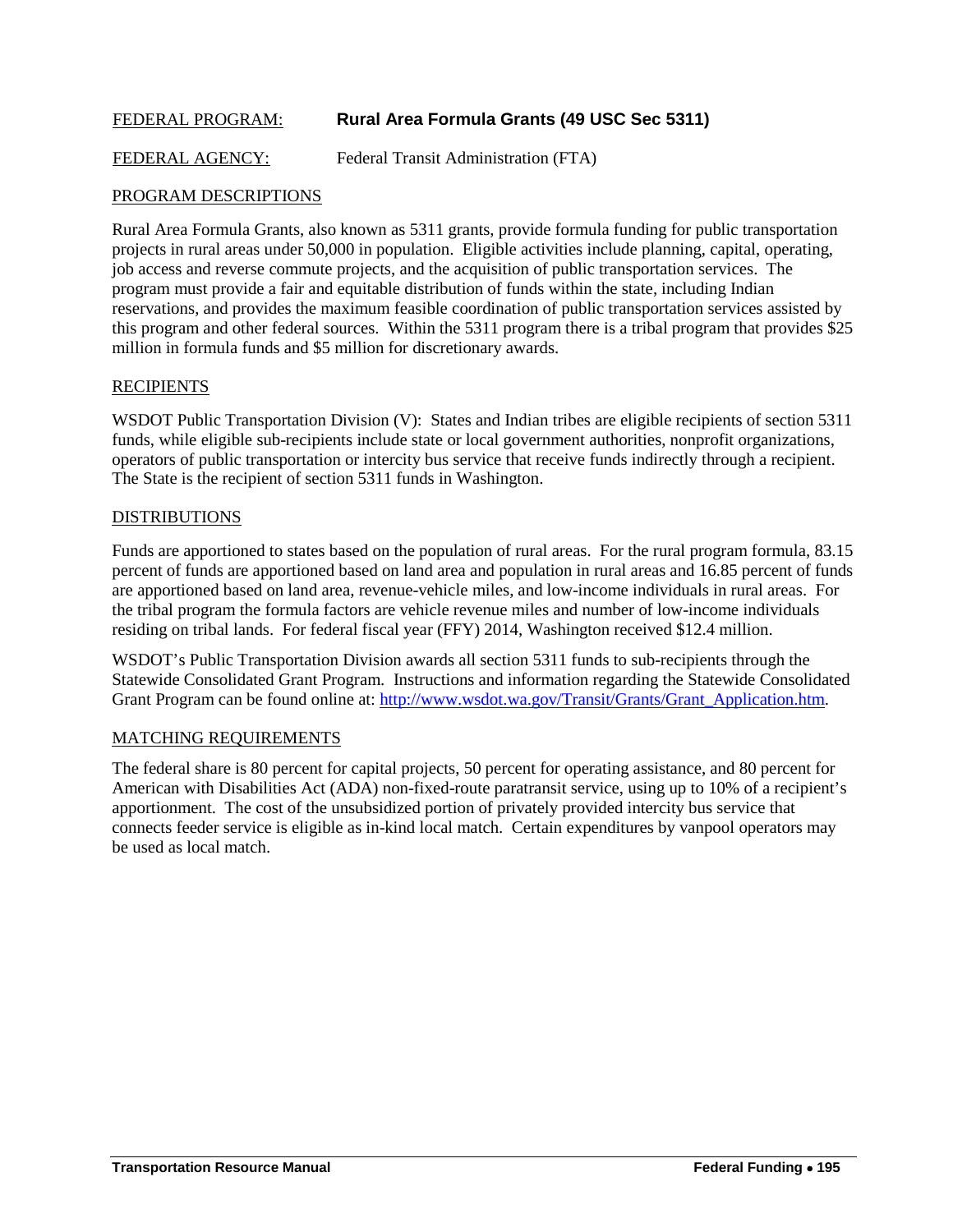### FEDERAL PROGRAM: **State of Good Repair Grants (49 USC Sec 5337)**

FEDERAL AGENCY: Federal Transit Administration (FTA)

### PROGRAM DESCRIPTIONS

MAP-21 established this formula-based grant program to maintain, repair and upgrade the nation's rail transit systems along with high-intensity motor bus systems that use high-occupancy vehicle lanes, including bus rapid transit (BRT).

Eligible projects include capital projects to maintain a system in a state of good repair, including projects to replace and rehabilitate: rolling stock; track; line equipment and structures; signals and communications; power equipment and substations; passenger stations and terminals; security equipment and systems; maintenance facilities and equipment; and operational support equipment, including computer hardware and software. Projects must be included in a transit asset management plan to receive funding.

#### **RECIPIENTS**

State and local government authorities in urbanized areas with fixed guideway public transportation facilities operating for at least seven years are eligible to receive State of Good Repair funds.

#### DISTRIBUTIONS

Eligible recipients include state and local government authorities in urbanized areas with fixed guideway public transportation facilities operating for at least 7 years. In Washington, Bremerton is estimated to receive \$235 thousand in State of Good Repair funding in federal fiscal year (FFY) 2014 and Seattle received \$53.2 million in State of Good Repair funding in federal fiscal year (FFY) 2014. Funds were received by the Puget Sound Regional Council (PSRC), the Designated Recipient for the urbanized area. PSRC then distributed the funds.

The program comprises two separate formula programs:

- High Intensity Fixed Guideway
	- − Comprises 97.15% of FFY 2013 and FFY 2014 apportionments.
	- − 50 percent based on SAFETEA-LU formula under the FFY2011 Fixed Guideway Rail Modernization Program, with a key modification: buses operating on lanes not for exclusive use of public transportation vehicles are excluded.
	- − 50 percent based on revenue vehicle miles and route miles (with same bus exclusion as above). Includes a hold-harmless provision preventing formula allocations from decreasing by more than 0.25 percent year-to-year.
- High Intensity Motorbus
	- − Comprises 2.85 percent of FFY2013 and FFY2014 apportionments.
	- − 60 percent based on revenue vehicle miles.
	- − 40 percent based on route miles of buses operating on lanes not fully reserved only for public transportation vehicles.

### MATCHING REQUIREMENTS

The federal share is 80 percent with a required 20 percent match.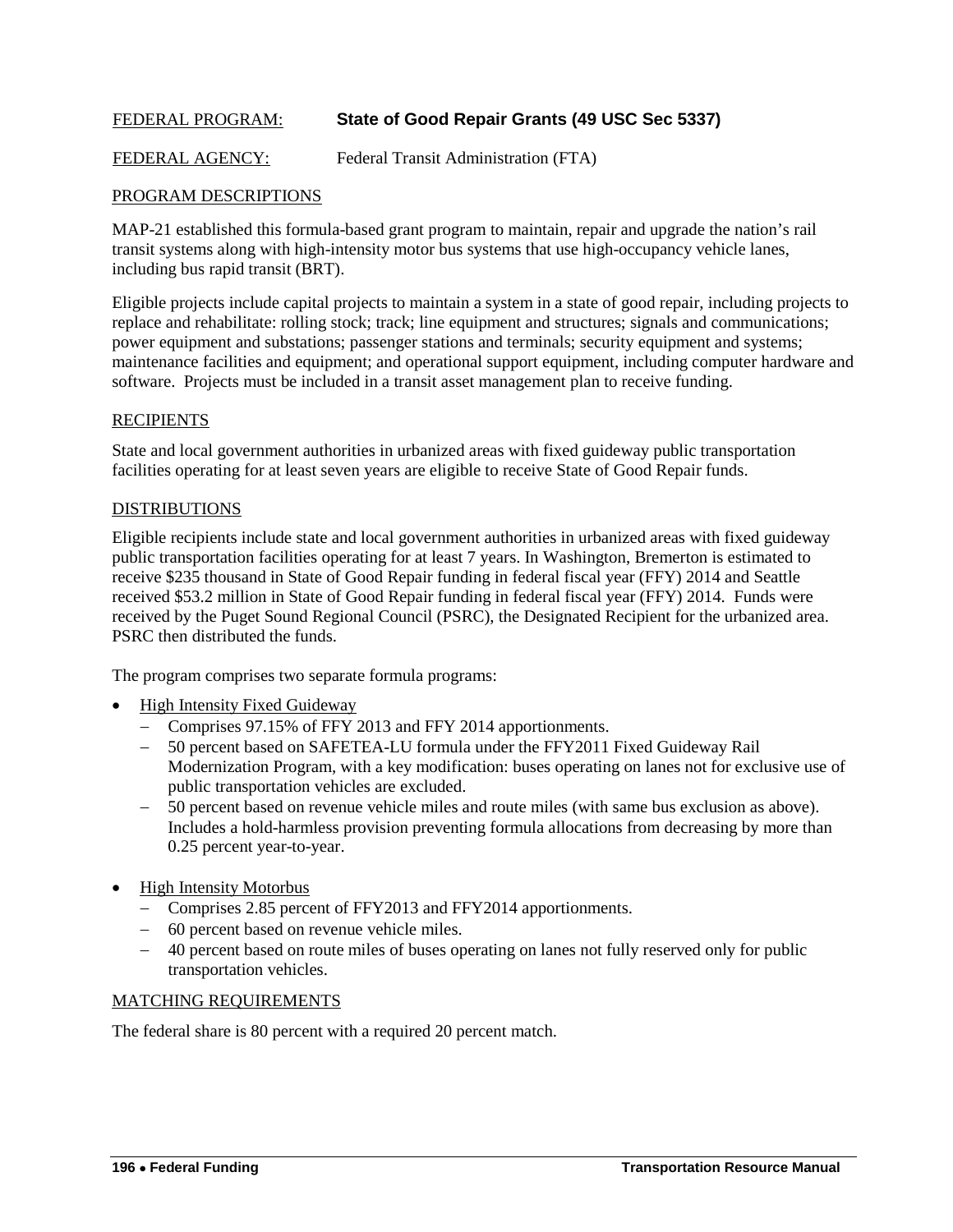# FEDERAL PROGRAM: **Transit-Oriented Development Planning Pilot (MAP-21 Sec 20005(b))**

FEDERAL AGENCY: Federal Transit Administration (FTA)

#### PROGRAM DESCRIPTIONS

MAP-21 created a discretionary pilot program for transit-oriented development (TOD) planning grants. Eligible activities include comprehensive planning in corridors with new rail, bus rapid transit, or core capacity projects. This pilot program focuses growth around transit stations to promote ridership, affordable housing near transit, revitalized downtown centers and neighborhoods, and encourage local economic development. \$10 million was authorized for federal fiscal year (FFY) 2014.

#### **RECIPIENTS**

State and local government agencies are eligible to apply to FTA for grants.

### DISTRIBUTIONS

FTA will award competitive grants for comprehensive planning based on the following criteria:

- Enhancement of economic development, ridership, and other goals established during the project development and engineering processes;
- Facilitation of multimodal connectivity and accessibility;
- Increases access to transit hubs for pedestrian and bicycle traffic;
- Enables mixed-use development;
- Identifies infrastructure needs associated with the eligible project; and
- Includes private-sector participation.

### MATCHING REQUIREMENTS

No matching funds are required for this competitive grant program.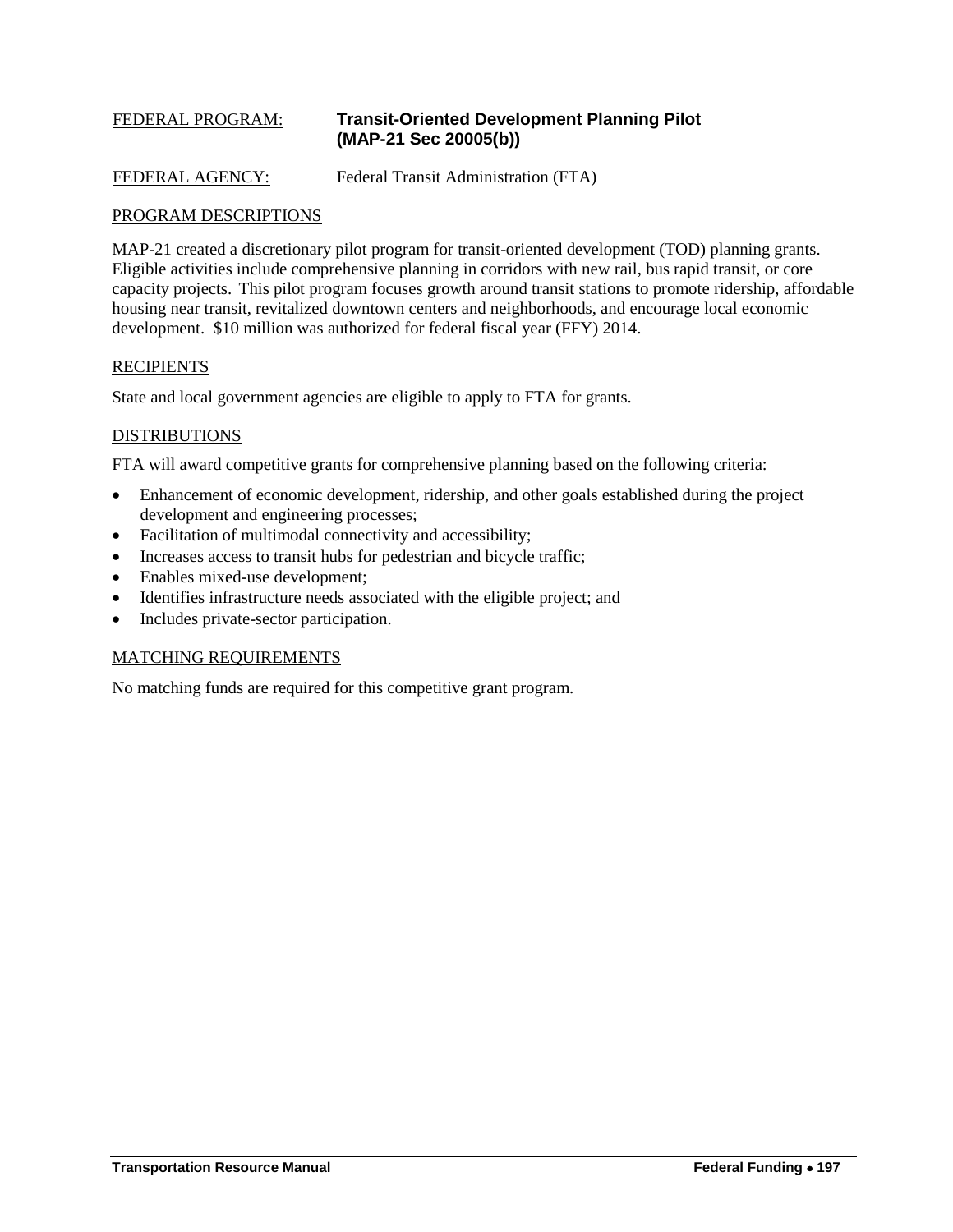### FEDERAL PROGRAM: **Urbanized Area Formula Grants (49 USC Sec 5307)**

FEDERAL AGENCY: Federal Transit Administration (FTA)

### PROGRAM DESCRIPTIONS

This program provides formula grants to Urbanized Areas (UZA), defined as aread with a population of 50,000 or more, for public transportation capital, planning, job access and reverse commute projects, as well as operating expenses in certain circumstances.

Transit systems in urbanized areas over 200,000 can use their Section 5307 formula funding for operating expenses if they operate no more than 100 buses during peak hours. Systems operating between 76 and 100 buses in fixed route service during peak service hours may use up to 50 percent of their "attributable share" of funding for operating expenses. Systems operating 75 or fewer buses in fixed-route service during peak service hours may use up to 75 percent of their "attributable share" of funding for operating expenses. This expanded eligibility for operating assistance under the Urbanized formula program excludes rail systems.

The Section 5307 formula program includes a \$30 million per year set-aside to support passenger ferries, to be awarded on a competitive selection basis. In 2014, Washington received three passenger ferry grants: \$4.7 million to WSDOT for the Mukilteo Multimodal Ferry Terminal project; \$2.3 million to WSDOT for improvements to the Edmonds terminal and; \$3 million to King County for ferry improvements.

#### **RECIPIENTS**

WSDOT Public Transportation Division (Program V) and Highways and Local Programs (Program Z) for Local Agencies: FTA apportions funds to designated recipients, which then sub-allocate funds to state and local governmental authorities, including public transportation providers. In Washington State, the large urban area (over 200,000 population) recipients of Section 5307 funds in Vancouver, Seattle-Tacoma-Everett-Bremerton, Richland-Kennewick-Pasco, and Spokane, are determined by the state's four Transportation Management Areas (TMAs). The Governor has delegated authority to WSDOT for the apportioned amounts for distribution to the state's smaller urbanized areas (under 200,000 population). Washington State Ferries receives funding through Seattle-Everett and Tacoma TMA.

### **DISTRIBUTIONS**

In Washington State, transit agencies in large urban areas over 200,000 population identify projects for funding through their metropolitan planning organizations (MPO) such as the Puget Sound Regional Council and Spokane Regional Council. The apportionment of funding for the small urban areas under 200,000 population is granted to the Governor. The Governor has delegated the authority for federal transit funds to WSDOT. WSDOT, as a matter of policy, allows the small urban transit agencies to work with their MPOs to select projects for the Section 5307 funding that is reported in the Federal Register. In most cases, in the small urban areas there is only a single direct recipient. In federal fiscal year (FFY) 2014, Washington's large urbanized areas received \$121.4 million and the State's small urbanized areas received \$18.9 million in Section 5307 apportionment.

#### MATCHING REQUIREMENTS

The federal share is 80 percent for capital assistance, 50 percent for operating assistance, and 80 percent for Americans with Disabilities Act (ADA) non-fixed-route paratransit service, using up to 10 percent of a recipient's apportionment.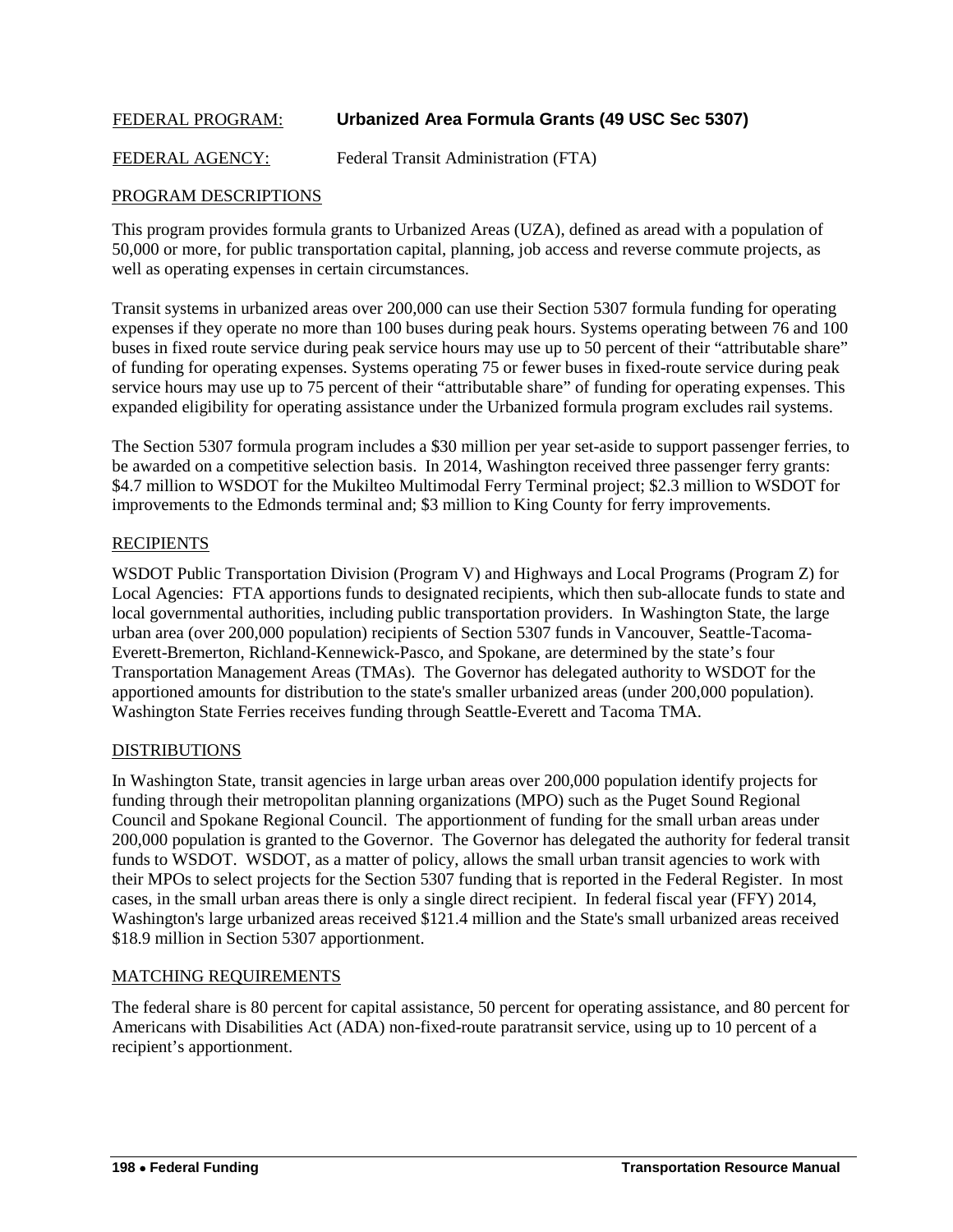### FEDERAL PROGRAM: **Metropolitan Planning Grants (49 USC Sec 5303)**

FEDERAL AGENCY: Federal Transit Administration (FTA)

#### PROGRAM DESCRIPTIONS

Provides funding and procedural requirements for multimodal transportation planning in metropolitan areas and states that is cooperative, continuous, and comprehensive, resulting in long-range plans and short-range programs of transportation investment priorities. The planning programs are jointly administered by FTA and the Federal Highway Administration (FHWA), which provides additional funding.

#### STATE RECIPIENTS

WSDOT Planning and Research Division (Program T); Metropolitan Planning Organizations; and Transportation Management Areas

#### **DISTRIBUTIONS**

Under a formula based distribution, Washington received \$2.4 million in FFY 2014.

#### MATCHING REQUIREMENTS

Federal share is 80% formula-based with a required 20% non-federal match.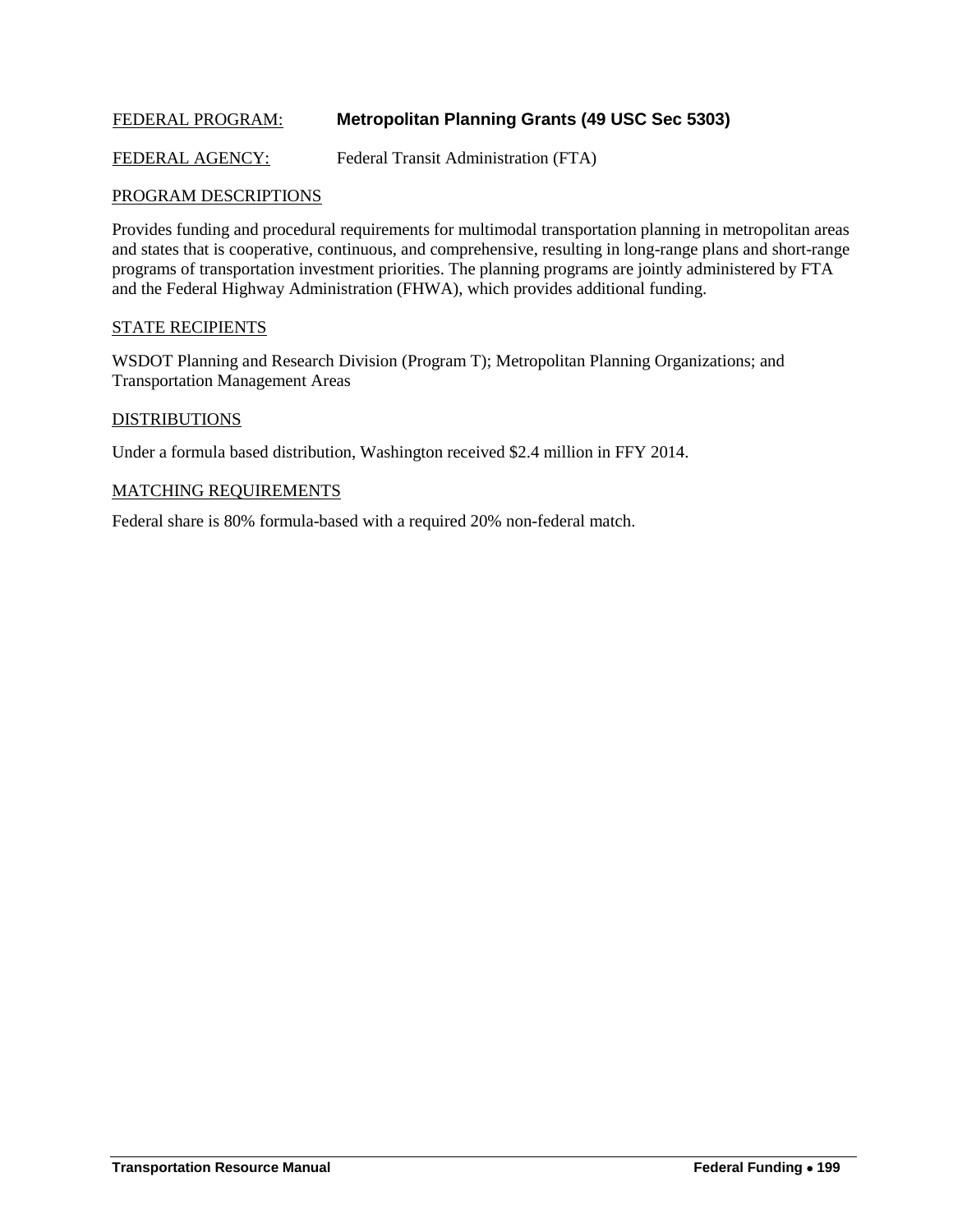### FEDERAL PROGRAM: **State Planning Grants (49 USC Sec 5304)**

FEDERAL AGENCY: Federal Transit Administration (FTA)

#### PROGRAM DESCRIPTIONS

Provides funding and procedural requirements for multimodal transportation planning in metropolitan areas and states that is cooperative, continuous, and comprehensive, resulting in long-range plans and short-range programs of transportation investment priorities. The planning programs are jointly administered by FTA and the Federal Highway Administration (FHWA), which provides additional funding.

#### STATE RECIPIENTS

WSDOT Public Transportation (Program V), Planning Agencies, Transit Agencies, Non Profits

#### **DISTRIBUTIONS**

Under a formula based distribution, Washington received \$495 thousand in FFY 2014.

#### MATCHING REQUIREMENTS

Federal share is 80% formula-based with a required 20% non-federal match.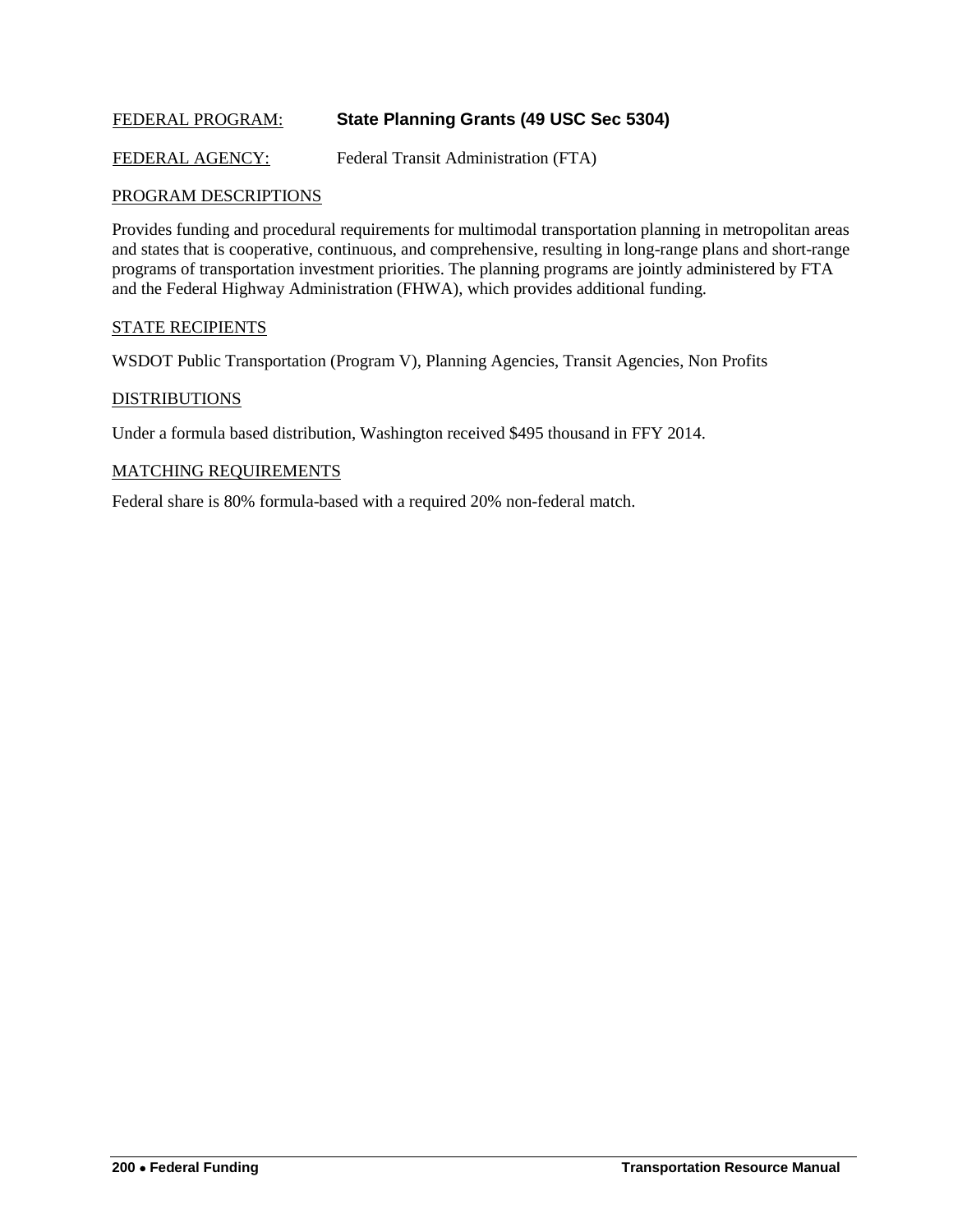**Federal Transportation Programs - Rail**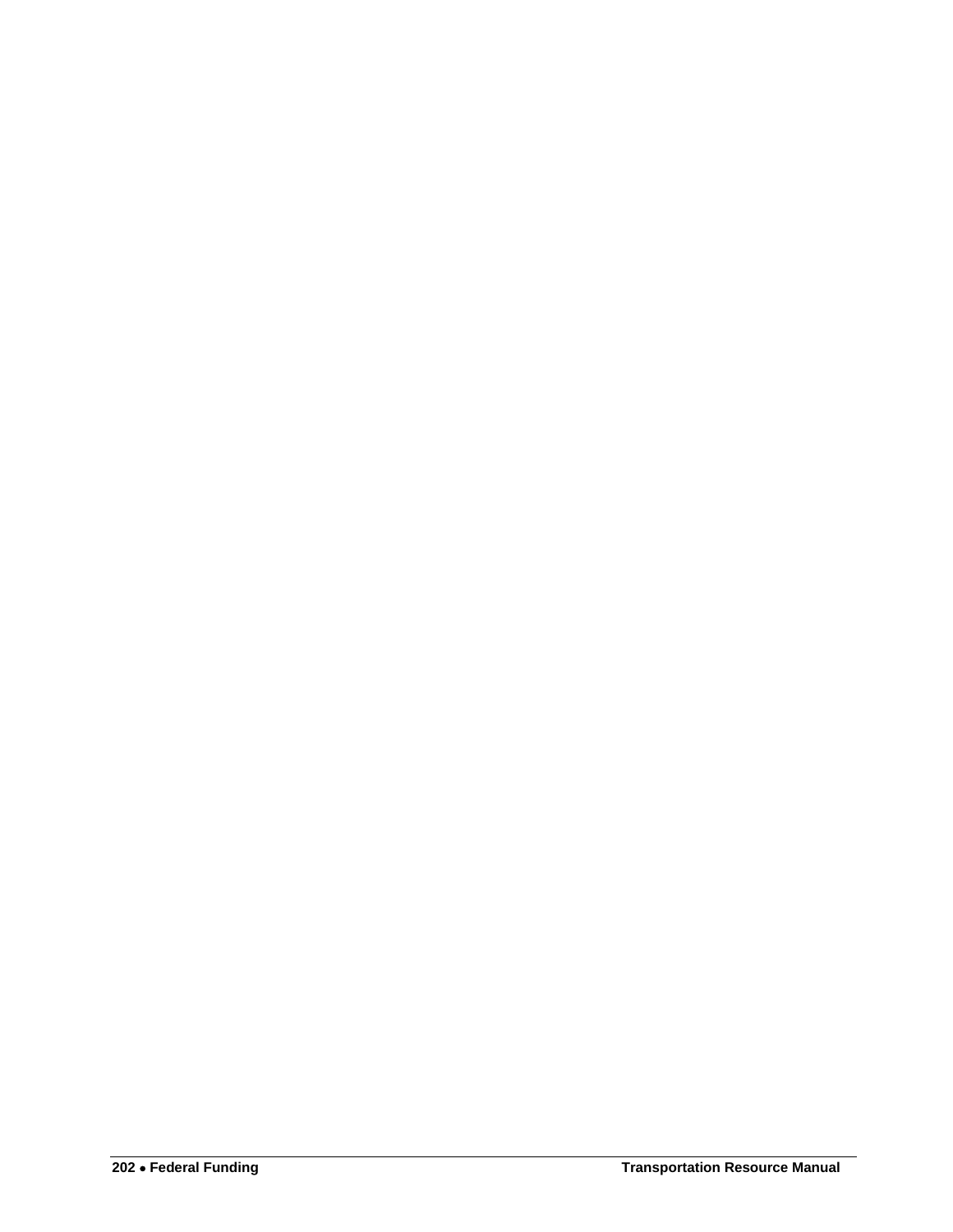# FEDERAL PROGRAM: **Railway-Highway Crossing Hazard Elimination in High-Speed Rail Corridors Program**

### FEDERAL AGENCY: Federal Highway Administration and Federal Railroad Administration

#### PROGRAM DESCRIPTION

This program was originally established in the Intermodal Surface Transportation Efficiency Act of 1991 (ISTEA) for the installation or improvement of warning devices, improvements of track circuitry, and other crossing improvements, closure of crossings, grade separation construction or reconstruction and combined crossing warning systems with advanced train control. The purpose of the program was to provide competitive funding for safety improvements at both public and private highway-rail grade crossings along federally designated high-speed rail corridors. The Railway-Highway Crossing Hazard Elimination in High Speed Rail Corridors Program was terminated in federal fiscal year (FFY) 2013.

#### STATE RECIPIENTS

WSDOT Rail Program (Y).

#### **DISTRIBUTIONS**

Grants to states were at the discretion of the U.S. Secretary of Transportation based on application. States along the 11 federally designated high-speed rail corridors were eligible to apply for funding. In federal fiscal year (FFY) 2011 the State received a \$3.5 million grant for the Pioneer Street Rail Overpass at the Port of Ridgefield. In FFY 2012 the State received \$307,550 to upgrade signaling and install advanced preemption at a railway-highway crossing in Auburn.

#### MATCHING REQUIREMENTS

The federal share could not exceed 80 percent; however, certain projects were eligible for up to 100 percent federal funding.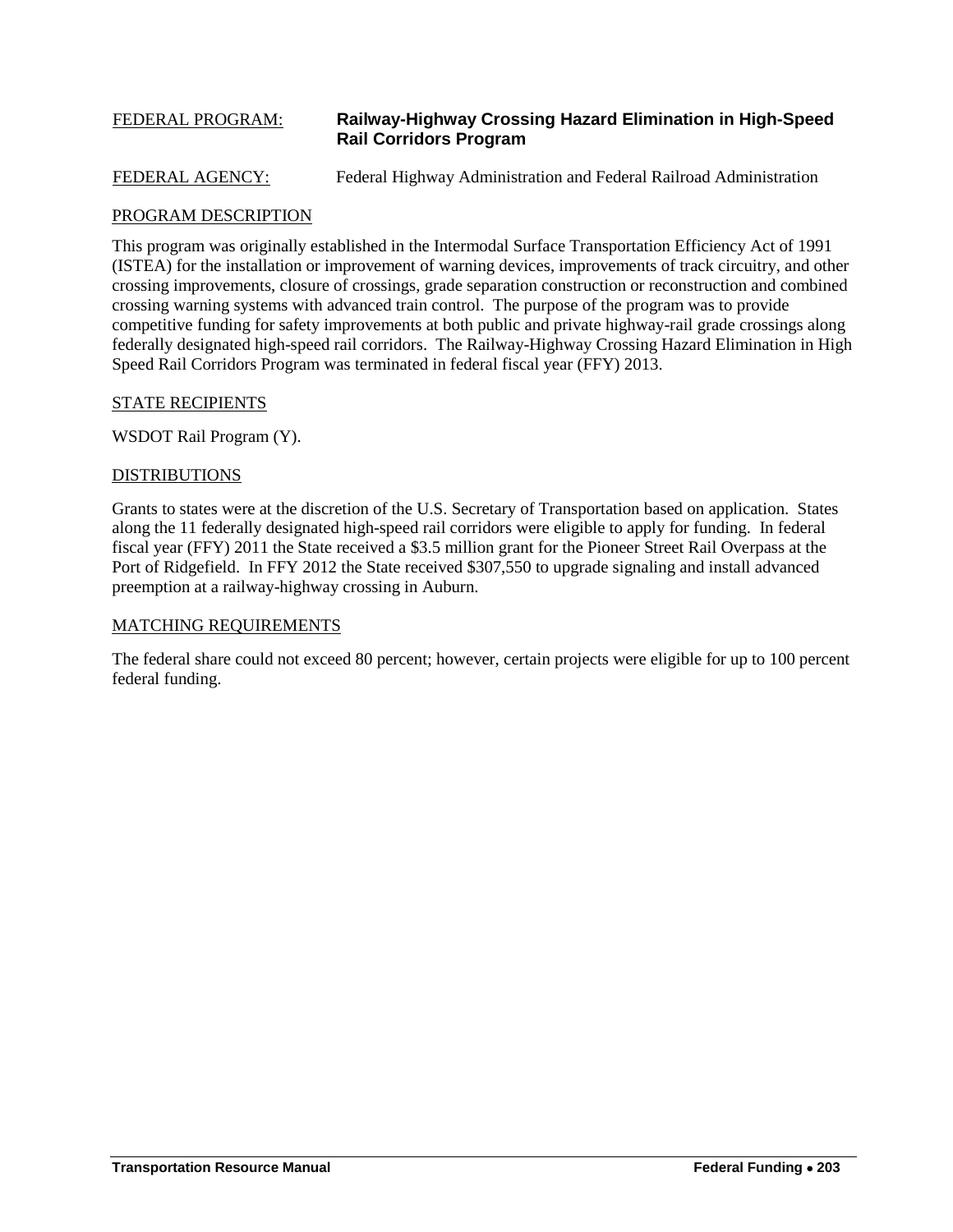### FEDERAL PROGRAM: **Railroad Rehabilitation and Improvement Financing**

FEDERAL AGENCY: Federal Railroad Administration (FRA)

### PROGRAM DESCRIPTION

The Railroad Rehabilitation and Improvement Financing (RRIF) Program is intended to make funding available through loans and loan guarantees for railroad capital improvements. Under this program, the FRA is authorized to provide direct loans and loan guarantees up to \$35.0 billion. Up to \$7.0 billion is reserved for projects benefiting freight railroads other than Class I carriers. Direct loans and loan guarantees can be made to state and local governments, government-sponsored authorities, corporations, railroads, and joint ventures that include at least one railroad, and limited option freight shippers who intend to construct a new rail connection. The funding can be used to: acquire, improve, or rehabilitate intermodal facilities, rail equipment or facilities, including track, components of track, bridges, yards, buildings, and shops; refinance outstanding debt incurred for the purposes listed above; and develop or establish new intermodal or railroad facilities. Direct loans can fund up to 100% of a railroad project with repayment periods of up to 25 years and interest rates equal to the cost of borrowing to the government.

Priority in selecting projects is to be given to those that enhance public safety and the environment; promote economic development; enable United States companies to be more competitive in international markets; are endorsed in state and local transportation plans; or preserve or enhance rail or intermodal service to small communities or rural areas.

All federal financial assistance programs must pay for the cost to the government of providing that financial assistance. In most cases this is done with appropriations from Congress. Since the RRIF Program does not currently have an appropriation, this cost must be borne by the applicant, or another entity on behalf of the applicant, through the payment of the Credit Risk Premium. The Administrator will calculate the amount of the Credit Risk Premium that must be paid for each loan before it can be disbursed.

In addition to the Credit Risk Premium, which is paid only if a loan is approved, each applicant must pay an Investigation Fee regardless of whether the loan is approved. The Investigation Fee defrays costs the FRA incurs in evaluating RRIF loan applications. The Investigation Fee may not exceed one half of one percent of the requested loan amount, but it is often substantially less.

#### STATE RECIPIENTS

WSDOT Rail Program (Program Y).

#### DISTRIBUTIONS

Loans and loan guarantees are at the discretion of the U.S. Secretary of Transportation based on application. Washington State has not applied for a RRIF loan.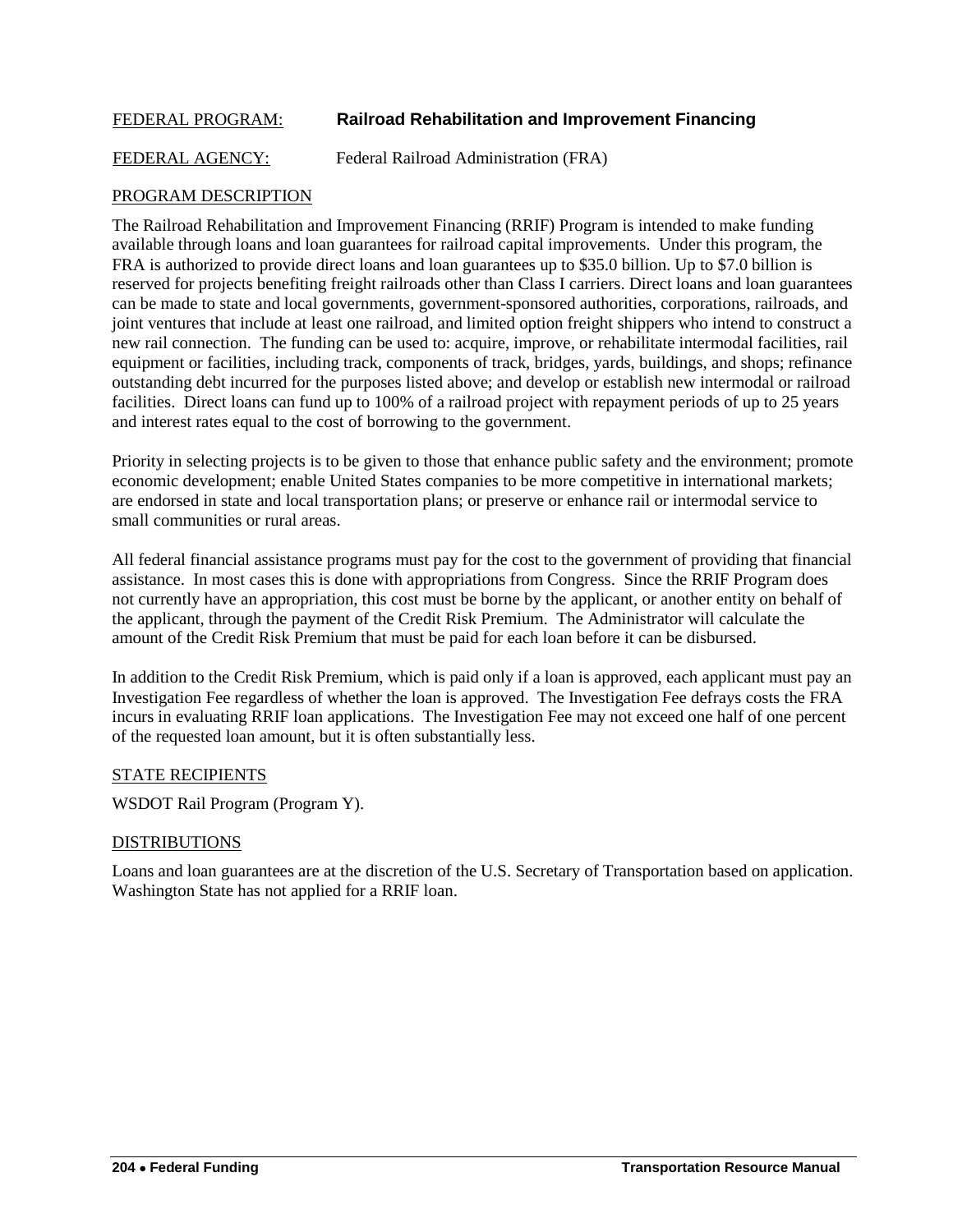**Appendix**

**American Recovery and Reinvestment Act (ARRA)**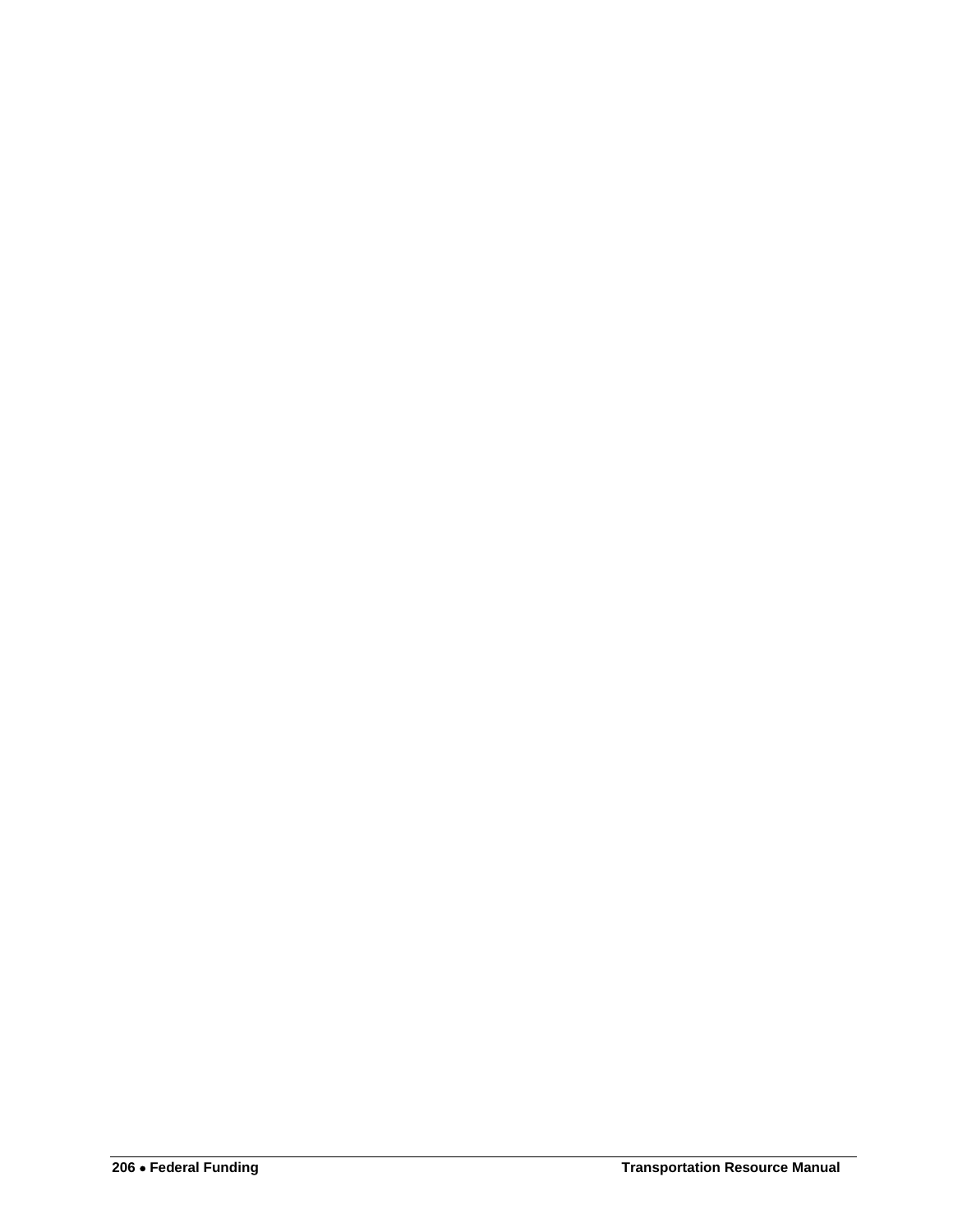### FEDERAL PROGRAM: **American Recovery and Reinvestment Act (ARRA) High-Speed Intercity Passenger Rail Grant Program**

#### FEDERAL AGENCY: Federal Railroad Administration

#### PROGRAM DESCRIPTION

The American Recovery and Reinvestment Act (ARRA) provided \$8 billion for High-Speed Intercity Passenger Rail (HSIPR) Program grants, which were ultimately awarded to projects spanning 31 states. Congress also provided funding for this program through the federal fiscal year (FFY) 2009 & 2010 appropriations process.

WSDOT received \$766.6 million in federal high speed rail funding, part of the \$8 billion made available through ARRA. An additional \$31 million in non-ARRA funding was awarded to Washington in 2010 from two separate federal rail grant programs within the HSIPR Program. The funding will be invested in 20 capital projects along the 300-mile corridor on the Washington segment of the Pacific Northwest Rail Corridor, spanning between Eugene, Oregon and Vancouver, B.C.

The projects include additional rail-line capacity and upgrading tracks, utilities, signals, passenger stations and advanced warning systems. WSDOT will also purchase new equipment for the expansion of the service. These projects, all scheduled to be complete by 2017, will result in two additional round trips, improved on-time performance for business and leisure travelers, and reduced conflicts between passenger and freight trains.

#### **Program Outcomes**

- Two additional daily round trips between Seattle and Portland, for a total six, by 2017.
- On-time reliability will increase to 88 percent.
- Travel time reduction of 10 minutes between Seattle and Portland

These improvements will allow Amtrak Cascades to offer more frequent service by reducing passenger/freight congestion and making passenger travel times shorter with better on time performance.

#### DISTRIBUTIONS

- January 2010 Washington awarded \$590 million in High-Speed Rail Recovery Act funding for corridor improvements mostly between the Seattle to Portland segment.
- October 2010 Washington awarded \$31 million in federal fiscal year (FFY) 2009 and FFY 2010 highspeed rail funding appropriations (non-ARRA). This funding is being used to increase capacity through Mount Vernon, build station improvements in Tukwila and at King Street in Seattle, as well as create an integrated freight and passenger rail plan.
- December 2010 Washington awarded an additional \$161.5 million in ARRA funding redirected from Ohio and Wisconsin. The additional award of \$161.5 million in redistributed ARRA funds requires the money be spent on projects that were part of the State's original ARRA application. In addition, a detailed analysis must be done to determine which projects should be funded based on the direct benefits to High-Speed Intercity Passenger Rail.
- May 2011 Washington wins \$15 million in ARRA funding rejected by Florida. With \$18.3 million in matching funds from the Port of Vancouver, crews will build a separate track for freight rail cars carrying shipments in and out of the port, eliminating a congestion chokepoint causing delays to passenger and freight rail traffic.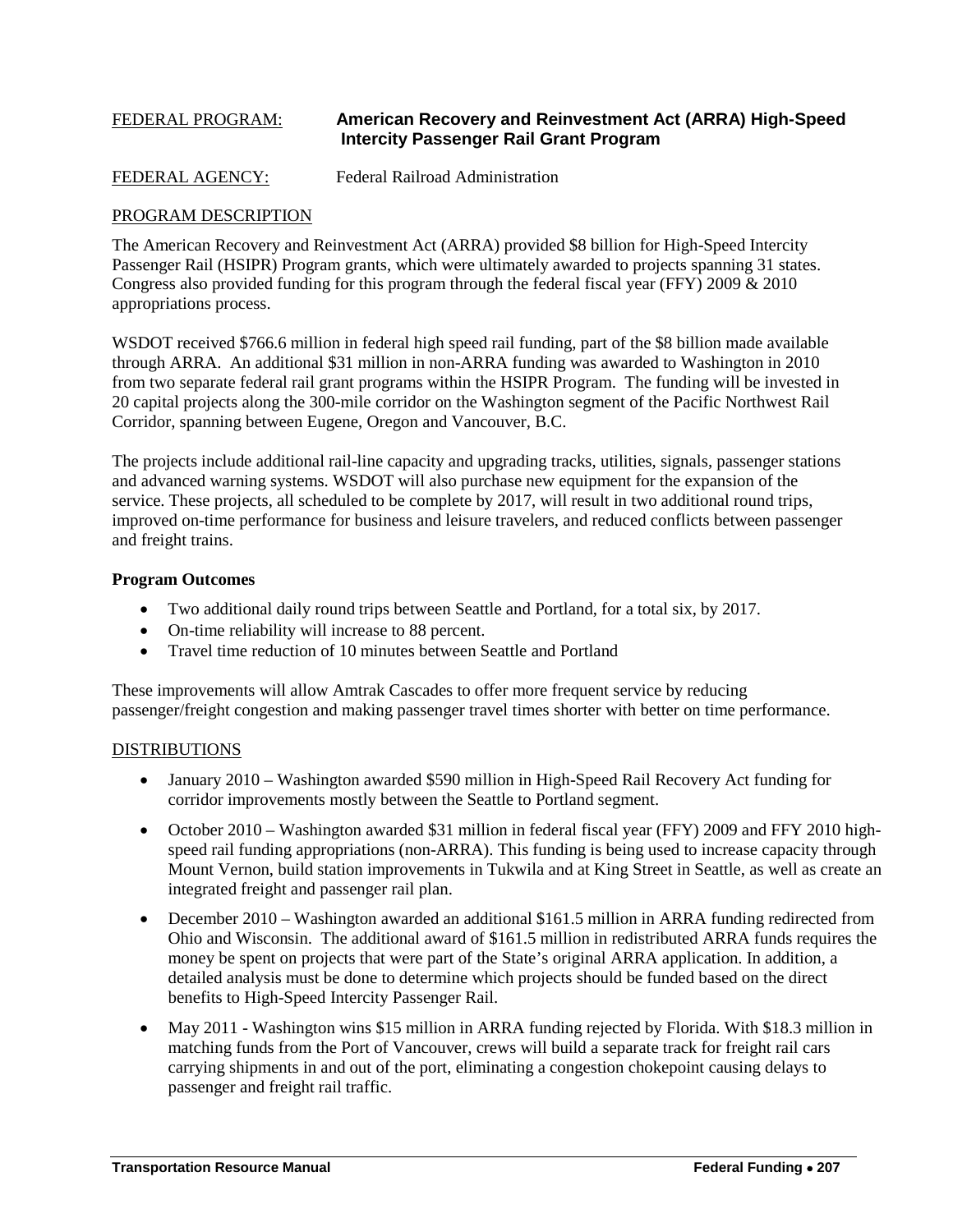# **HIGH SPEED RAIL PROJECTS DETAIL**

### **Cascades High Speed Rail Program Capital Improvements**

**D to M Street Connection – Tacoma -** Allows Amtrak Cascades and Sounder passenger rail service to bypass congested Point Defiance route and extends Sounder commuter rail service to stations in South Tacoma and Lakewood. \$21.3 million

**Point Defiance Bypass – <b>Tacoma** - Proposes to reroute passenger trains to an existing rail line along the west side of I-5 through south Tacoma, Lakewood, and DuPont and reconstructs five at-grade crossings to improve safety, and accommodate higher speeds and improves on time Seattle-Portland performance. \$89.1 million

**Yard Bypass Track – Vancouver -** This project builds a 15,000 foot bypass track within the BNSF rail yard in Vancouver thereby increasing Amtrak Cascades service reliability by separating freight and passenger traffic. This is one phase of the larger Vancouver Rail Bypass and W 39th St. Bridge project. \$28.5 million

**Cascades Corridor Reliability Upgrades – South (Nisqually to Vancouver WA) -** Improvements along the entire BNSF mainline corridor infrastructure between Nisqually and Vancouver, WA Improves Amtrak *Cascades* schedule reliability by improving track quality and reducing slow-orders. \$92 million

**Storage Track - Everett -** Eliminates a major source of freight train interference by constructing two new departure/receiving tracks next to the existing Delta Yard tracks, reducing congestion, adding rail capacity and eliminating a substantial rail yard bottleneck. Helps achieve the second Amtrak *Cascades* round trip service to Vancouver, B.C. \$3.5 million

**Amtrak** *Cascades* **New Train Set – Corridor Wide-** Expanding train service to five round trips may require purchasing new rolling stock. Equipment identical to and compatible with the existing Talgo equipment is no longer manufactured but new train sets will be capable of handling the specific geographic feature of the corridor and accommodate 250 passengers. \$23.5 million

**Kelso Martin's Bluff Multiple Improvements – Kelso and Longview -** New dispatcher-controlled sidings to accommodate arrival and departure of unit freight trains clear of the existing two-track main line and builds third main track between Kelso Station and Longview Junction. \$194.2 million

**King Street Station Track Upgrades – Seattle -** Improves schedule reliability for north and southbound trains arriving and departing King Street Station allowing Amtrak and Sound Transit passenger trains to simultaneously move in and out of the station. \$50.4 million

**Advanced Signal System – Corridor Wide -** Installs an integrated command, control, communications, and information system for controlling train movements, reducing the probability of collisions between trains, roadway worker casualties and equipment damage. \$60.1 million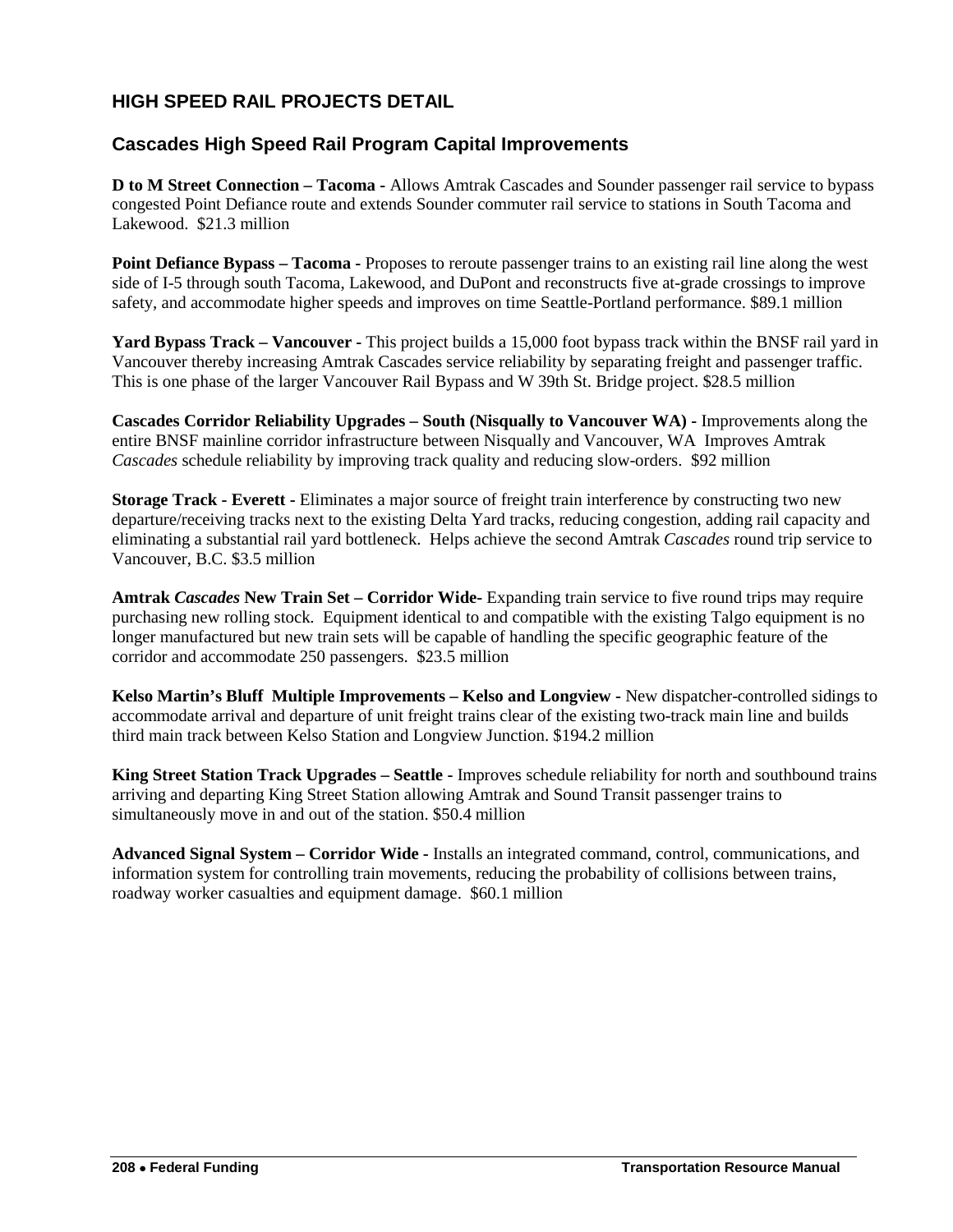# FEDERAL PROGRAM: **American Recovery and Reinvestment Act (ARRA) Aviation Funding**

### FEDERAL AGENCY: Federal Aviation Administration

On February 17, 2009, the President signed the American Recovery and Reinvestment Act of 2009 (ARRA) into law, designating \$1.1 billion for Airport Improvement Program (AIP) projects. These funds were intended for transportation infrastructure projects that would provide long-term economic benefits, preserve and create jobs, and promote economic recovery. ARRA also established tight timeframes for distributing and expending funds and expressed preference for projects that could be completed in 2 years.

Washington airports received 11 ARRA AIP grants worth \$43,479,332:

| Port of Benton                | \$2,195,470  |
|-------------------------------|--------------|
| Port of Moses Lake            | \$1,178,144  |
| Pangborn Memorial Airport     | \$1,317,000  |
| Port of Bellingham            | \$1,500,026  |
| Port of Bellingham            | \$780,746    |
| <b>Snohomish County</b>       | \$11,002,765 |
| Spokane International Airport | \$6,265,931  |
| Spokane International Airport | \$7,078,364  |
| Tri Cities Airport            | \$9,077,593  |
| Town of Wilbur                | \$2,211,899  |
| Town of Wilburn               | \$871,394    |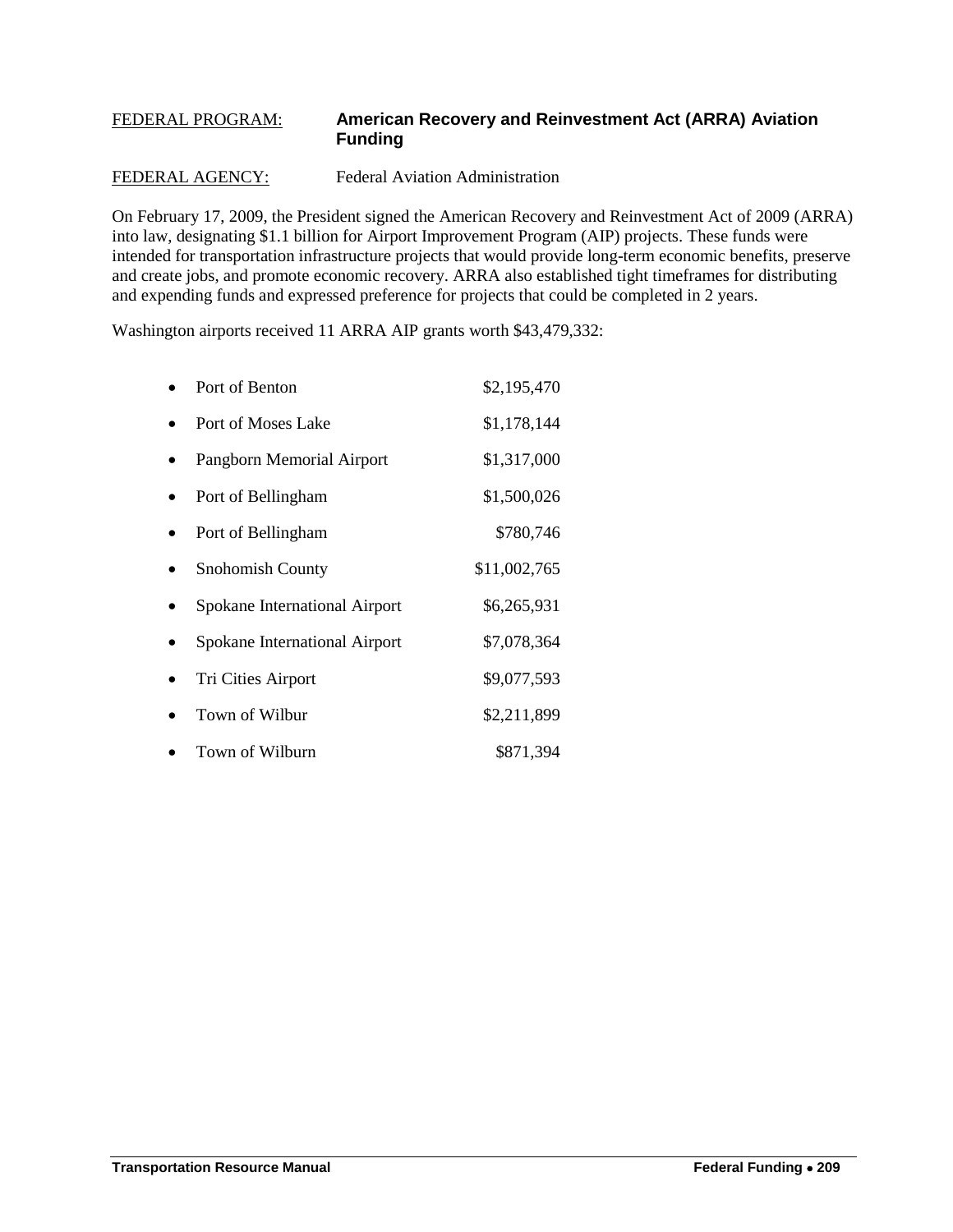# FEDERAL PROGRAM: **American Recovery and Reinvestment Act (ARRA) Highway Funding**

FEDERAL AGENCY: Federal Highway Administration

#### PROGRAM DESCRIPTION

Signed by President Obama on February 17, 2009, the transportation portion of the American Recovery and Reinvestment Act (Recovery Act) was aimed at funding improvements to the nation's infrastructure and saving or creating tens of thousands of jobs. ARRA provided over \$26 billion for highway and bridge projects, which the Federal Highway Administration (FHWA) committed to more than 12,000 projects across the country.

#### DISRIBUTION

Nationally, over \$26 billion in highway formula funding was apportioned to states with the distribution formula based on a 50/50 combination of the formula under the Surface Transportation Program and the same ratio as the obligation limitation distribution for Federal Fiscal Year (FFY) 2008. Washington State received \$491 million in ARRA highway stimulus funds for highway and road projects, of which \$152 million was distributed to local governments.

For more information, see: <http://www.wsdot.wa.gov/funding/stimulus>

#### MATCHING REQUIREMENTS

There were no matching requirements for the ARRA program.

#### ARRA HIGHWAY PROJECTS BY TYPE

The ARRA highway investment funded many different types of highway construction projects.

In Washington, ARRA highway funds were used to fund 219 projects: 128 preservation projects, 40 bicycle and pedestrian projects, 20 mobility projects, 17 safety projects, 8 freight projects, and 6 economic development projects. ARRA-funds allocated to highway projects are scheduled to be expended by September 2013.